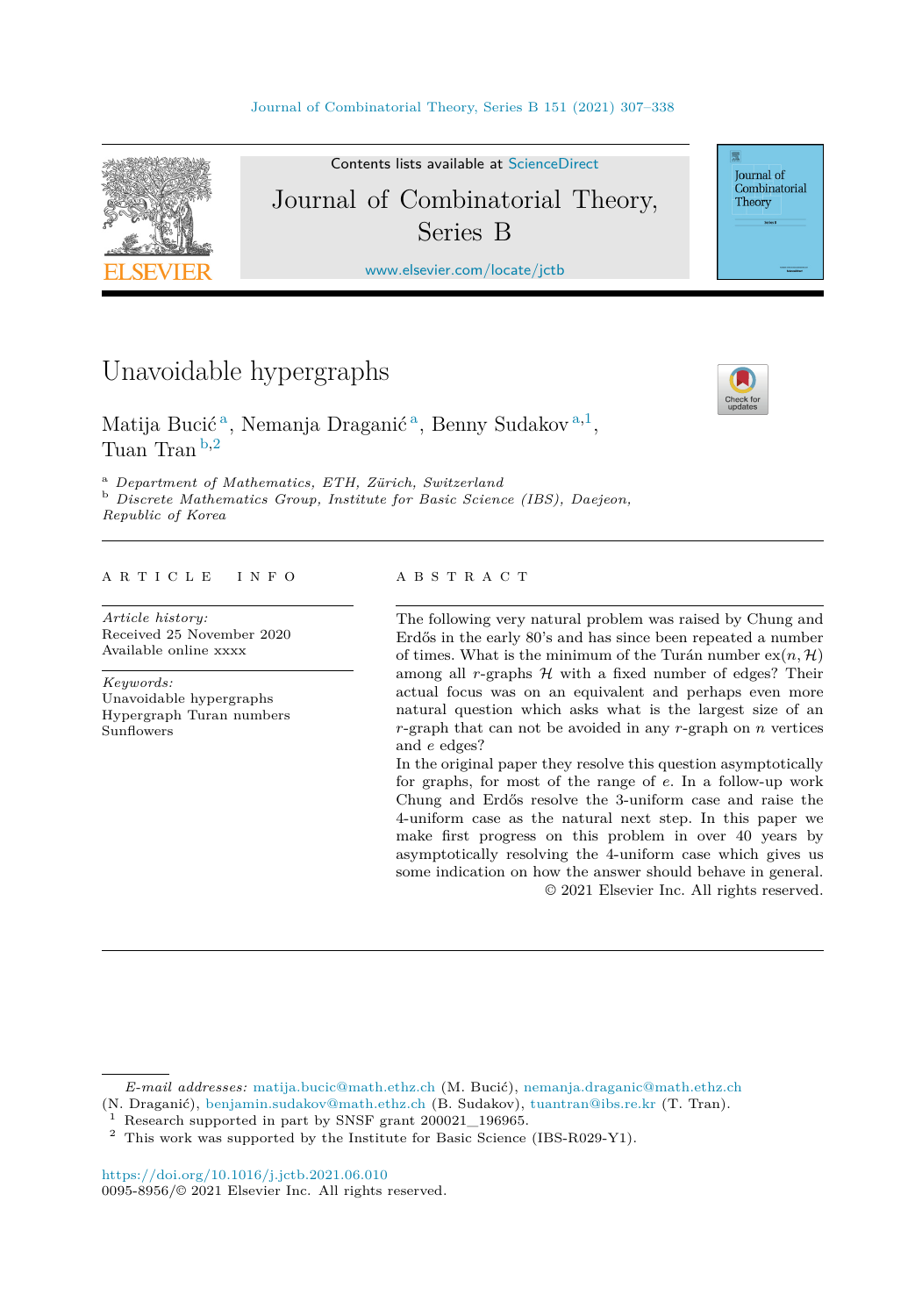#### <span id="page-1-0"></span>1. Introduction

The Turán number  $ex(n, \mathcal{H})$  of an *r*-graph  $\mathcal{H}$  is the maximum number of edges in an *r*-graph on *n* vertices which does not contain a copy of  $\mathcal F$  as a subhypergraph. For ordinary graphs (the case  $r = 2$ ), a rich theory has been developed (see [[31\]](#page-31-0)), initiated by the classical Turán's theorem [\[43](#page-31-0)] dating back to 1941. The problem of finding the numbers  $\exp(n, \mathcal{H})$  when  $r > 2$  is notoriously difficult, and exact results are very rare (see surveys [\[30](#page-31-0),[32,40,42](#page-31-0)] and references therein).

The following very natural extremal question was raised by Chung and Erdős [[8\]](#page-30-0) almost 40 years ago. What is the minimum possible value of  $ex(n, \mathcal{H})$  among *r*-graphs  $H$  with a fixed number of edges? The focus of Chung and Erdős was on the equivalent inverse question which is perhaps even more natural. Namely, what is the largest size of an *r*-graph that we can not avoid in any *r*-graph on *n* vertices and *e* edges? This question was repeated multiple times over the years: it featured in a survey on Turántype problems [[30\]](#page-31-0), in an Erdős open problem collection [\[7](#page-30-0)] and more recently in an open problem collection from AIM Workshop on Hypergraph Turán problems [\[36](#page-31-0)].

Following Chung and Erdős we call an *r*-graph  $H$  as above  $(n, e)$ -unavoidable, so if every *r*-graph on *n* vertices and *e* edges contains a copy of H. Their question now becomes to determine the maximum possible number of edges in an  $(n, e)$ -unavoidable *r*-graph. Let us denote the answer by  $un_r(n, e)$ . In the graph case, Chung and Erdős determined  $un_2(n, e)$  up to a multiplicative factor for essentially the whole range. In a follow-up paper from 1987, Chung and Erdős [\[9](#page-30-0)] studied the 3-uniform case and identified the order of magnitude of  $un_3(n, e)$  for essentially the whole range of  $e^3$ . In the same paper Chung and Erdős raise the 4-uniform case as the natural next step since the 3-uniform result fails to give a clear indication on how the answer should behave in general. In the present paper we resolve this question by determining  $un_4(n, e)$  up to a multiplicative factor for essentially the whole range of *e*.

#### Theorem 1.1. *The following statements hold.*<sup>4</sup>

- (i) For  $1 \leq e \leq n^2$ , we have  $un_4(n, e) \approx 1$ .
- (ii) *For*  $n^2 \le e \le n^3$ *, we have*  $\text{un}_4(n, e) \approx \min\left\{ (e/n^2)^{3/4}, (e/n)^{1/3} \right\}$ .
- (iii) *For*  $n^3 < e \ll {n \choose 4}$ , we have  $\text{un}_4(n, e) \approx \min\left\{e^{4/3}/n^{10/3}, \frac{e^{1/4}\log n}{\log({n \choose 4}/e)}\right\}$  *.*

The optimal unavoidable hypergraphs, or in other words hypergraphs which minimise the Turán number, turn out to be certain combinations of sunflowers of different types. For this reason, it is essential for our proof of Theorem 1.1 to have a good understanding

 $3$  Their argument unfortunately contains an error: the proof of [\[9,](#page-30-0) Lemma 6] is incorrect. We fill this gap in Section [5](#page-14-0).

<sup>&</sup>lt;sup>4</sup> We stress that for us  $\ll$  means smaller by a (small enough) constant factor, see the end of Section 1 for details on the notation.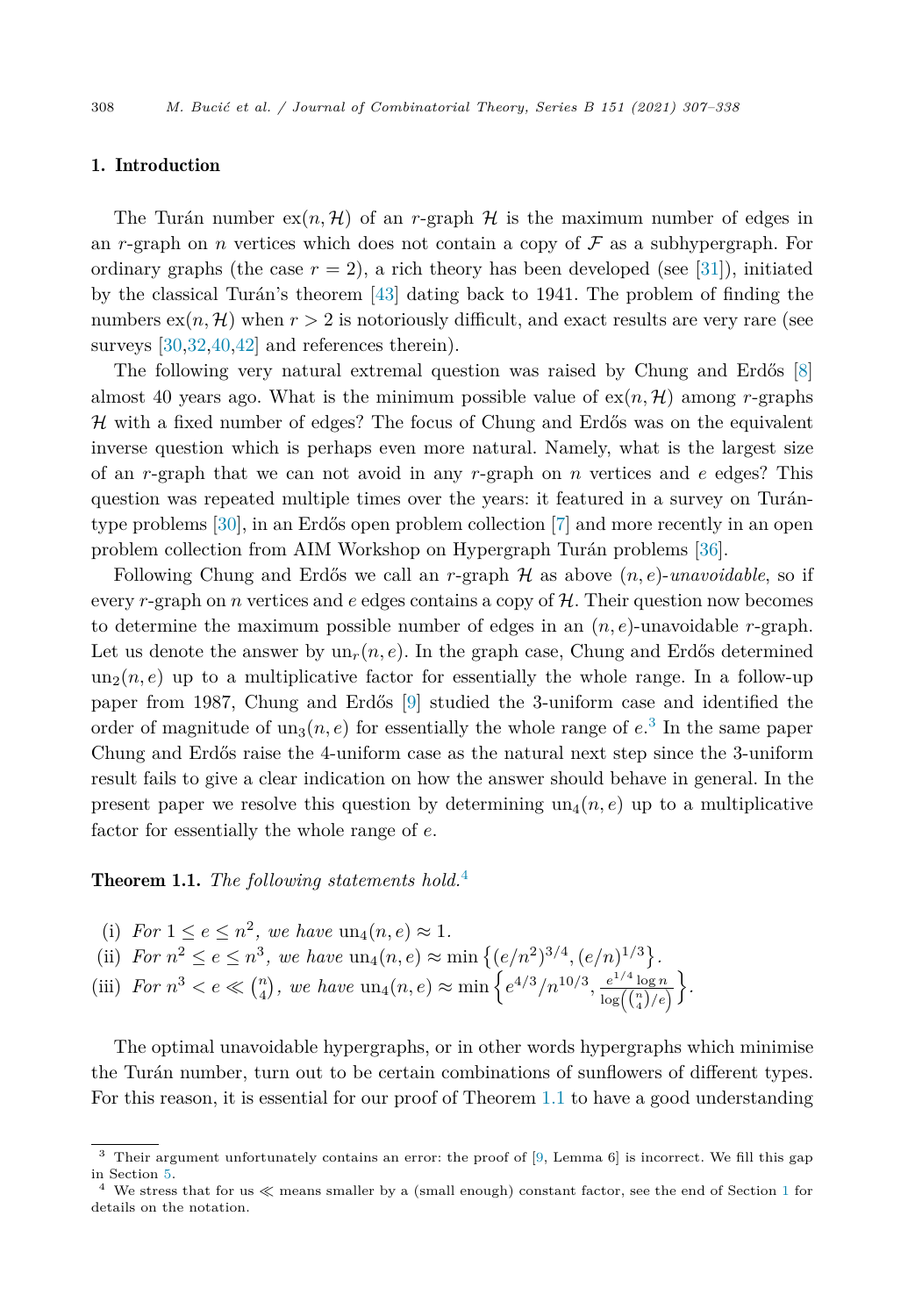of the Turán numbers of sunflowers for a wide range of parameters. This turns out to be a well-studied problem in its own right.

#### *1.1. Sunflowers*

A family *A*1*, ..., A<sup>k</sup>* of distinct sets is said to be a *sunflower* if there exists a *kernel C* contained in each of the  $A_i$  such that the *petals*  $A_i \setminus C$  are disjoint. The original term for this concept was "Δ-system". The more recent term "sunflower" coined by Deza and Frankl [\[11](#page-30-0)] has recently become more prevalent. For  $r, k \geq 1$ , let  $f_r(k)$  denote the smallest natural number with the property that any family of  $f_r(k)$  sets of size *r* contains an (*r*-uniform) sunflower with *k* petals. The celebrated Erdős-Rado theorem [\[17\]](#page-30-0) from 1960 asserts that  $f_r(k)$  is finite; in fact Erdős and Rado gave the following bounds:

$$
(k-1)^r \le f_r(k) \le (k-1)^r r! + 1.
$$
 (1)

They conjectured that for a fixed *k* the upper bound can be improved to  $f_r(k) \leq$  $O(k)^r$ . Despite significant efforts, a solution to this conjecture remains elusive. The current record is  $f_r(k) \leq O(k \log r)^r$ , established by Bell, Chueluecha and Warnke [\[3\]](#page-30-0), by slightly improving the  $O(k \log(kr))^r$  bound given in 2019 by Rao [[38\]](#page-31-0), both of which are based upon a recent breakthrough on the problem due to Alweiss, Lovett, Wu and Zhang [[2\]](#page-30-0).

Some 43 years ago, Duke and Erdős [\[12\]](#page-30-0) initiated the systematic investigation of a closely related problem. Denote by  $Sf_r(t, k)$  the *r*-uniform sunflower with *k* petals, and kernel of size *t*. Duke and Erdős asked for the Turán number of  $Sf_r(t, k)$ . Over the years this problem has been reiterated several times [[7](#page-30-0)[,30\]](#page-31-0) including in a recent collabora-tive "polymath" project [\[37](#page-31-0)]. The case  $k = 2$  of the problem has received considerable attention [\[22](#page-30-0)[,25](#page-31-0),[27,33,34,41](#page-31-0)], partly due to its huge impact in discrete geometry [\[26](#page-31-0)], communication complexity [[39\]](#page-31-0) and quantum computing [\[5](#page-30-0)]. Another case that has a rich history  $[13,15,16,19-21,24]$  $[13,15,16,19-21,24]$  is  $t=0$  (a matching of size k is forbidden); the optimal construction in this case is predicted by the Erdős Matching Conjecture. For fixed *r,t* and *k* with  $1 \le t \le r - 1$  and  $k \ge 3$  Frankl and Füredi [\[23](#page-30-0), Conjecture 2.6] give a conjecture for the correct value of  $ex(n, Sf<sub>r</sub>(t, k))$  up to lower order terms, based on two natural candidates for near-optimal  $Sf_r(t, k)$ -free *r*-graphs. They verify their conjecture for  $r \geq 2t + 3$ , but otherwise, with the exception of a few particular small cases, it remains open in general. If we are only interested in asymptotic results the answer of  $\exp(n, Sf_r(t, k)) \approx n^{\max\{r-t-1, t\}}$  was determined by Frankl and Füredi [[22\]](#page-30-0) and Füredi [\[29](#page-31-0)].

Another natural question is what happens if we want to find large sunflowers, in other words if we only fix the uniformity *r* and "type" of the sunflower, determined by its kernel size *t*, while allowing *k* to grow with *n*. Further motivation for this question is that it is easy to imagine that it could be very useful to know how big a sunflower of a fixed type we are guaranteed to be able to find in an *r* graph with *n* vertices and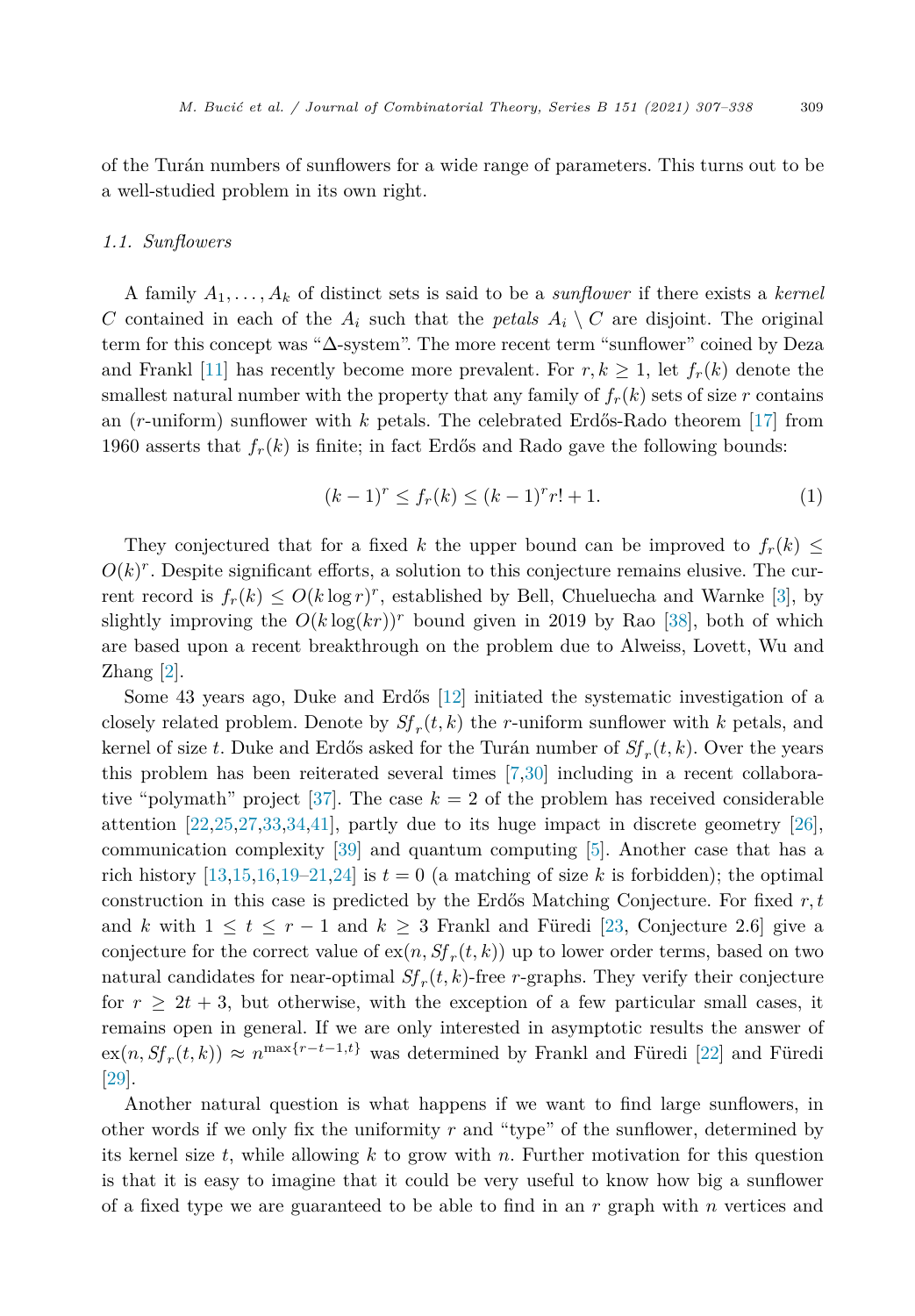<span id="page-3-0"></span>*e*-edges. In particular, it is precisely the type of statement we require when studying the unavoidability problem of Chung and Erdős. In the graph case  $r = 2$  the question simply asks for the Turán number of a (big) star and the answer is easily seen to be  $\operatorname{ex}(n, Sf_2(1,k)) \approx nk$ . In contrast, the 3-uniform case is already non-trivial: Duke and Erdős [[12\]](#page-30-0) and Frankl [\[18](#page-30-0)] showed  $ex(n, Sf_3(1, k)) \approx nk^2$  while  $ex(n, Sf_3(2, k)) \approx n^2k$ . Chung [[6\]](#page-30-0) even managed to determine the answer in the 3-uniform case up to lower order terms, while Chung and Frankl [\[10\]](#page-30-0) determined  $ex(n, Sf<sub>3</sub>(1, k))$  precisely for large enough *n*. Chung and Erdős [[9\]](#page-30-0) wrote in their paper that results for such large sunflowers with uniformity higher than 3 are far from satisfactory. Here we make first progress in this direction, by solving asymptotically the 4-uniform case.

**Theorem 1.2.** For  $2 \leq k \leq n$  we have

- (i)  $ex(n, Sf_{4}(1, k)) \approx k^{2}n^{2}$ ,
- $(ii)$   $ex(n, Sf_4(2, k)) \approx k^2 n^2$  *and*
- (iii)  $ex(n, Sf<sub>A</sub>(3, k)) \approx kn^3$ .

### *1.2. General proof strategy*

Our proof strategy for determining  $f_r(n, e)$  for most of the range is as follows. In order to show an upper bound  $f_r(n, e) \leq D$  we need to show there is no *r*-graph with more than *D* edges which is contained in every *r* graph with *n* vertices and *e* edges. With this in mind we consider a number of, usually very structured, *n*-vertex *r*-graphs on *e* or more edges, and argue they can not have a common subhypergraph with more than *D* edges. The hypergraphs we use are often based on Steiner systems or modifications thereof. A major benefit of this approach is that our collection of hypergraphs often imposes major structural restrictions on possible common graphs which have close to *D* edges as well and tells us where to look for our optimal examples of unavoidable hypergraphs which we need in order to show matching lower bounds, by upper bounding their Turán numbers.

Organisation. In the following section we establish some preliminary results we will need later. In Section [3](#page-6-0) we prove Theorem 1.2. In Section [4](#page-9-0) we prove the first two parts of Theorem [1.1](#page-1-0). In Section [5](#page-14-0) we deal with the remaining regime. This section is split into several parts, in Section [5.1](#page-15-0) we establish a number of 3-uniform results we will need for the lower bounds, which is proved in Section [5.2.](#page-21-0) We prove the upper bounds in Section [5.4](#page-25-0). Finally, in Section [6](#page-26-0) we make some final remarks and give a number of open problems and conjectures.

**Notation.** A *generalised star* is defined recursively as follows:  $St_2(d)$  is the usual star  $S_d$  with *d* leaves, and  $St_r(d_1, \ldots, d_{r-1})$  is the *r*-graph in which all edges have a vertex  $v$  in common and upon removal of  $v$  from every edge we obtain  $d_1$  copies of  $St_{r-1}(d_2, \ldots, d_{r-1}).$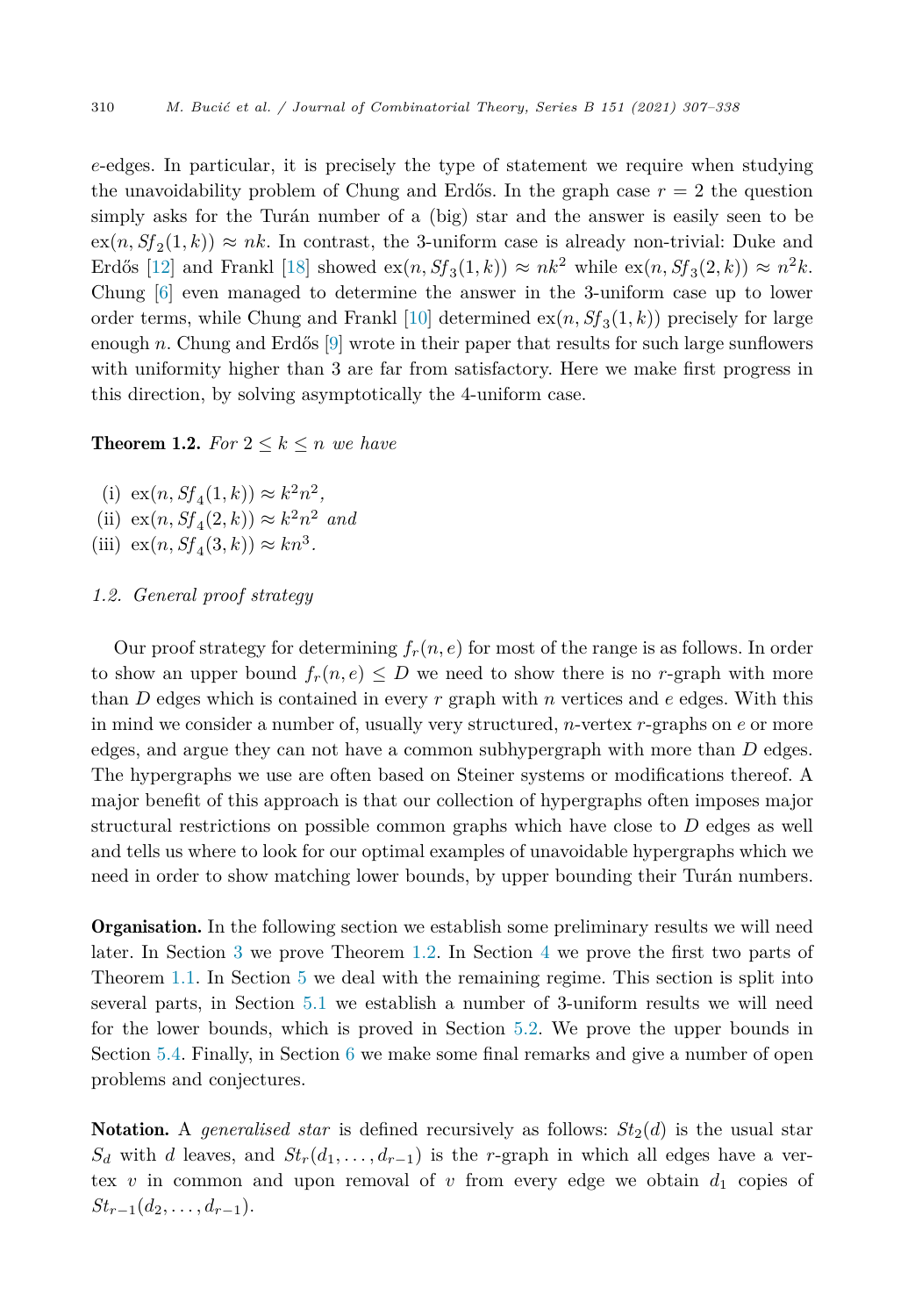<span id="page-4-0"></span>Let *G* be an *r*-graph, and let  $S \subseteq V(G)$  such that  $1 \leq |S| \leq r-1$ . Then the *link graph*, denoted  $L_S$ , is the  $(r - |S|)$ -graph on  $V(G)$ , whose edges are the sets *T* of size *r* − |*S*| such that  $S \cup T \in E(G)$ . The *codegree* of *S* in *G* is defined as the number of edges of *G* which contain *S*. If the codegree of *S* is at least *k*, we say that *S* is *k*-*expanding*. We will refer to the immediate fact that in any *k*-uniform hypergraph the number of edges times the uniformity equals the sum of degrees over all vertices as the *handshaking lemma*.

For non-negative functions  $f$  and  $g$  we write either  $f \lesssim g$  or  $f = O(g)$  to mean there is a constant  $C > 0$  such that  $f(n) \leq Cg(n)$  for all *n*, we write  $f \geq g$  or  $f = \Omega(g)$  to mean there is a constant  $c > 0$  such that  $f(n) \ge cg(n)$  for all *n*, we write  $f \approx g$  to mean that  $f \lesssim g$  and  $f \gtrsim g$ . To simplify the presentation we write  $f \gg g$  or  $g \ll f$  to mean that  $f \geq Cg$  for a sufficiently large constant  $C<sub>1</sub>$ <sup>5</sup> which can be computed by analysing the argument. In particular, in this paper choosing  $C = 2^{30}$  would be sufficient for all our arguments. All asymptotics are as  $n \to \infty$  unless specified otherwise.

From now on whenever we say optimal unavoidable graph, we mean it has the largest number of edges up to a constant factor. Throughout the paper we omit floor and ceiling signs whenever they are not crucial, for the sake of clarity of presentation and since they would only, possibly, impact the constant factors.

#### 2. Preliminaries

In this section we collect several simple results, that we use later on. The next two results will provide us with building blocks for examples of hypergraphs which will be useful both for proving lower bounds on Turán numbers of sunflowers needed for Theorem [1.2,](#page-3-0) as well as to force structure when proving upper bounds in Theorem [1.1](#page-1-0). We include proofs for completeness.

**Lemma 2.1** *(Partial Steiner Systems). Let*  $k > t > 0$  *be fixed integers. For every n sufficiently large, there exists a*  $k$ *-graph*  $S(t, k, n)$  *on n vertices such that every set of* vertices of size t is contained in at most one edge, and the number of edges of  $S(t, k, n)$ *is at least*  $\Omega(n^t)$ *.* 

Proof. Let *X* be an arbitrary *k*-subset of [*n*]. The number of *k*-sets which intersect *X* in *i* elements is  $\binom{k}{i}\binom{n-k}{k-i}$ . Thus the total number of *k*-sets which intersect *X* in at least t elements is  $\sum_{i=1}^{k}$  $\int_{i=t}^{k} {k \choose i} {n-k \choose k-i}$ . It follows that there exists a *k*-graph *G* on [*n*] such that:

- Any two edges of *G* intersect in at most  $t-1$  elements;
- $|E(G)| \geq \frac{\binom{n}{k}}{\sum_{k=1}^{k} \binom{k}{k}}$  $\frac{{k \choose k}}{\sum_{i=t}^{k} {k \choose i} {n-k \choose k-i}} \gtrsim n^t.$

 $5$  Note here that we are defining  $\gg$ , in a way which is more common in fields outside of combinatorics, namely  $f \geq g$  does not mean  $g = o(f)$  but is more similar to  $g = O(f)$  with the exception that we are allowed to choose the constant in the big *O* as small as we like, as long as it remains fixed.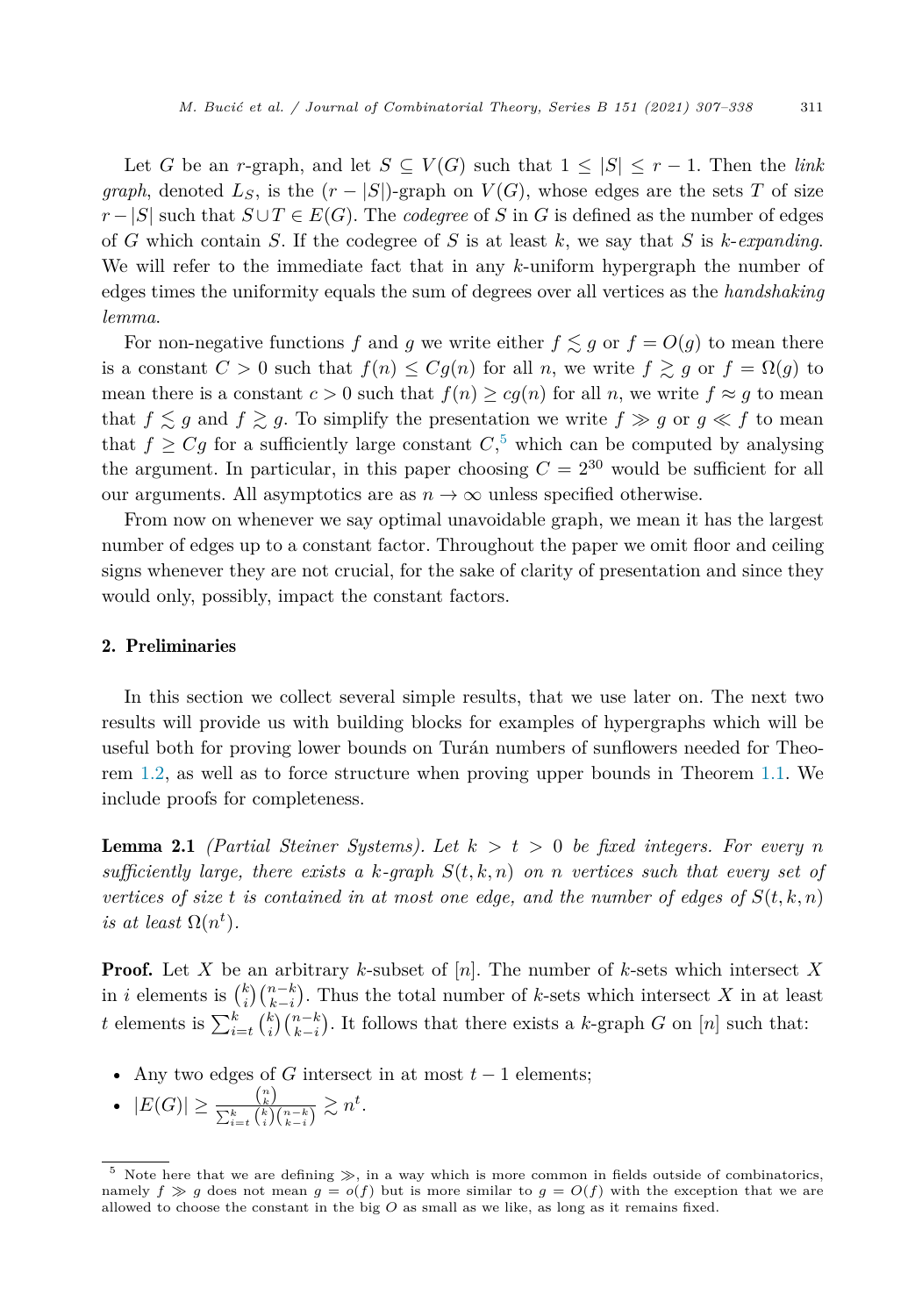<span id="page-5-0"></span>This completes the proof.  $\Box$ 

The above result as stated requires *k* to be fixed, however for certain applications we will want to relax this assumption. The following result is a special case where  $t = 2$  and we allow  $k \leq \sqrt{n/2}$ . Here we say a hypergraph is linear if no two of its edges intersect in more than one vertex.

**Lemma 2.2.** For  $2 \leq k \leq \sqrt{n/2}$ , there exists a linear k-graph on *n* vertices with at least  $n^2/4k^2$  *edges.* 

Proof. By Chebyshev's theorem, there is a prime *p* between *n/*2*k* and *n/k*. Look at the affine plane  $\mathbb{F}_p^2$ , and consider its subset  $V = \{(x, y) \in \mathbb{F}_p^2 \mid 0 \le x \le k - 1, y \in \mathbb{F}_p\}$ . The vertex set of our hypergraph will be *V*. Note that  $|V| < n$ . The edges are *partial lines*  $L_{(x,y)}$ , defined as follows for each  $(x, y) \in \mathbb{F}_p^2$ :

$$
L_{(x,y)} = \{(0,x) + t(1,y) \mid 0 \le t \le k - 1\}.
$$

Notice that for distinct pairs  $(x_1, y_1)$  and  $(x_2, y_2)$  the corresponding lines  $L_{(x_1, y_1)}$  and  $L_{(x_2,y_2)}$  intersect in at most one vertex, so our *k*-graph is linear, and has  $p^2 \ge n^2/4k^2$ edges.  $\Box$ 

The following simple lemma will often come in useful.

**Lemma 2.3.** Let  $G$  be a graph with at least  $2k\ell$  edges and with no star  $S_k$ . Then  $G$  $\mathbf{r}$  *contains*  $\mathbf{a}$  *matching* of size  $\ell$ .

**Proof.** We find an  $\ell$ -matching *M* in *G* as follows. Let  $v \in V(G)$  be a non-isolated vertex, and take an arbitrary edge  $(u, v)$  incident with  $v$  and put it in  $M$ . Now delete all edges incident to *u* and *v* from *G* and repeat this procedure. If we found less than  $\ell$  such edges, we deleted at most  $2(\ell-1)k$  edges in *G*, so there is an edge left which we can add to  $M. \square$ 

The next auxiliary lemma is a generalisation of [\[8](#page-30-0), Lemma 5] which will come in useful when looking at higher uniformities. We give a different proof, as it illustrates an idea which will be used a lot later on.

**Lemma 2.4.** Any graph with *n* vertices and  $e = 6sn \geq 6kn$  edges contains at least  $\min\{s, \sqrt{sn}/k\}$  *vertex-disjoint copies of the star*  $S_k$ *.* 

**Proof.** Let  $t = \min\{s, \sqrt{sn}/k\}$ . If there are at least  $t$  vertices with degree at least  $(t 1(k+1) + k = t(k+1) - 1$  then we can greedily find t vertex-disjoint copies of  $S_k$ . This means that by removing at most  $t \cdot n \leq sn$  edges we get a graph with maximum degree less than  $t(k + 1)$ . Now let us take a maximal collection of vertex-disjoint  $S_k$ 's. Unless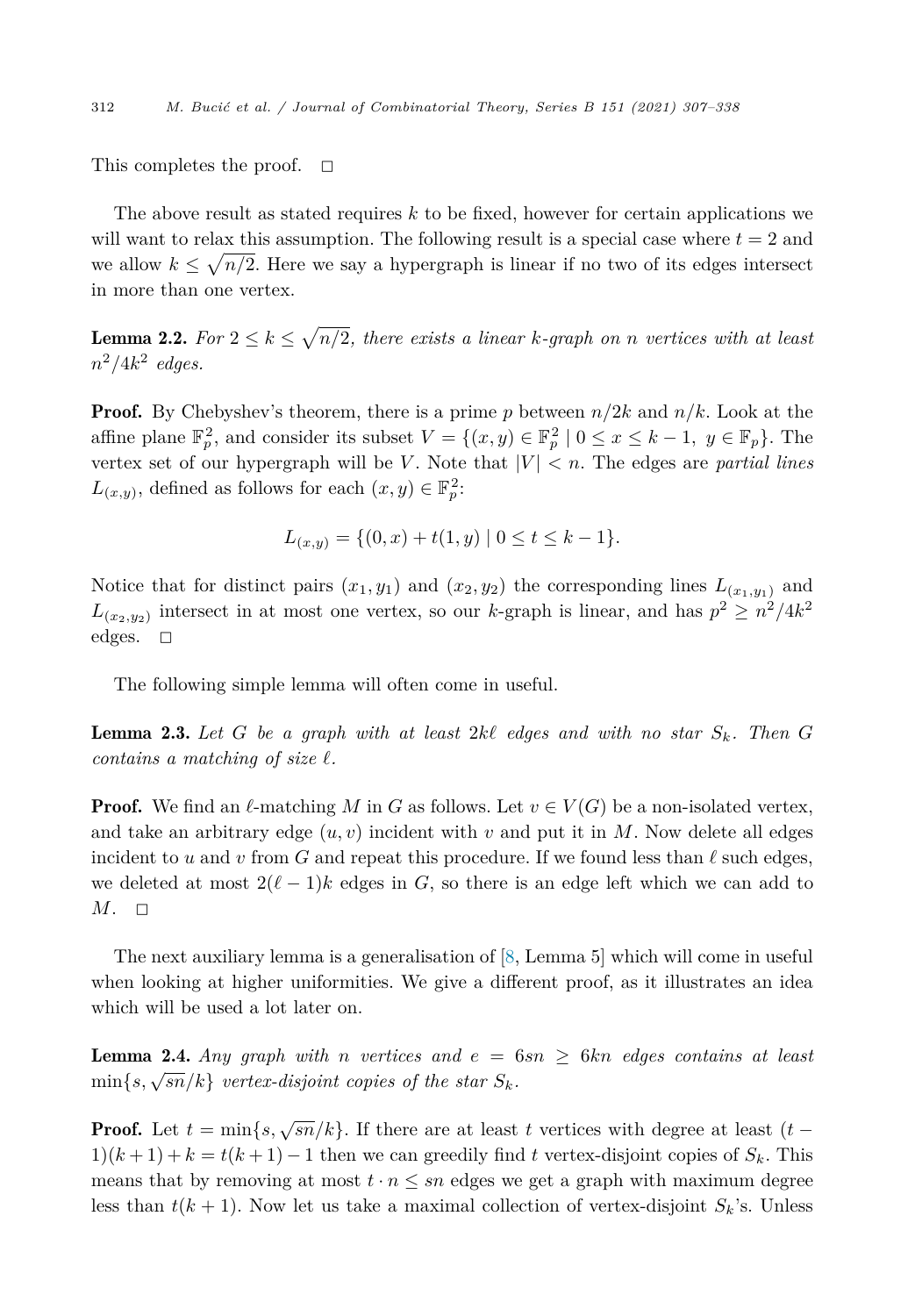<span id="page-6-0"></span>we are done there are at most  $(t-1)(k+1)$  vertices spanned by these stars, so in total they touch less than  $t^2(k+1)^2 \le 4t^2k^2 \le 4sn$  edges. So upon removing them we are left with at least  $sn \geq kn$  edges and can find another  $S_k$ .  $\Box$ 

#### 3. Turán numbers of sunflowers

In this section we give the proof of Theorem [1.2.](#page-3-0)

#### *3.1. 3-uniform case*

We will need the following 3-uniform results, which were already established by Duke and Erdős [[12\]](#page-30-0) and Frankl [\[18\]](#page-30-0). We include our, somewhat simpler proofs, for completeness and to illustrate the ideas we will use in the 4-uniform case. There are only two different types of 3-uniform sunflowers, namely  $Sf_3(1, k)$  and  $Sf_3(2, k)$ .

**Lemma 3.1.** *Let*  $2 \le k \le n$  *we have*  $ex(n, Sf_3(1, k)) ≈ k^2n$ *.* 

**Proof.** For the lower bound, we split [*n*] into disjoint sets: *A* of size  $n - k \geq n/2$ , and *B* of size *k*. Let our 3-graph consist of all edges with one vertex in *A* and two vertices in *B*. This 3-graph has  $\Omega(k^2 n)$  edges and is  $Sf_3(1, k)$ -free. Indeed, if we can find a copy of  $Sf_3(1,k)$  each of its edges contains two vertices in *B*, one of which is not the common vertex, so it uses at least  $k + 1$  vertices of  $B$ , which has size  $k$ , a contradiction. This shows  $ex(n, Sf_3(1, k)) = \Omega(k^2n)$ .

For the upper bound, we will show that every 3-graph  $G$  with  $4k<sup>2</sup>n$  edges contains a copy of  $S_f(3,1,k)$ . Let *G* be such a 3-graph and suppose towards a contradiction that it does not contain an  $Sf_3(1,k)$ . For each  $v \in V(G)$  let  $D_v$  denote the 2-graph on *V* whose edges are the 2*k*-expanding pairs *Y* such that  $v \cup Y \in E(G)$ .  $D_v$  does not contain matchings and stars of size  $k$ ; if  $D<sub>v</sub>$  contained a  $k$ -matching then  $v$  and this matching would make an  $Sf_3(1,k)$  in *G*; if  $D_v$  contained a star of size *k* then we can greedily extend each edge of the star by a new vertex to obtain an  $Sf_3(1, k)$ , since the edges are 2*k*-expanding. Using Lemma [2.3](#page-5-0) this implies that  $D_v$  can have at most  $2k^2$ edges. The number of edges of *G* containing a 2*k*-expanding pair is upper bounded by  $\sum_{v} |D_v| \leq 2k^2 n$ , so if we delete all such edges we are left with a 3-graph *G*' with at least  $2k^2n$  edges with no 2k-expanding pairs of vertices. Now take a vertex *v* with degree at least  $3|E(G')|/n \geq 4k^2$  in *G*'; it cannot have a star of size 2*k* in its link graph, as then the pair  $v$  and centre of the star would be  $2k$ -expanding. Using Lemma [2.3](#page-5-0) this means there must be a *k*-matching in its link graph, which together with *v* forms an  $Sf_3(1, k)$ in  $G$ , so we are done.  $\Box$ 

We now proceed to the second type of sunflowers.

**Lemma 3.2.** *For*  $2 \le k \le n$  *we have*  $ex(n, Sf_3(2, k)) ≈ kn^2$ *.*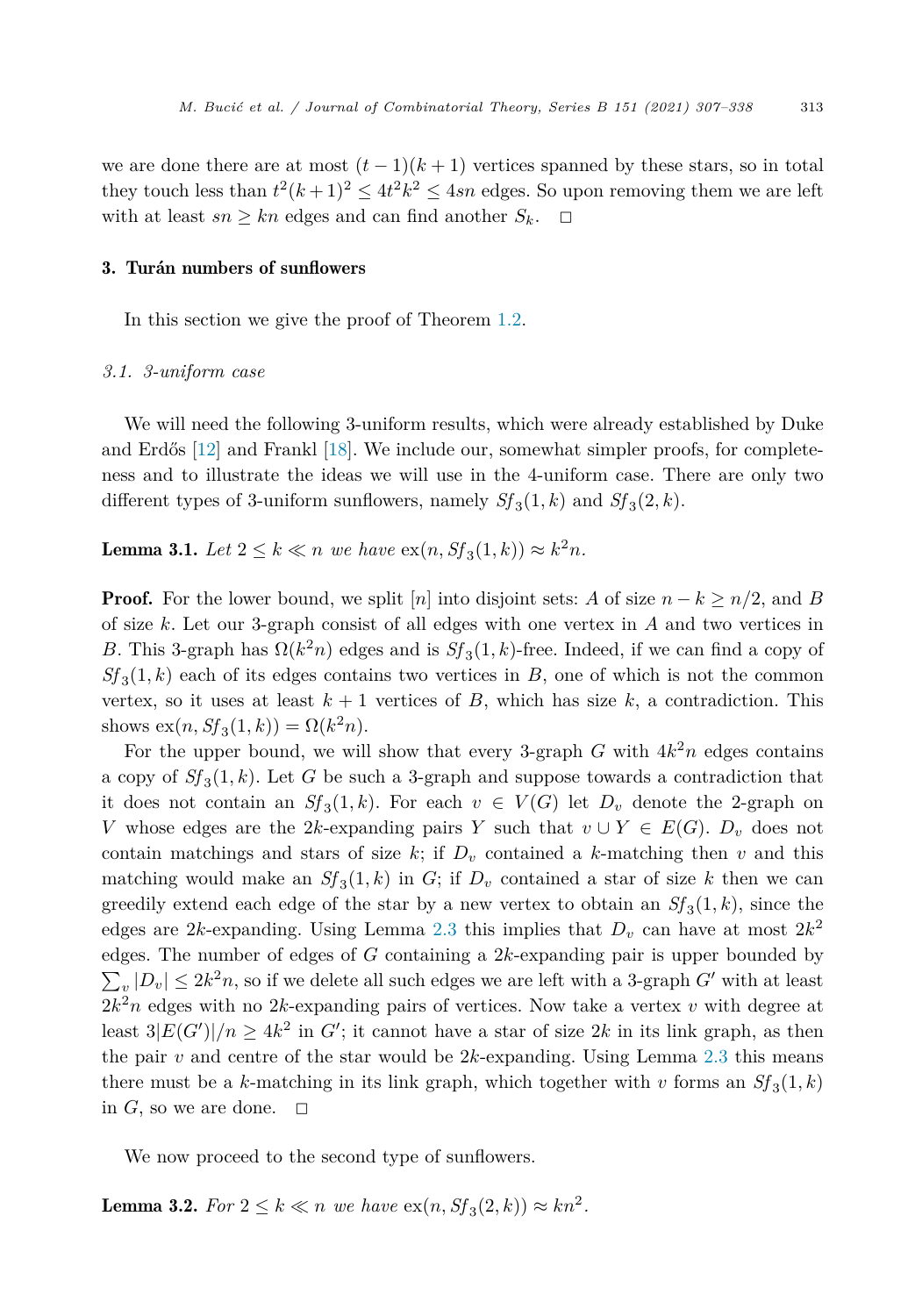**Proof.** To prove the lower bound, we consider the linear 3-graph  $S(2,3,n)$  on [*n*] with  $\Omega(n^2)$  edges, given by Lemma [2.1](#page-4-0). Let *G* be a union of  $k-1$  random copies of  $S(2,3,n)$ , where each copy is obtained by randomly permuting the vertices of  $S(2,3,n)$ . Since each pair of vertices lies in at most one edge from each copy of  $S(2,3,n)$ ,  $G$  does not contain a copy of  $Sf_3(2, k)$ . A fixed triple is chosen with probability  $\Omega(1/n)$  in a random copy of  $S(2,3,n)$ , independently between our  $k-1$  copies. Thus the probability that a given triple is chosen in one of our  $k-1$  copies is at least  $\Omega(k/n)$  so the expected number of chosen triples is  $\Omega(kn^2)$ , giving  $ex(n, Sf_3(2, k)) = \Omega(kn^2)$ .

We now turn to the upper bound. Let  $G$  be a 3-graph with  $kn^2$  edges. By averaging, there must exist a pair of vertices belonging to at least *k* edges, which make a copy of  $Sf_3(2, k)$  in  $G$ .  $\Box$ 

#### *3.2. 4-uniform case*

In this subsection we determine the behaviour of the Turán number of 4-uniform sunflowers, namely we prove Theorem [1.2.](#page-3-0) We begin with  $Sf_{4}(1, k)$ .

**Lemma 3.3.** *For*  $2 \le k \le n$  *we have*  $ex(n, Sf_4(1, k)) ≈ k^2n^2$ *.* 

Proof. We consider the lower bound first. We split the *n* vertices into disjoint sets *A* of size  $n - k \geq n/2$  and *B* of size *k*. Let *G* be the 4-graph consisting of edges which have two vertices in each of *A* and *B*, so in total *G* has  $\approx k^2n^2$  edges. Note that *G* is  $Sf_4(1, k)$ -free. Indeed, if we can find a copy of  $Sf_4(1, k)$  each of its edges contains two vertices in *B*, one of which is not the common vertex, so it uses at least  $k+1$  vertices of *B*, which has size *k*, a contradiction.

For the upper bound, we will show that every 4-graph *G* with  $e \gg k^2 n^2$  edges contains a copy of  $Sf_4(1,k)$ . Let G be such a 4-graph and suppose it does not contain a copy of  $Sf_4(1,k)$ . For each  $v \in V(G)$ , let  $D_v$  denote the set of 3*k*-expanding triples *Y* such that *v* ∪ *Y* ∈ *E*(*G*). So  $D_v$  is a 3-graph. If some  $D_v$  has at least  $e/(2n) \gg k^2n$  edges then by Lemma [3.1](#page-6-0) we can find an  $Sf_3(1,k)$  in  $D_v$  and greedily extend it to an  $Sf_4(1,k)$  in  $G$ , so we may assume that each  $D_v$  has at most  $e/(2n)$  edges. The number of edges of *G* containing a 3*k*-expanding triple is upper bounded by  $\sum_{v} |D_v| \le e/2$  so if we delete all such edges we are left with a 4-graph  $G'$  with at least  $e/2$  edges and no 3*k*-expanding triple of vertices.

Now look at pairs of vertices which are 18*k*<sup>2</sup>-expanding. Any such pair has no star of size 3*k* in its link graph as that would give a 3*k*-expanding triple, so by Lemma [2.3](#page-5-0) it has a matching of size  $3k$ . If we can find a star of size k formed by the  $18k^2$ -expanding pairs, then using the matchings we found in the link graphs we can once again greedily extend it into a copy of  $Sf_4(1, k)$ . Hence, the total number of  $18k^2$ -expanding pairs is at most kn. They can lie in at most  $3k^2n^2$  different edges (since the third vertex we can choose in *n* many ways but the fourth in at most  $3k$ , because there are no  $3k$ -expanding triples). Deleting all such edges from *G'* we obtain *G''* with at least  $e/4 \ge 18k^2n^2$  edges,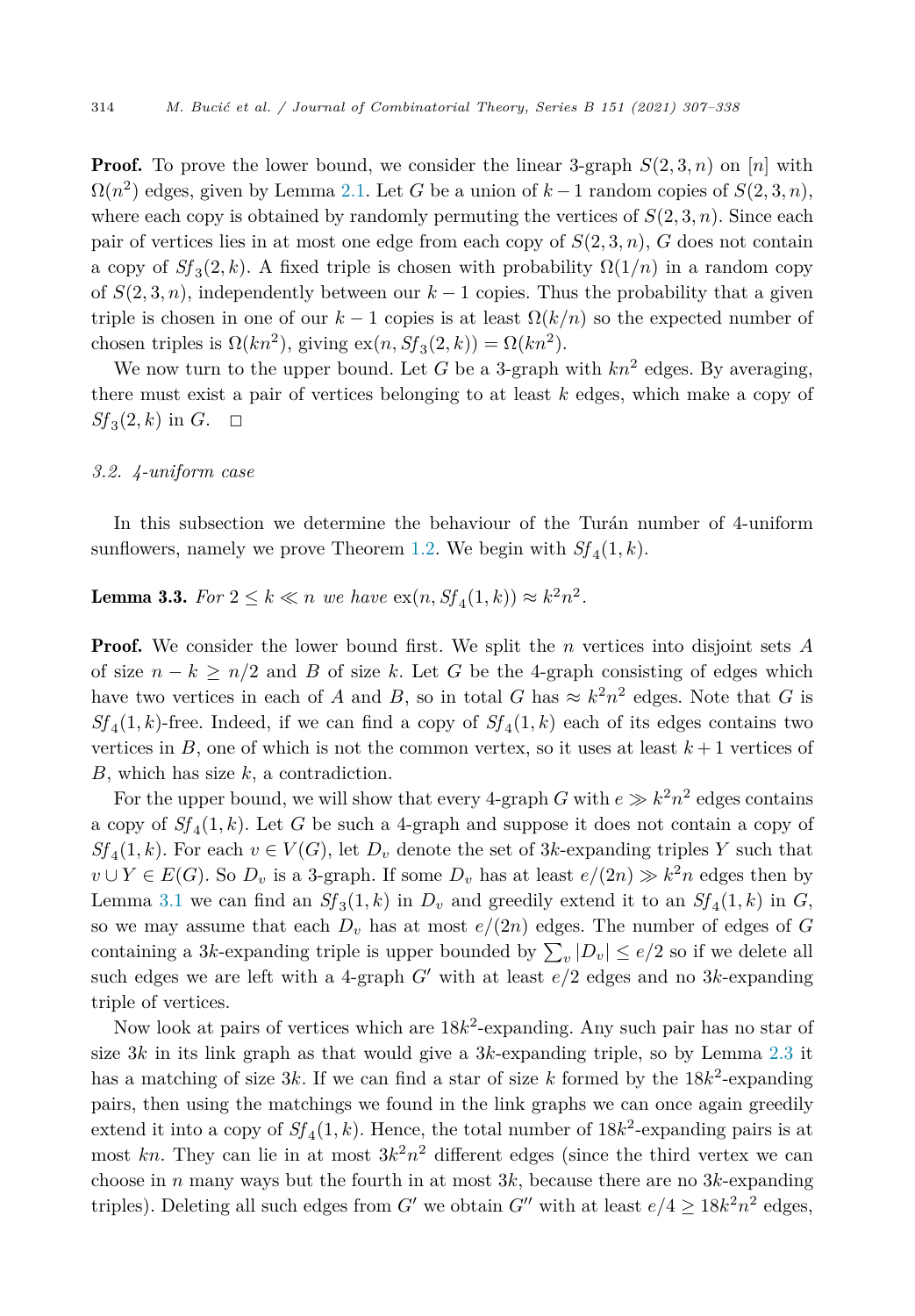without  $18k^2$ -expanding pairs, which is a contradiction (since by density  $G''$  must have an  $18k^2$ -expanding pair).  $\Box$ 

**Remark.** By induction this easily extends to higher uniformities, giving  $ex(n, Sf_r(1, k))$  $\approx r k^2 n^{r-2}$ . We now turn to the second type of 4-uniform sunflowers, namely  $Sf_4(2, k)$ .

**Lemma 3.4.** *For*  $2 \le k \le n$  *we have*  $ex(n, Sf_4(2, k)) ≈ k^2n^2$ *.* 

**Proof.** We prove a lower bound first. Let us say that a  $(2-)$ graph *G* is good if it has at most  $2k$  vertices and each of its edges is contained in a copy of  $K_4$ . If we can show that there exists *m* edge disjoint copies of good graphs  $G_1, \ldots, G_m$  on the same vertex set [*n*], with at least  $\Theta(n^2k^2)$  copies of  $K_4$  in total among  $G_1, \ldots, G_m$ , then we would be done. Indeed, we can construct a 4-graph *H* on  $[n]$  by putting a 4-edge in *H* for any 4 vertices which induce a copy of  $K_4$  in one of  $G_1, \ldots, G_m$ ; this 4-graph has at least  $\Theta(n^2k^2)$  edges, and by assumption each vertex pair *P* in [*n*] is an edge of at most one graph  $G_i$ , and therefore all the 4-edges in  $H$  which contain  $P$  contain only vertices from  $G_i$  of which there are at most 2k, so no pair can be the centre of a sunflower  $Sf_A(2,k)$ which has  $2k + 2$  vertices.

Now we show the existence of such  $G_1, \ldots, G_m$ , for  $m = \frac{n^2}{48k^2}$ . We choose 2*k* vertices uniformly at random, with repetition from  $[n]$  and choose  $G_1$  to be the complete graph on these 2*k* vertices. Suppose we obtained graphs  $G_1, \ldots, G_i$ , where  $i < m$ . Choose again a set of uniformly random 2*k* vertices, and choose  $G_{i+1}$  to be the complete graph on these vertices from which we remove all the edges in  $G_1, \ldots, G_i$  and after this we remove all edges not participating in a *K*4.

Notice that for each graph  $G_i$ , with  $i \in [m]$ , the expected number of  $K_4$ 's is at least

$$
\binom{2k}{4} \left(1 - 6i \cdot (2k/n)^2\right) \cdot \frac{1}{2} \ge \Theta(k^4),
$$

since probability that 4 randomly sampled vertices are different is at least  $1-6/n \geq 1/2$ and by a union bound the probability that one of its 6 edges already got chosen in some  $G_1, \ldots, G_i$  is at most  $6i \cdot (2k/n)^2 \leq 1/2$ . So the total expected number of  $K_4$ 's among  $G_1, \ldots, G_m$  is by linearity of expectation at least  $m \cdot \Theta(k^4) = \Theta(n^2 k^2)$  and we are done.

For the upper bound, there must be a vertex *v* with degree  $\gg k^2n$  in any graph on  $\gg k^2n^2$  edges, so we can find an  $Sf_3(1,k)$  in its link graph, by Lemma [3.1,](#page-6-0) which together with *v* forms a copy of  $Sf_4(2, k)$ .  $\Box$ 

Finally, we deal with the third and last kind, namely  $Sf_A(3, k)$ .

**Lemma 3.5.** *For*  $2 \le k \le n$  *we have*  $\text{ex}(n, Sf_4(3, k)) \approx kn^3$ .

**Proof.** For the lower bound, we take a 4-graph *G* which is a union of  $k-1$  random copies of a 4-graph  $S(3, 4, n)$  on *n* vertices with  $\Omega(n^3)$  edges, given by Lemma [2.1.](#page-4-0) A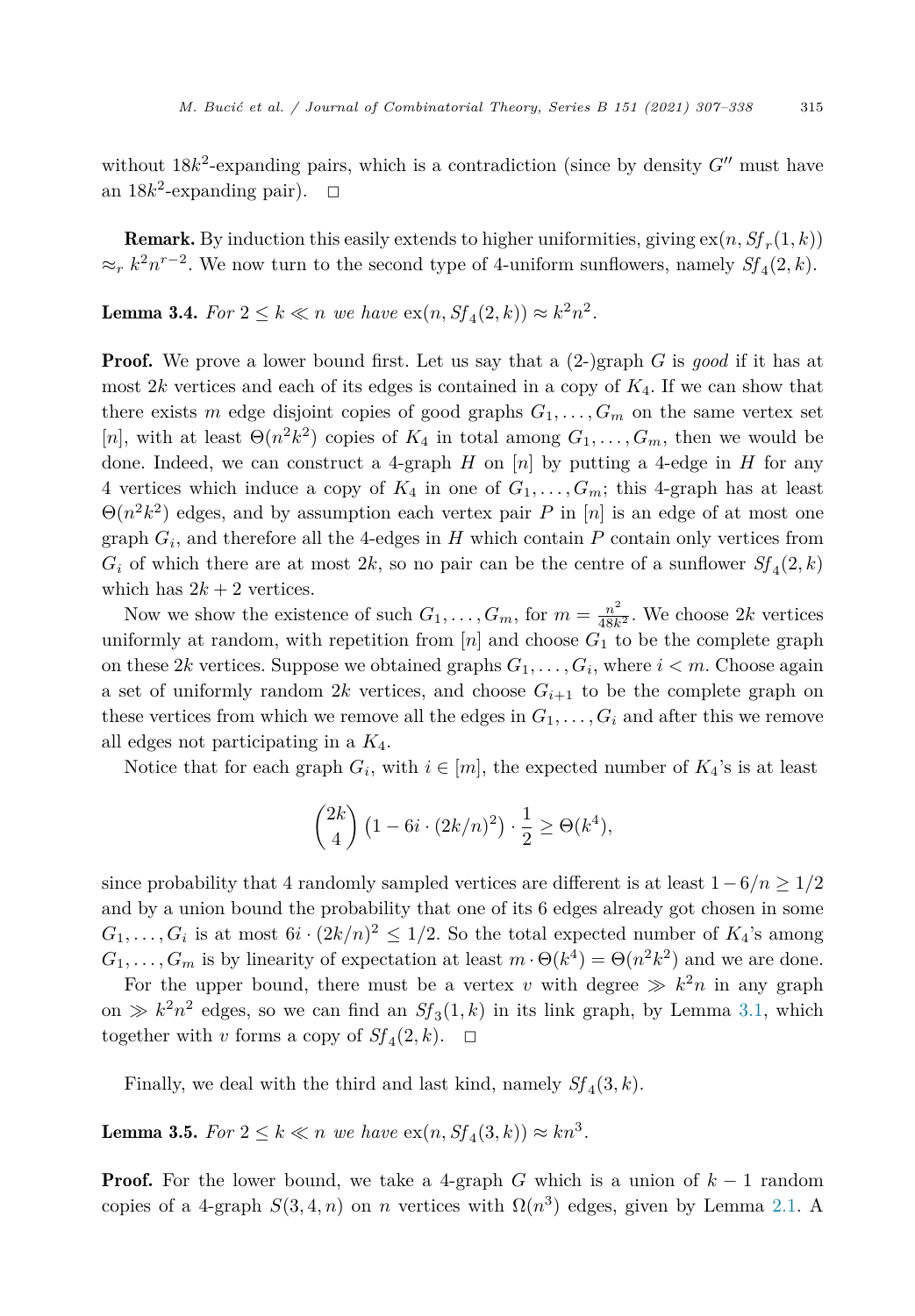<span id="page-9-0"></span>single triple of vertices lies in at most one edge for each copy so in total in at most *k* − 1 edges; this means there is no  $Sf_A(3,k)$  in *G*. Each fixed quadruple is an edge of *G* with probability  $\Omega(1/n)$ , independently between different choices. Thus the probability that a quadruple is chosen in *G* is at least  $\Omega(k/n)$ , so the expected number of chosen triples is at least  $\Omega(kn^3)$ . Therefore,  $\exp(n, Sf_A(3, k)) \geq \Omega(kn^3)$ .

Let *G* be a 4-graph on *n* vertices with  $kn^3$  edges. By the pigeonhole principle there is a triple of vertices belonging to at least  $k$  edges, which makes an  $Sf_4(3, k)$ . This shows  $ex(n, Sf_4(3, k)) \leq kn^3. \quad \Box$ 

The above three results establish Theorem [1.2](#page-3-0) when  $k \ll n$ . This shows that  $ex(n, Sf<sub>4</sub>(i, k)) \approx n<sup>4</sup>$  for any  $k = cn$  for some small enough constant *c*. The bound in the remaining range, namely when  $k \geq cn$ , is immediate since  $Sf_4(i,k) \subseteq Sf_4(i,k')$ for any  $k \leq k'$  in the case of lower bounds and by the trivial bound  $ex(n, Sf_4(i, k)) \leq {n \choose 4}$ in the case of upper bounds, since we are only interested in bounds up to constant factor.

#### 4. Unavoidability, sparse regimes

In this section we prove Theorem [1.1](#page-1-0) for  $e \ll n^3$ , so for the majority of the first two regimes. We note that in order to prove Theorem [1.1](#page-1-0) it is sufficient to prove it for the regimes  $e \ll n^2, n^2 \ll e \ll n^3$  and  $n^3 \ll e \ll n^4$  since in the remaining cases  $e \approx n^2$ ,  $e \approx n^3$  the bounds of the regimes match (up to a constant factor) and un<sub>4</sub>(*n*, *e*) is monotone in *e*. We begin with the sparsest regime  $e \ll n^2$ , which is quite simple to handle but illustrates the general approach.

**Theorem 4.1.** *For*  $1 \le e \le n^2$ , *we have*  $un_4(n, e) = 1$ *.* 

**Proof.** Starting with the upper bound, let  $\mathcal{H}$  be an  $(n, e)$ -unavoidable 4-graph where  $e \leq cn^2$  for some sufficiently small constant  $c > 0$ . This means it is contained in any 4-graph on *n* vertices with at least *e* edges and our task is to show that it must consist of only one edge. To see this, observe that the 4-graph  $S(2, 4, n)$ , given by Lemma [2.1,](#page-4-0) has  $\Omega(n^2) \geq e$  edges so it must contain H as a subgraph. This forces H to be linear. Similarly, the *n*-vertex 4-graph which consists of all edges which contain two fixed vertices has  $\Omega(n^2) \ge e$  edges so also has  $\mathcal H$  as a subgraph. This forces any two edges of  $\mathcal H$  to intersect in at least 2 vertices. Since  $\mathcal{H}$  must also be linear this means it can have at most 1 edge.

The lower bound is immediate, since any *n*-vertex graph with *e* edges contains an edge  $(e \ge 1)$  so a single edge graph is  $(n, e)$ -unavoidable showing un<sub>4</sub> $(n, e) \ge 1$ .  $\Box$ 

We now turn to the upper bound for the second regime.

**Theorem 4.2.** For  $n^2 \ll e \ll n^3$  we have  $\text{un}_4(n, e) \lesssim \text{min}\{(e/n^2)^{3/4}, (e/n)^{1/3}\}.$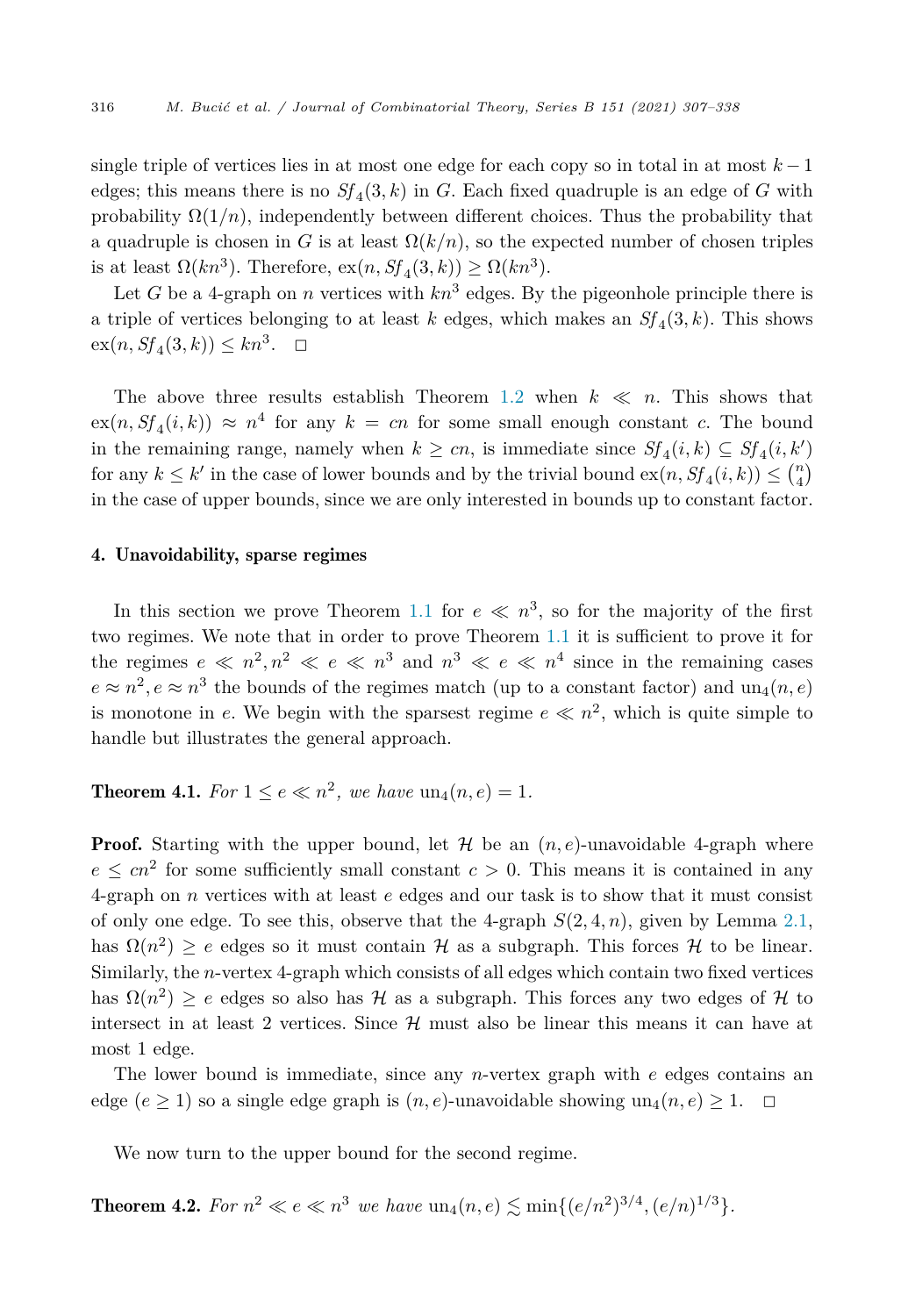**Proof.** Let *H* be an  $(n, e)$ -unavoidable 4-graph and let  $k = c\sqrt{e}/n$ , for  $c > 0$  large enough. This means that any *n*-vertex 4-graph with at least  $\Omega(k^2 n^2)$  edges must contain *H* (by choosing *c* large enough, since  $e = n^2k^2/c^2$ ). Note that the regime bounds imply  $1 \ll k \ll \sqrt{n}$ . To show the bound it suffices to show that  $|E(H)| \le \min\{2k^{3/2}, (k^2n)^{1/3}\}.$ In order to do this, we will consider a number of examples of 4-graphs with more than *e* edges. Each of them will reveal some additional information on how *H* should look like and allow us to conclude it can't have more than the claimed number of edges.

- The 4-graph  $S(3, 4, n)$ , given by Lemma [2.1,](#page-4-0) has  $\Omega(n^3) \ge e$  edges. So it forces *H* to have no two edges intersecting in three vertices.
- The graph with one special vertex contained in all of  $\binom{n-1}{3}$  possible edges implies that all edges of  $H$  must contain a common vertex, say  $v$ . Let  $H_3$  be the link graph of  $v$  (so a 3-graph).
- We take the graph obtained from an *n*-vertex linear *k*-graph by taking every 4 subset of every edge in this *k*-graph as an edge. Note that by Lemma [2.2](#page-5-0), since  $k \ll \sqrt{n}$ , we can find such a 4-graph with  $\Omega(k^2 n^2)$  edges. This implies that  $H_3$  splits into components of size at most  $k$  each, since  $v$  is contained in all 4-edges and by construction any two 4-edges which intersect in more than one vertex belong to a single *k*-edge of our starting linear *k*-graph.
- Let us take the hypergraph with sets of vertices  $V_1$  of size  $k$  and  $V_2$  of size  $n k$ such that we choose any pair of vertices in  $V_1$  and any pair of vertices in  $V_2$  and join them in an edge. This 4-graph has  $\Omega(k^2 n^2)$  edges. Since every edge has at least two vertices in  $V_1$  this means every edge of  $H_3$  must have at least one vertex in  $V_1$ ; in other words,  $H_3$  has a cover of size at most  $k$ , so we fix such a cover and denote it by *C*. Consequently,  $H_3$  has at most  $k$  components.
- Let us take a set S of  $2k^2 \ll n$  vertices and split them into  $k^2$  pairs. We join each of these  $k^2$  pairs with every pair among the  $n - |S|$  vertices outside of *S* into a 4-edge. This gives us an *n* vertex 4-graph with  $\Omega(k^2 n^2)$  edges, so we must be able to find a copy of *H* inside it. If *v* is embedded inside *S* and we let *w* be its pair, then *v* and *w* belong to each edge of *H*. We claim this implies that *H* has at most *k* edges. To see this observe first that every edge of  $H_3$  contains  $w$ , so  $H_3$  only has a single component. By the third point we know it consists of at most *k* vertices. We further know, by the first point, that if we remove *w* we get a matching, since otherwise we would have two edges of *H* which intersect in 3 vertices. This implies *H* has at most *k* edges and we are done. So, *v* must be embedded outside of *S*. If a vertex of *C* is in *S* then it participates in at most one edge of *H* (since we know each such edge contains the vertex of *C*, its pair in *S* and *v* and there is only one edge of *H* containing any triple of vertices), so such vertices contribute at most *k* edges. If we remove these edges from *H* we know that in the remaining 4-graph upon removing *v* and the vertex of *C* from an edge we obtain one of our pairs in *S*.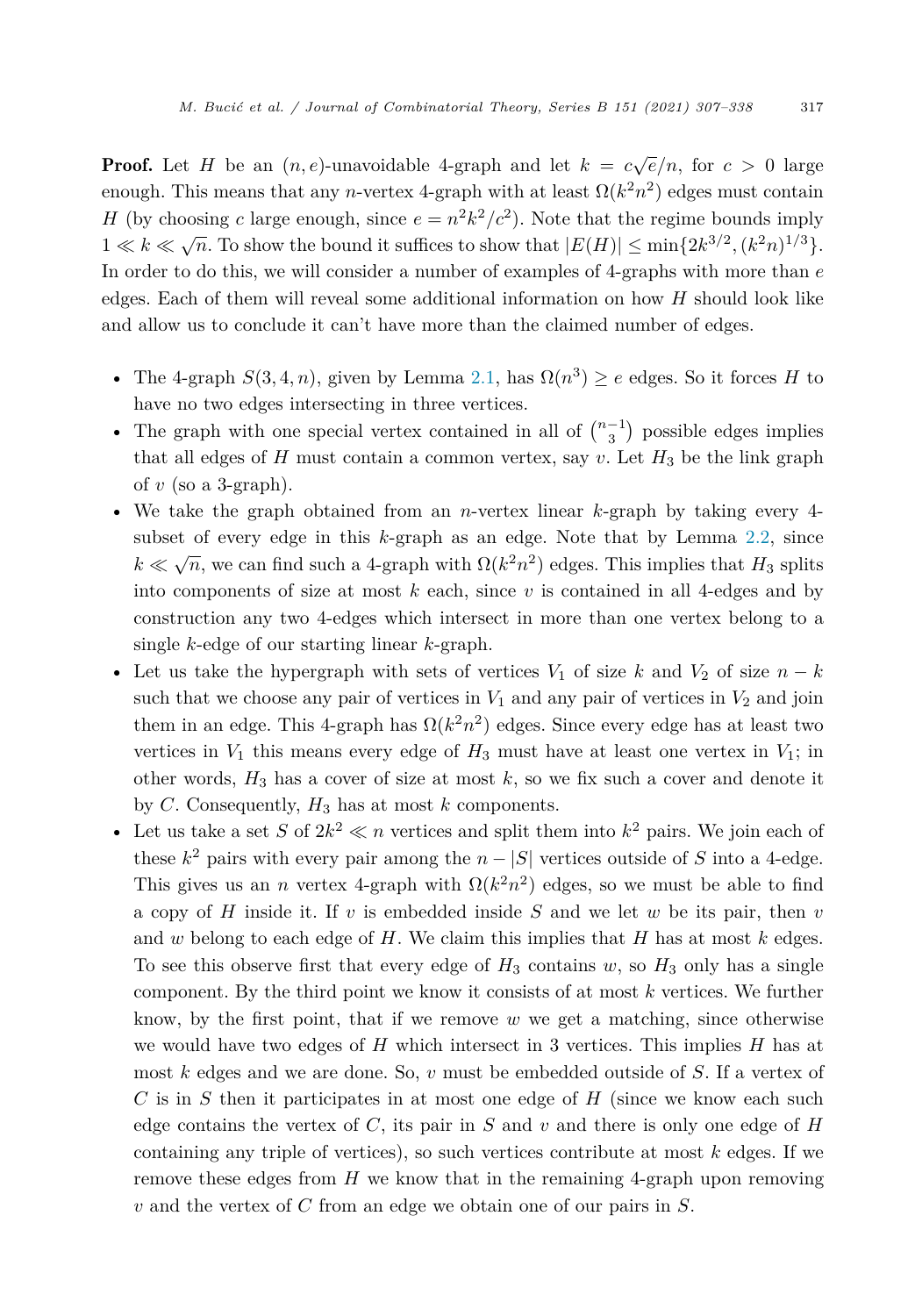<span id="page-11-0"></span>Since we removed at most  $k \ll \min\{k^{3/2}, (k^2n)^{1/3}\}\)$  edges, so at most a constant proportion of edges in *H*, we may assume we started with *H* in which such edges did not exist. Putting together the observations so far we know that  $H$  has a fixed vertex  $v$  in all edges, its link graph is the 3-graph *H*<sup>3</sup> which consists of at most *k* vertex-disjoint copies of a subhypergraph of  $Sf_3(1, k)$ , whose centres are vertices of *C* and whose petals upon removal of the centre vertices give a matching *M* (our pairing of vertices in *S*) which in total has size at most  $k^2$ . The following two further examples provide us with one of the desired bounds each.

- Let  $V_1$  induce *k* disjoint copies of  $K_{\sqrt{k},\sqrt{k}}$ , we extend each edge of this graph into 4-edges by adding every possible pair of the remaining vertices (the set of which we denote by *V*<sub>2</sub>). Since  $|V_1| = 2k^{3/2} \ll n$  if we set  $|V_2| = n - |V_1|$  this 4-graph will have *n* vertices and  $\Omega(k^2 n^2)$  edges, so contains *H*. Let us consider the edges of *M* containing a vertex embedded in  $V_1$ . There can be at most  $2k^{3/2}$  such edges since  $|V_1| = 2k^{3/2}$ , so upon deleting all corresponding edges of *H* we are left with a subgraph of  $H$  in which  $v$  and  $C$  got embedded into  $V_1$  (or we are left with an empty graph). But this implies  $|C| \leq 2\sqrt{k}$ , so again there are at most  $2k^{3/2}$  edges of *H* remaining (since we know that if we fix a vertex from *C*, in addition to *v*, their link graph is a matching of size at most *k*). It follows that  $|E(H)| \leq 4k^{3/2}$  giving us the first part of the result.
- Take a set  $V_1$  of  $(k^2n)^{1/3} \ll n$  vertices and let  $V_2$  be the set of remaining vertices. We make a 4-graph by taking any triple in  $V_1$  and a single vertex in  $V_2$ . This gives us  $\Omega(k^2 n^2)$  edges and implies  $|E(H)| \leq (k^2 n)^{1/3}$  since among every pair of vertices in  $M$  at least one must be in  $V_1$ .

This completes the proof. - $\Box$ 

The rest of this section is devoted to the upper bound part of the following theorem, as the lower bound follows from Theorem [4.2.](#page-9-0) Analysing the above proof narrows down the possibilities for an optimal unavoidable graph significantly, leading us to  $St_4(\sqrt{k}, k, 1)$  as a natural candidate for an optimal unavoidable graph. This indeed turns out to be the case as a consequence of the following result.

# **Theorem 4.3.** For  $2 \le k \le n^{2/3}$  we have  $\exp(n, St_4(\sqrt{k}, k, 1)) \approx \max\{k^2 n^2, k^{9/2} n\}.$

Before proving this result let's see why it gives the desired lower bound for the unavoidability problem. We want to show that there is an  $(n, e)$ -unavoidable 4-graph with  $\gtrsim$  $\min\{(e/n^2)^{3/4}, (e/n)^{1/3}\}\)$  edges, for any  $n^2 \ll e \ll n^3$ . To do this we choose *k* as large as possible, so that  $e \gg \max\{k^2n^2, k^{9/2}n\}$ , which means that  $k \gtrsim \min\{(e/n^2)^{1/2}, (e/n)^{2/9}\}.$ By our choice of *k* the above theorem applies and tells us that any 4-graph with *n* vertices and *e* edges contains  $St_4(\sqrt{k}, k, 1)$ , i.e. it is  $(n, e)$ -unavoidable. This implies there is an  $(n, e)$ -unavoidable 4-graph with  $k^{3/2} \ge \min\{(e/n^2)^{3/4}, (e/n)^{1/3}\}\)$  edges, as desired.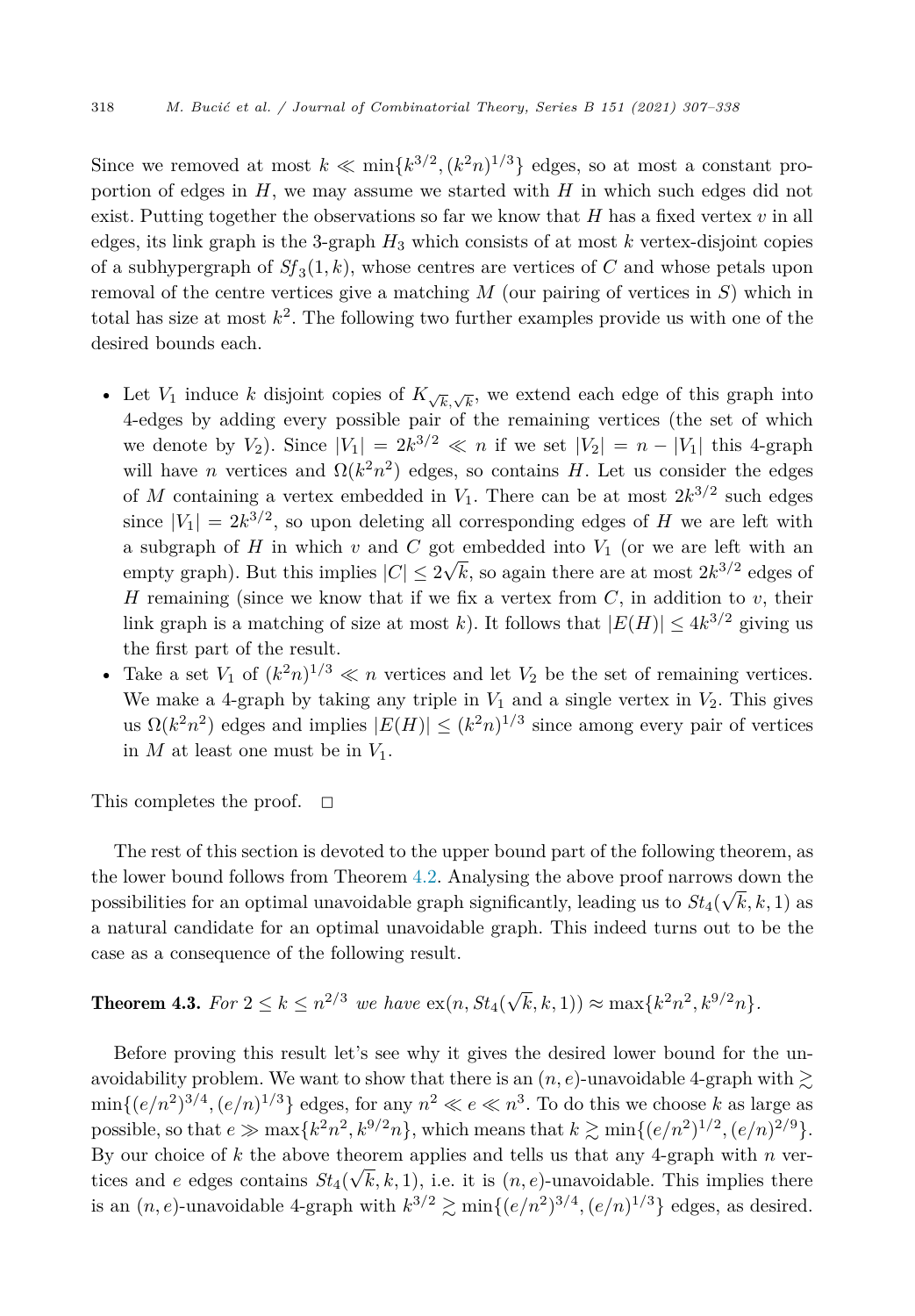<span id="page-12-0"></span>So, combining Theorem [4.3](#page-11-0) and Theorem [4.2](#page-9-0) we obtain the desired result for the middle range.

## **Theorem 4.4.** For  $n^2 \ll e \ll n^3$ , we have  $\text{un}_4(n, e) \approx \min\{(e/n^2)^{3/4}, (e/n)^{1/3}\}$ .

Let us now turn to the proof of Theorem [4.3.](#page-11-0) For the upper bound our task is to show that any 4-graph *G* on *n* vertices with  $e \gg \max\{k^2n^2, k^{9/2}n\}$  edges contains a copy of  $St_4(\sqrt{k}, k, 1)$ . To this end, note that by the pigeonhole principle, the link graph *L*<sup>*v*</sup> of some vertex  $v \in V(G)$  must have  $e/n \gg \max\{k^2 n, k^{9/2}\}\)$  triples. If  $L_v$  contains  $\sqrt{k}$  vertex-disjoint copies of  $Sf_3(1,k)$ , then we are done. Unfortunately, a 3-graph on *n* vertices with  $\gg$  max $\{k^2n, k^{9/2}\}$  edges may not have more than one vertex-disjoint copy  $Sf_3(1,k)$ , let alone  $\sqrt{k}$  copies. For example, the 3-graph consisting of all triples containing a fixed vertex has  $\binom{n-1}{2}$  edges (which is large enough when  $k \ll n^{4/9}$ ), and it clearly does not contain two disjoint copies of  $S_f(1,k)$ . As the next result shows, one can remedy the situation by imposing a boundedness condition on the codegrees.

**Lemma 4.5.** *Let*  $k \geq 2$ *. Every n-vertex* 3*-graph with at least*  $e \gg \max\{k^2n, k^{9/2}\}$  *edges, in* which every pair of vertices has codegree at most  $3k^{3/2}$ , *contains*  $\sqrt{k}$  *vertex-disjoint copies of*  $Sf_3(1, k)$ *.* 

**Proof.** Assume first that there exist vertices  $v_1, \ldots, v_{\sqrt{k}}$  with degree at least 18 $k^3$ . Since there are no pairs of vertices with codegree larger than  $3k^{3/2}$ , we know that the link graph of any  $v_i$  does not contain a star of size  $3k^{3/2}$ , so by Lemma [2.3](#page-5-0) it must contain a matching of size  $3k^{3/2}$ . Now assume we have found *i* − 1 disjoint copies of  $Sf_3(1, k)$ centred at  $v_1, \ldots, v_{i-1}$  and not using any other  $v_j$ 's. Let us consider a matching of size  $3k^{3/2}$  in the link graph of *v<sub>i</sub>*. At most  $\sqrt{k}+2(i-1)k < 2k^{3/2}$  of the pairs in the matching already contain a vertex from either  $\{v_i, \ldots, v_{\sqrt{k}}\}$  or belonging to one of our  $(i-1)$ already found copies of  $Sf_3(1,k)$ 's. The remaining pairs make a matching of size at least *k* in the link graph of  $v_i$  while avoiding  $\{v_1, \ldots, v_{\sqrt{k}}\}$  as well as any already used vertex. This gives us a new  $Sf_3(1,k)$  centred at  $v_i$  which is disjoint from the previous ones. After repeating  $\sqrt{k}$  many times we get the desired  $\sqrt{k}$  vertex-disjoint copies of  $Sf_3(1, k)$ .

So we may assume there are less than  $\sqrt{k}$  vertices with degree at least 18 $k^3$ . Each such vertex belongs to at most  $3k^{3/2}n$  edges (the second vertex we can choose in *n* ways and then third in  $3k^{3/2}$  ways since codegrees are at most  $3k^{3/2}$ ). Thus in total there are at most  $3k^2n$  edges containing a vertex with degree at least  $18k^3$ . We delete these edges and are left with at least *e/*2 edges.

Suppose we have found  $i - 1$  vertex-disjoint copies of  $Sf_3(1, k)$  in the remaining 3graph, where  $1 \leq i \leq \sqrt{k}$ . There are at most  $(i-1)(2k+1) \cdot 18k^3 < 54k^{9/2}$  edges which contains a vertex from one of these copies. Removing these edges, we are left with at least  $e/4 \gg k^2 n$  edges. Thus Lemma [3.1](#page-6-0) applies giving us a new  $Sf_3(1, k)$ . This way we obtain  $\sqrt{k}$  vertex-disjoint copies of *Sf*<sub>3</sub>(1, *k*). □

We are now ready to finish our analysis of the middle range by proving Theorem  $4.3$ .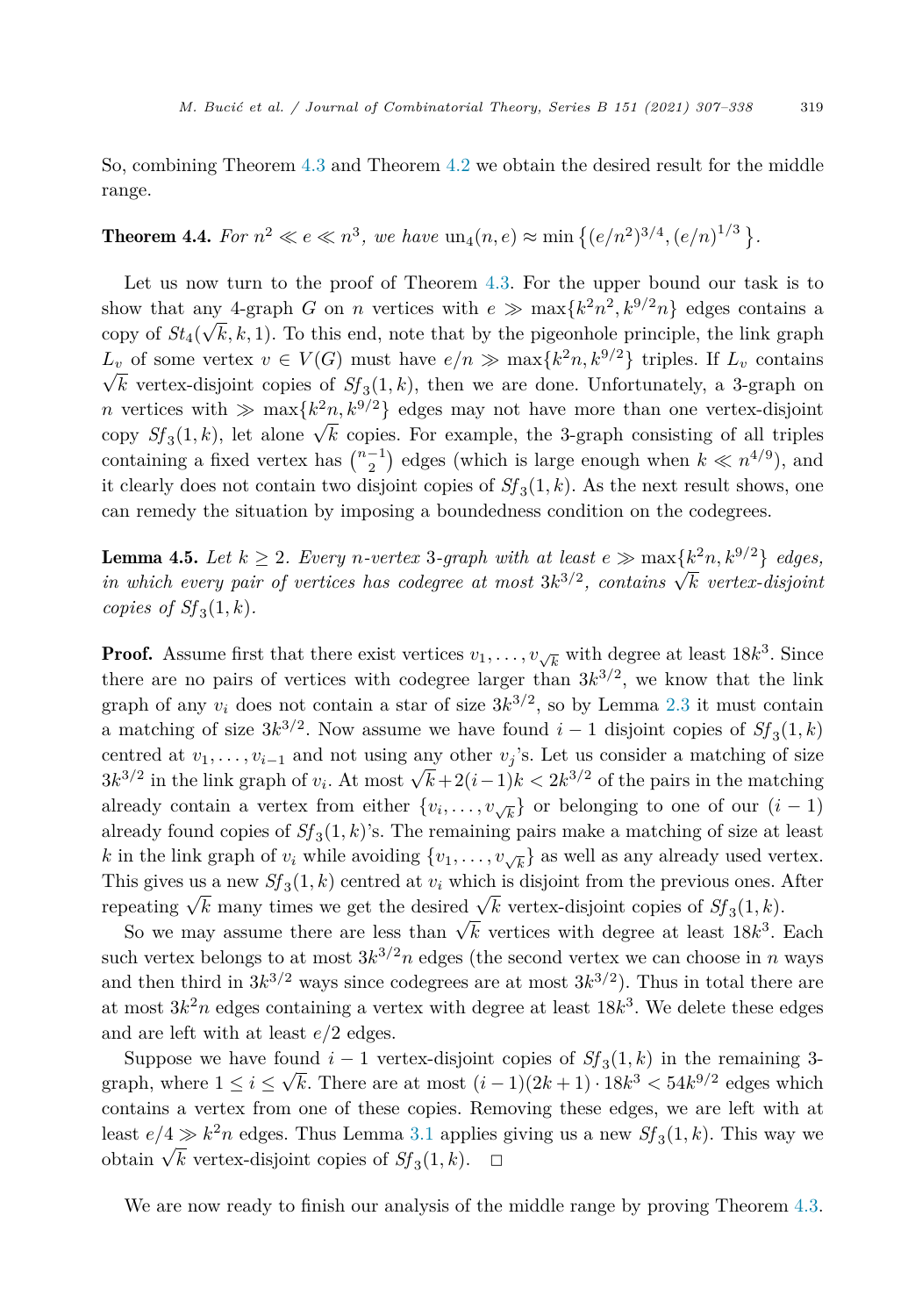#### <span id="page-13-0"></span>**Proof of Theorem [4.3.](#page-11-0)** The lower bound follows from Theorem [4.2](#page-9-0).

Turning to the upper bound, set  $m \gg \max\{k^2 n, k^{9/2}\}\$  and let *G* be an *n*-vertex 4-graph with at least *nm* edges. Suppose to the contrary that *G* has no copies of  $St_4(\sqrt{k}, k, 1).$ 

Let us first consider the case that there are at most  $nm/2$  edges containing a  $3k^{3/2}$ expanding triple in *G*. Remove all these edges to obtain a 4-graph  $G'$  with at least  $nm/2$ edges in which there is no  $3k^{3/2}$ -expanding triple. By the handshaking lemma, we can find a vertex x in  $G'$  of degree at least 2m. If we look at the 3-graph  $G_x$  obtained by removing *x* from all these edges we know it has at least 2*m* edges, additionally we know that no pair of vertices is  $3k^{3/2}$ -expanding in  $G_x$  as such pair together with *x* would give a  $3k^{3/2}$ -expanding triple. So all codegrees in  $G_x$  are at most  $3k^{3/2}$  and Lemma [4.5](#page-12-0) applies, giving us  $\sqrt{k}$  vertex-disjoint copies of  $Sf_3(1, k)$  which together with *x* make a copy of  $St_4(\sqrt{k}, k, 1)$ , a contradiction.

Therefore, there are at least  $nm/2$  edges which contain a  $3k^{3/2}$ -expanding triple. For any  $v \in V(G)$  let  $D_v$  denote the 3-graph consisting of triples *X* such that  $v \cup X \in E(G)$ and *X* is  $3k^{3/2}$ -expanding. Note that we have  $\sum_{v \in V(G)} |D_v| \ge nm/2$  since each edge of *G*, containing a  $3k^{3/2}$ -expanding triple, contributes at least 1 to this sum. Hence, there exists a vertex *x* with  $|D_x| \geq m/2$ .

**Claim 1.** There is no star of size  $\sqrt{k}$  consisting of  $3k^{3/2}$ -expanding pairs in the 3-graph  $D_x$ .

**Proof.** Suppose to the contrary that we can find distinct vertices  $v_0, \ldots, v_{\sqrt{k}}$  such that  $\{v_0, v_i\}$  makes a  $3k^{3/2}$ -expanding pair for all  $1 \leq i \leq \sqrt{k}$ . We know that  $\{v_0, v_i\}$  completes into an edge of  $D_x$  in at least  $3k^{3/2}$  different ways, so we can greedily find *k* vertices  $v_{i1}, \ldots v_{ik}$  such that  $\{v_0, v_i, v_{ij}\} \in E(D_x)$  and all  $v_i, v_{ij}$  are distinct, for all  $1 \leq i \leq \sqrt{k}$  and  $1 \leq j \leq k$ . The last part is due to the fact that we choose at most  $1 + \sqrt{k} + k^{3/2} < 2k^{3/2}$  vertices in total and each pair completed an edge in at least  $3k^{3/2}$ ways so we always have an unused vertex to choose for our  $v_{ij}$ 's.

Now since each  $\{v_0, v_i, v_{ij}\} \in E(D_x)$  and is in particular expanding, we can extend it into an edge of *G* in  $3k^{3/2}$  ways so again greedily we obtain  $St_4(\sqrt{k}, k, 1)$  as it contains  $1 + \sqrt{k} + 2k^{3/2} < 3k^{3/2}$  vertices so we always have a new vertex to choose to extend  $\{v_0, v_i, v_{ij}\}$ . This is a contradiction.  $\Box$ 

For  $y \neq x$ , let  $D_{xy}$  denote the set of pairs *X* such that  $y \cup X \in E(D_x)$  and *X* is  $3k^{3/2}$ -expanding in  $D_x$ .

**Claim 2.** For every  $y \neq x$ , one has  $|D_{xy}| \leq 6k^{3/2}n$ .

**Proof.** Suppose to the contrary that  $|D_{xy}| \geq 6k^{3/2}n$  for some  $y \neq x$ . According to Lemma [2.4](#page-5-0) (with  $s = k^{3/2}$ ), the graph  $D_{xy}$  contains min  $\{k^{3/2}, \frac{\sqrt{k^{3/2}n}}{k}\}\geq \sqrt{k}$  (using  $n \geq k^{3/2}$  vertex-disjoint copies of  $S_k$ . Label the edges of these stars by  $e_1, e_2, \ldots, e_{k^{3/2}}$ .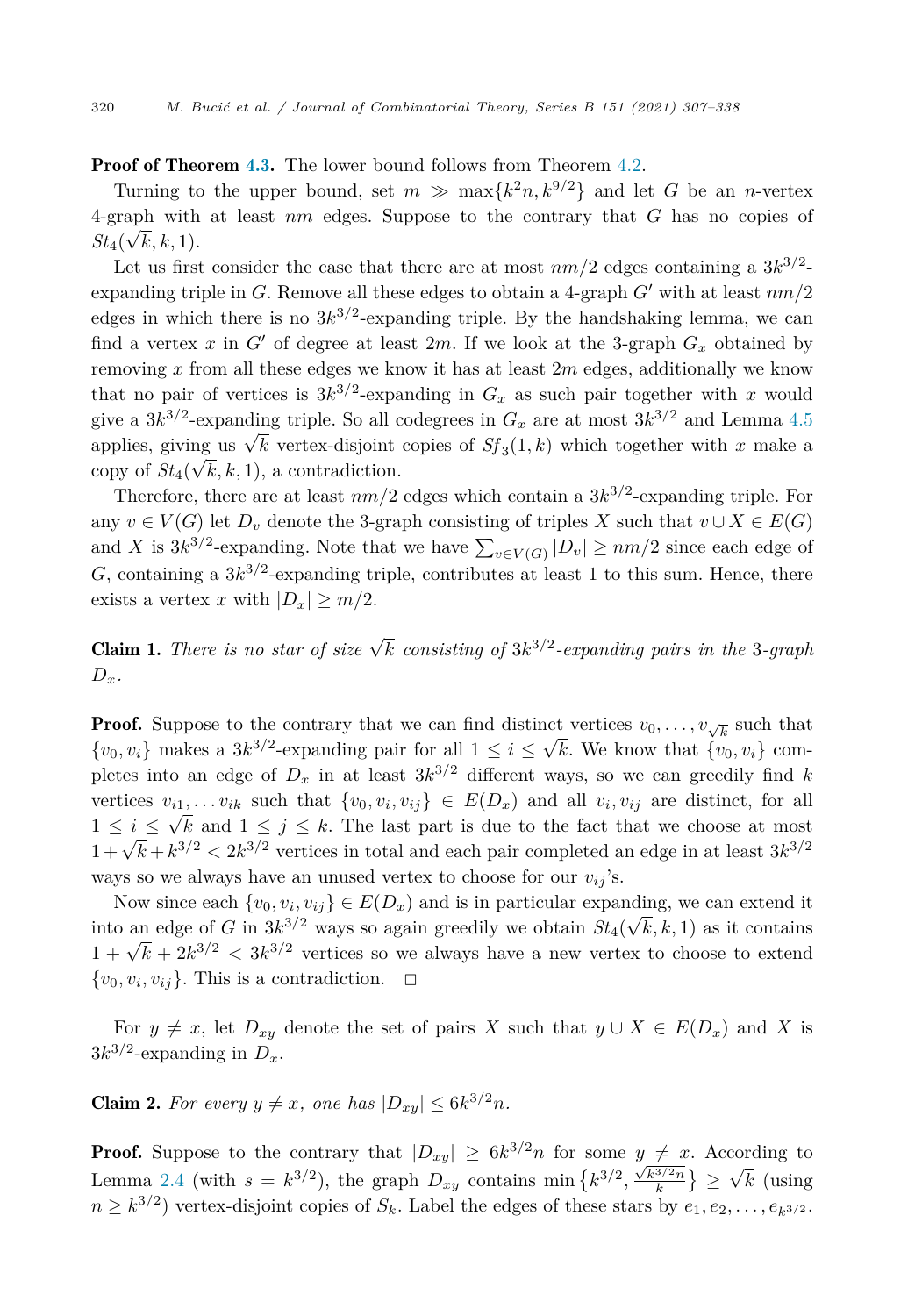<span id="page-14-0"></span>As  $y \cup e_i$  is a  $3k^{3/2}$ -expanding triple for every *i*, we can greedily find distinct vertices  $v_1,\ldots,v_{k^{3/2}}\in V(G)\setminus\bigcup_je_j$  such that  $y\cup e_1\cup v_1,\ldots,y\cup e_{k^{3/2}}\cup v_{k^{3/2}}$  are edges of G. This yields a copy of  $St_4(\sqrt{k}, k, 1)$ , a contradiction.  $\Box$ 

# **Claim 3.** *There are at most*  $\sqrt{k}$  *vertices y having*  $|D_{xy}| \geq 6k^2$ *.*

**Proof.** Suppose otherwise and let  $v_1, \ldots, v_{\sqrt{k}}$  denote vertices with  $|D_{xv_i}| \geq 6k^2$ . Since by Claim [1](#page-13-0) there are no stars of size  $\sqrt{k}$  in  $D_{xv_i}$  we know by Lemma [2.3](#page-5-0) that there must be a matching of size  $3k^{3/2}$  in  $D_{xv_i}$ . Now assume for some  $i \leq \sqrt{k}$  we have found  $i-1$ vertex-disjoint copies of  $Sf_3(1,k)$  centred at  $v_1, \ldots, v_{i-1}$  which do not use vertices from  $\{v_i, \ldots, v_{\sqrt{k}}\}$ . We know there is a matching of size  $3k^{3/2}$  in  $D_{xv_i}$ , at most  $\sqrt{k} + 2k^{3/2}$ of the pairs in the matching use a vertex which already belongs to one of our  $Sf_3(1,k)$ 's so we can still find a *k*-matching in  $D_{xv_i}$ , avoiding any already used vertices. This gives us a new  $Sf_3(1, k)$  centred at  $v_i$  disjoint from the previous ones and we may repeat this  $\sqrt{k}$  many times. Finally, these copies of  $Sf_3(1, k)$  when joined with *x* make a copy of  $St_4(\sqrt{k}, k, 1)$  which is a contradiction.  $\Box$ 

Finally, it follows from Claims [2](#page-13-0) and 3 that the number of edges in  $D<sub>x</sub>$  containing a  $3k^{3/2}$ -expanding pair is at most  $\sum_{y} |D_{xy}| \leq \sqrt{k} \cdot 6k^{3/2} n + n \cdot 6k^2 \leq m/4$ . Deleting all such edges we are left with  $m/4$  edges of  $D_x$  such that no pair of vertices is  $3k^{3/2}$ -expanding. Lemma [4.5](#page-12-0) implies we can find  $\sqrt{k}$  disjoint copies of  $Sf_3(1,k)$  which together with x gives us a  $St_4(\sqrt{k}, k, 1)$ , a contradiction. This completes the proof.  $\Box$ 

#### 5. Unavoidability, the dense regime

In this section we deal with the last regime, when  $e \gg n^3$ . Note once again that by monotonicity of  $un_4(n, e)$  and combining it with Theorem [4.4](#page-12-0) this will imply the result for  $e \approx n^3$  as well.

For the majority of the regime the optimal unavoidable 4-graphs turn out to be based on generalised stars. Specifically, for  $e = kn^3$  they will be disjoint unions of  $St_4((n/k)^{1/3}, (n/k)^{1/3}, k)$  of suitable size. Unfortunately, in this regime upper bounds do not force as much structure as they do in the previous section, so we begin with the lower bounds. With this in mind our first goal is to determine  $ex(n, St_4(d_1, d_2, d_3))$  for  $d_1 = d_2 = (n/k)^{1/3}$  and  $d_3 = k$  (although our methods should allow one to answer this question in general as well).

In order to find a copy of  $St_4(d_1, d_2, d_3)$  in a graph we will either find  $d_1$  vertex-disjoint copies of  $St_3(d_2, d_3)$  inside the link graph of a vertex or find  $St_3(d_1, d_2)$  consisting of so called expanding triples, namely triples of vertices which belong to many edges of our graph. In the former case we are done immediately, in the latter we can use the expansion of the triples to greedily extend each edge of our  $St_3(d_1, d_2)$  using  $d_3$  new vertices. To find disjoint copies of  $St_3(d_2, d_3)$  or  $St_4(d_1, d_2, d_3)$  we can simply remove any already used vertex from the graph and argue that the remainder still contains enough edges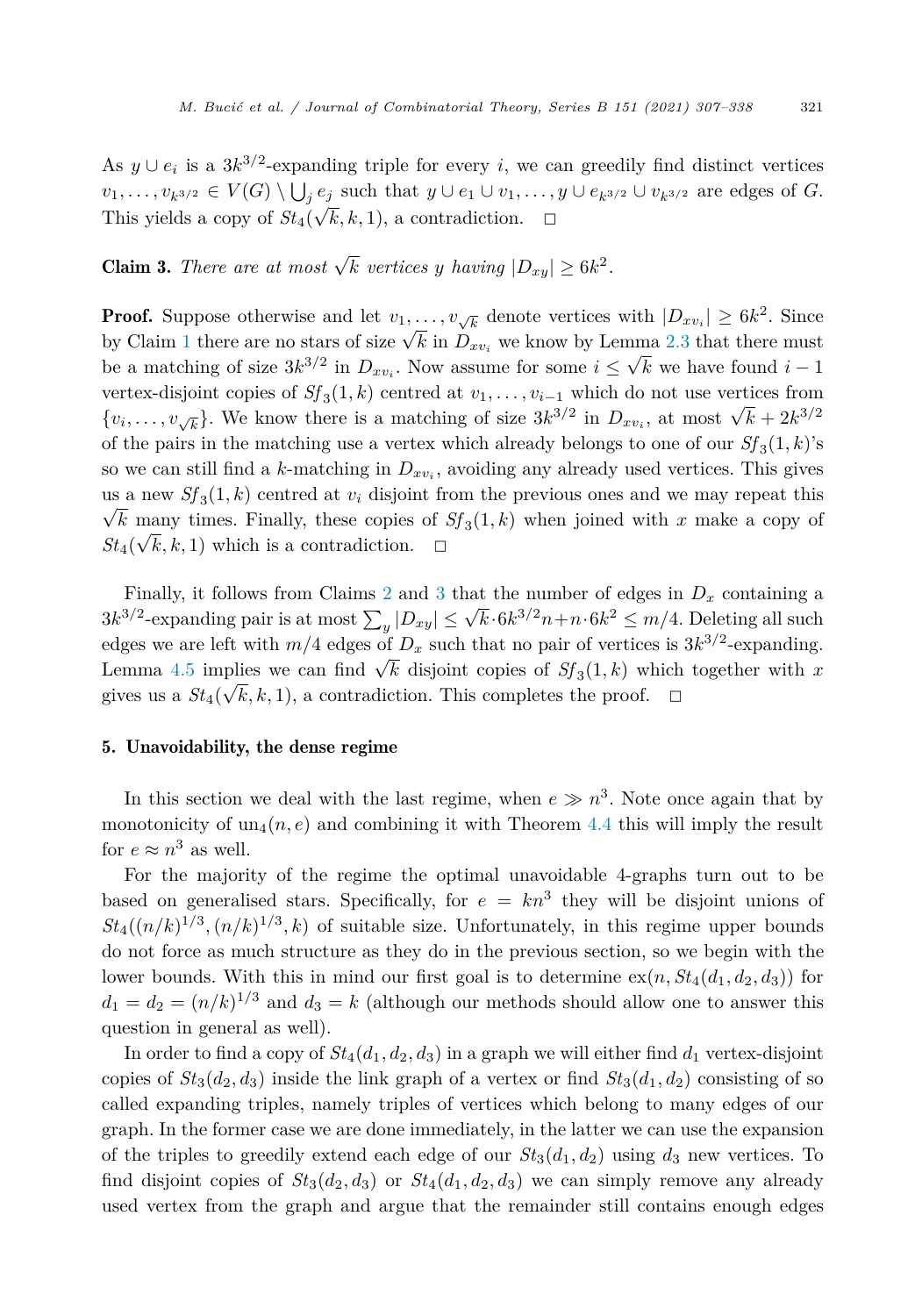<span id="page-15-0"></span>to find a new copy. Unfortunately, as we have already seen in the previous section this approach fails to provide enough stars in most cases. A way around this is to embed the leaves of all our stars (since there are many of them) among vertices with low degrees, the 3rd layer vertices among vertices with only slightly higher degree and so on. This approach requires very good understanding of Turán numbers of 3-uniform generalised stars and their unions which we give in the following section.

In the subsequent section we show the desired bounds for our 4-uniform case. Interestingly, towards the end of the range, as  $e$  approaches  $\binom{n}{4}$ , generalised stars stop being the optimal examples and are replaced with (disjoint unions) of complete 4-partite graphs, which we will find through a combination of the Kövári-Sós-Turán theorem and a similar embedding trick where we embed largest parts of our already found *r*-partite graphs into vertices with low degree, in order to be able to find many disjoint copies.

#### *5.1. Turán numbers of 3-uniform generalised stars*

In this section we will give a number of upper bounds on Turán numbers of generalised stars, and their disjoint unions. The first two results determine these Turán numbers up to constant factors and we prove them in full generality since we find them interesting in their own right. The subsequent three lemmas allow us to do even better (find our stars in graphs with even less edges) if we know certain additional properties of our graph or give us more control where in the graph we can find our stars. We do not state these in full generality, but rather for the cases which arise naturally in the proof of our 4-uniform result.

The following lemma, which generalises Lemma [3.1](#page-6-0), determines the Turán number of any 3-uniform generalised star, up to a constant factor.

#### Theorem 5.1. *For every positive integers n, h and k, we have*

$$
\mathrm{ex}(n, St_3(h,k)) \lesssim \max\{kn^2, h^2k^2n\}.
$$

**Proof.** Let *G* be a 3-graph with  $e \gg \max\{kn^2, h^2k^2n\}$  edges. We want to find *h* vertexdisjoint copies of  $S_k$  in the link graph of some vertex. Let  $D_v$  be the subgraph of the link graph of *v* consisting of pairs *Y* for which  $v \cup Y$  is an edge of *G* and *Y* is 3*hk*-expanding.

If at least  $e/2$  edges in *G* contain a pair which is  $3hk$ -expanding then there exists a  $D_v$ of size at least  $e/(2n)$ , as  $\sum_{v \in V} |D_v| \ge e/2$ . If  $D_v$  contains an  $S_h$ , then since it consists of  $3hk$ -expanding edges, we would be done by greedily extending it into a copy of  $St_3(h, k)$ , since  $3hk \geq hk + h + 1 = |St_3(h, k)|$ . Hence, we suppose there is no  $S_h$  in  $D_v$ , i.e. every vertex has degree at most *h* in  $D_v$ . Take a maximal collection of disjoint *k*-stars in  $D_v$ . If this collection consists of at least *h* stars, they together with *v* make  $St_3(h, k)$  and we are done, so let us assume towards a contradiction that there are less than *h* of them. So the union of the stars in this collection has at most  $hk + h \leq 2hk$  vertices, which participate in at most  $2hk \cdot h \leq e/(4n)$  edges of  $D_v$ , since we have shown that degree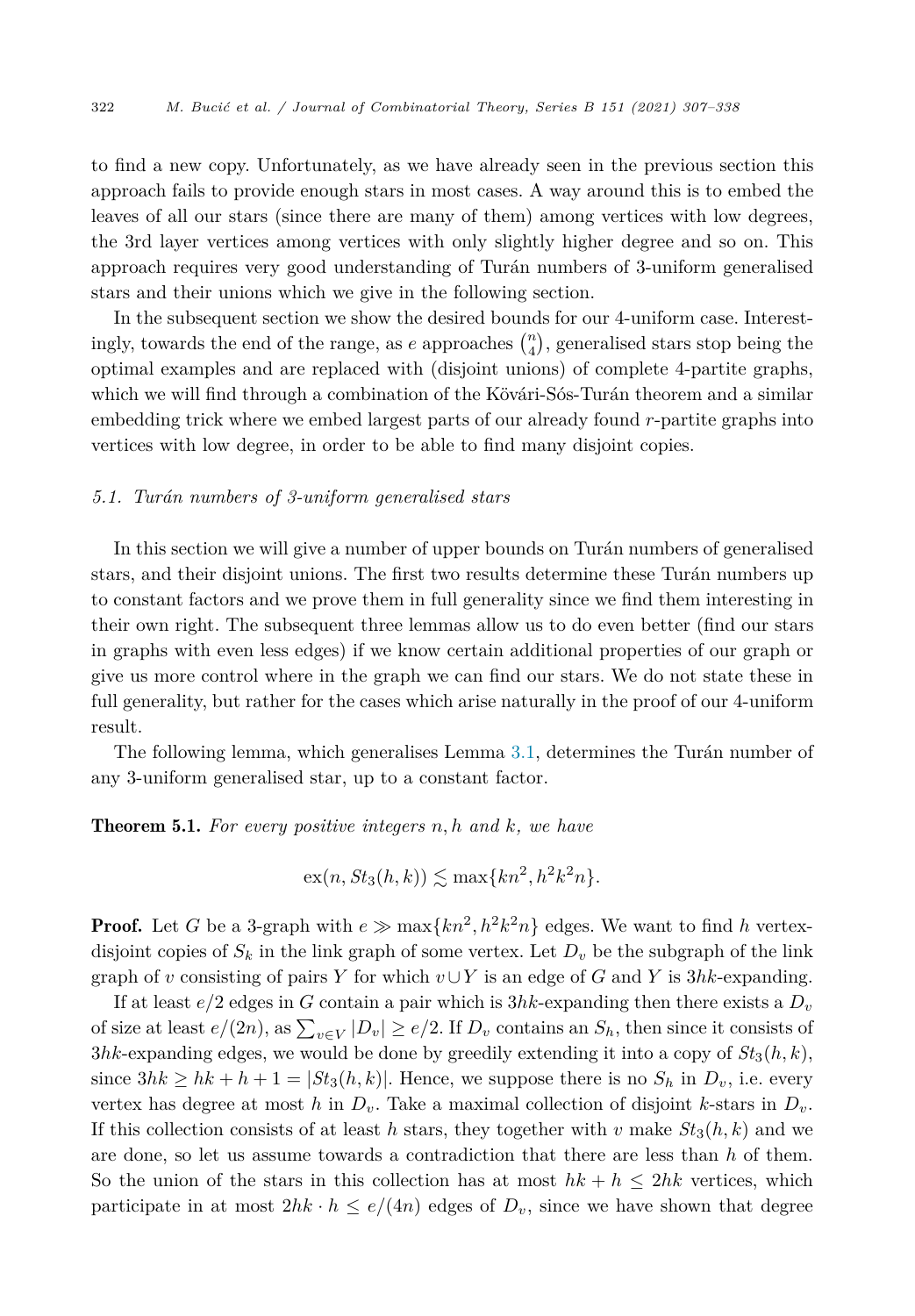<span id="page-16-0"></span>of any vertex is at most h. This means that among the remaining at least  $e/(4n) \geq kn$ edges in  $D_v$  we can find a new  $S_k$ , contradicting maximality of our collection.

So we may assume that *G* contains at most *e/*2 edges containing a 3*hk*-expanding pair; removing all such edges we obtain a graph  $G'$  in which there is no  $3hk$ -expanding pair of vertices. We can find a vertex with degree at least *e/n* and once again keep finding *k*-stars in its link graph for as long as we have less than *h* of them. At any point we have at most *hk* vertices and they have degree at most 3*hk* in the link graph of the found vertex (since we removed all edges containing a 3*hk*-expanding pair), so they always touch at most  $3h^2k^2 \le e/(4n)$  edges, hence we have at least  $e/(4n) \ge kn$  other edges, and we can find a new  $S_k$ , as desired.  $\Box$ 

Remark. One can show the bound in the proposition is tight, up to a constant factor, provided  $2 \leq k \leq n/h$ . Indeed, Lemma [3.2](#page-6-0) gives the first term, and taking  $n/(hk)$ disjoint copies of the complete 3-graph on *hk* vertices gives the second. Note also that, since  $|St_3(h, k)| > hk$ , when  $hk > n$  we can never find a copy of  $St_3(h, k)$  in a graph on *n* vertices, hence the largest  $St_3(h, k)$ -free graph is complete; this completes the picture on Turán numbers of generalised 3-uniform stars (case *k* = 1 being Lemma [3.1\)](#page-6-0).

The next result shows that if  $|E(G)| \gg \max\{kn^2, h^2k^2n\}$  then not only *G* contains a copy of  $St_3(h, k)$ , as guaranteed by the above proposition, but it contains many disjoint copies of them. After the proof we make a few remarks about the optimality of the given result, which the reader might want to read beforehand, since one might find this helpful to understand where the parameters come from.

**Theorem 5.2.** Every 3-graph on *n* vertices with  $e \gg sn^2$  edges, with  $s \geq max\{k, h^2k^2/n\}$ , *contains at* least  $t = \min\{s, \sqrt{sn}/h, s^{1/3}n^{2/3}/(hk)\}$  *vertex-disjoint copies of*  $St_3(h, k)$ *.* 

**Proof.** Let G be a 3-graph on *n* vertices with *e* edges. Set  $L_2 = e/(3ht)$  and  $L_3 =$  $e/(3hkt)$ . We call a star  $St_3(h,k)$  in *G* well-behaved if its *h* second layer vertices have degrees at most *L*<sup>2</sup> and its *hk* third layer vertices have degrees at most *L*3. Suppose we have found a collection of less than *t* vertex-disjoint well-behaved generalised stars  $St_3(h, k)$ . The used vertices touch at most  $t \cdot \binom{n}{2} + ht \cdot L_2 + hk \cdot L_3 \leq \frac{3}{4}e$  edges. We call this set of edges *R*.

Our goal now is to show that we can find a new well-behaved star  $St_3(h, k)$  in  $G$  among the vertices which are not contained in any of the previous stars. Let *A* denote the set of vertices with degree at least *L*2, *B* the set of vertices with degrees between *L*<sup>3</sup> and *L*<sup>2</sup> and *C* the set of vertices with degree at most  $L_3$ . Note that  $|A \cup B| \le 9ht + 9hkt \le 18hkt$ . Furthermore, there exists a subset  $F \subseteq E(G) \setminus R$  such that every edge in F contains the exact same number of vertices in *A*, as well as in *B*, and in *C*, and we have  $|F| \ge$  $\frac{1}{10} \cdot \frac{1}{4}e \gg sn^2$ , since there are  $\binom{3+2}{2} = 10$  different types of edges according to how many vertices they have in each of the sets  $A, B$  and  $C$ . We distinguish four cases.

<sup>&</sup>lt;sup>6</sup> The number of non-negative integer solutions to  $x_1 + x_2 + x_3 = 3$ .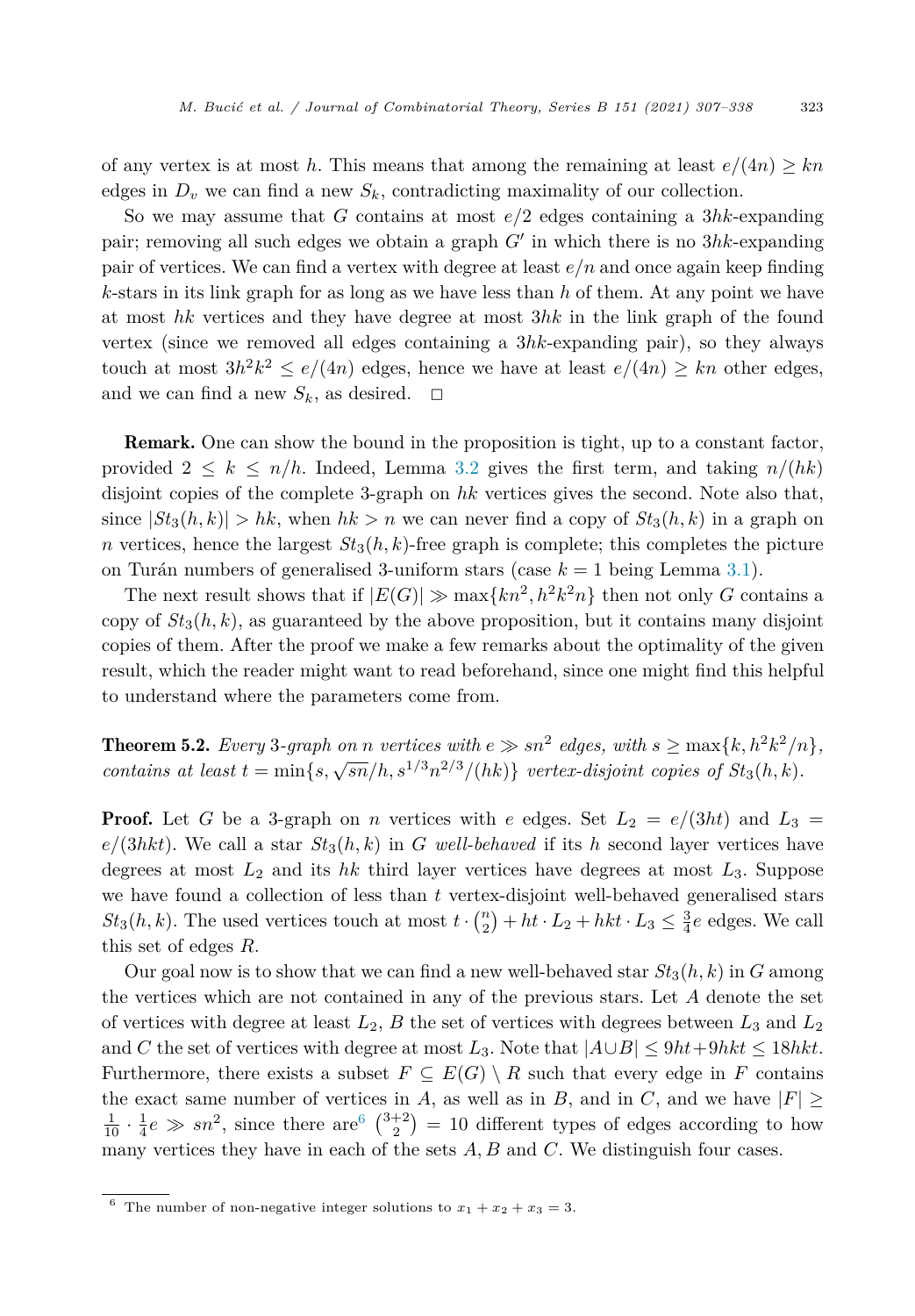- Case *(i)*. The edges in *F* have no vertices in *C*. We have  $|F| \leq {^{|A \cup B|}} \choose{3} \leq (hkt)^3 \leq sn^2 \ll |F|$ , a contradiction.
- Case *(ii)*. All three vertices of each edge in *F* are in *C*. We can find a copy of  $St_3(h, k)$  using only the edges in F by Theorem [5.1,](#page-15-0) since  $s > \max\{k, h^2k^2/n\}$  and  $|F| \gg sn^2$ . As all its vertices are in C the star is well-behaved.
- Case *(iii)*. All edges of *F* have exactly two vertices in *C*. There must exist a vertex in  $A \cup B$  of degree at least  $\frac{|F|}{|A \cup B|} \ge \frac{|F|}{18hkt} \gg \frac{sn^2}{hkt}$ . Hence, we can use Lemma [2.4](#page-5-0) to find  $h$  vertex-disjoint copies of  $S_k$  in its link graph. To see why the lemma gives this, note that for  $s' = sn/(hkt)$  we have  $\min\{s', \sqrt{s'n}/k\} \geq h$  and  $s' \geq k$ . Indeed, we have

$$
\frac{s'}{h} = \frac{\sqrt{sn}}{hk} \cdot \frac{\sqrt{sn}}{ht} \ge 1, \qquad \frac{\sqrt{s'n}}{hk} = t \cdot \sqrt{\frac{sn^2}{(hkt)^3}} \ge t \ge 1 \quad \text{and}
$$
  

$$
\frac{s'}{k} = \frac{s}{k} \cdot \frac{s^{1/3}n^{2/3}}{hkt} \cdot \frac{n^{1/3}}{s^{1/3}} \ge 1,
$$

where we used  $s \geq h^2k^2/n$  and  $t \leq \sqrt{sn}/h$  in the first inequality,  $t \leq$  $s^{1/3}n^{2/3}/hk$  in the second and last inequalities, where we also used  $n \geq s \geq k$ . This yields a copy of  $St_3(h, k)$  with all second and third layer vertices in  $C$ , so the copy is well-behaved.

- Case *(iv)*. Each edge in *F* has exactly one vertex in *C*.
	- Let P be the set of  $sn^2/(hkt)^2$ -expanding pairs of vertices in  $A \cup B$ . The total number of edges in  $F$  which do not contain a pair in  $\mathcal P$  is less than  $\binom{|A\cup B|}{2} \cdot sn^2/(hkt)^2 \leq 9 \cdot 18sn^2 \leq |F|/2$ . The remaining, at least  $|F|/2$  edges each contain a pair from P and each such pair can belong to at most *n* edges, so  $|\mathcal{P}| \geq |F|/(2n) \gg sn$ . Since at most  $\binom{|A|}{2} \leq \binom{9ht}{2} < 41sn$  pairs have both vertices in A, there are at least  $18sn$  pairs in  $P$  with at least one vertex in *B*. This means that there is a vertex in  $A \cup B$  having at least  $18sn/|A\cup B| \geq sn/(hkt) \geq h$  neighbours (with respect to  $P$ ) in *B*, so we find a copy of  $S_h$  in  $P$  with leaves in *B*. Since the pairs in  $P$  have degrees at least  $\frac{sn^2}{(hkt)^2} \geq \frac{hkt}{h}$  (using  $t \leq \frac{s^{1/3}n^{2/3}}{hk}$ ), we can greedily extend this  $S_h$  into a copy of  $St_3(h, k)$ , which is well-behaved since every edge in  $S_h$  had at most one vertex in *A* and exactly two in  $A \cup B$  so the third vertex of any edge containing it must be in  $C$ , by the case assumption.  $\Box$

Remark. This result is again best possible in a number of ways. We need the bound on *s* in order to be able to find even a single star, since Theorem [5.1](#page-15-0) is tight, as explained by the remark below it. The actual number of stars we find is also optimal: the bound  $t \leq s$  follows by taking  $K_{s,n,n}$ ,  $t \leq \sqrt{sn}/h$  by taking  $K_{\sqrt{sn},\sqrt{sn},n}$  (note that  $\sqrt{sn} \leq n$ ) and  $t \leq s^{1/3}n^{2/3}/(hk)$  by taking the complete graph on  $s^{1/3}n^{2/3} \leq n$  vertices.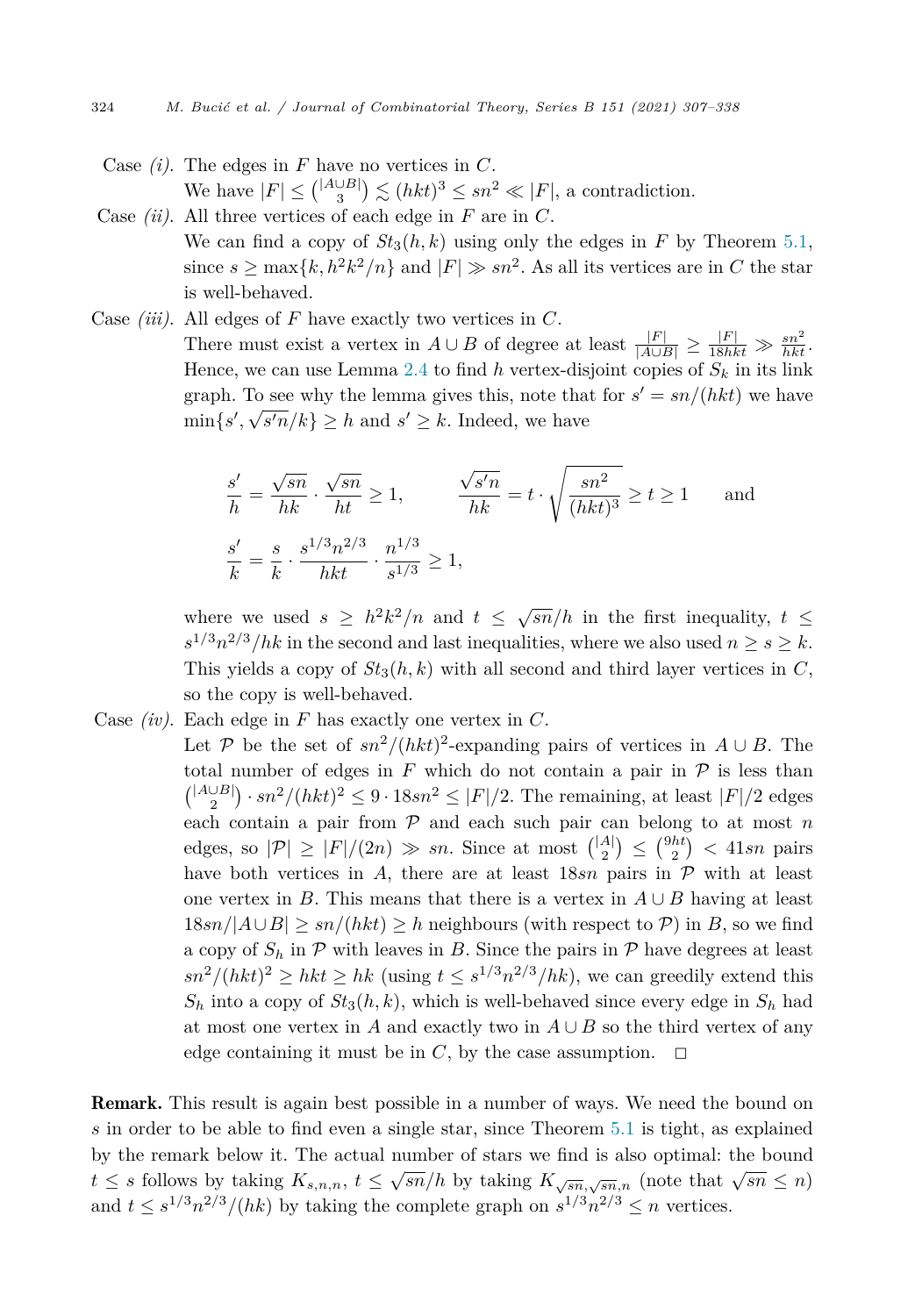<span id="page-18-0"></span>The following lemmas arise as parts of our argument bounding  $ex(n, St_4(d, d, k))$ , where  $d = (n/k)^{1/3}$ , in the following subsection. They are either strengthenings of the above bounds or allow us more control over where we find vertices of our 3-uniform stars.

**Lemma 5.3.** Let H be a 3-graph on *n* vertices with  $e \gg kn^2$  edges. If every pair of *vertices belongs to less than* 3*kd*<sup>2</sup> *edges of H, then H contains d vertex-disjoint copies of*  $St_3(d, k)$ *, where*  $d = (n/k)^{1/3}$ *.* 

**Proof.** We first show that for any vertex *w* of degree at least 7*kn* in *H*, there is an  $St_3(d, k)$  centred at *w*. Observe first that the link graph  $L_w$  does not contain a star of size  $3kd^2$ , as otherwise the centre of this star and *w* make a pair of too high codegree. This means that in the link graph of  $w$  we can find  $d$  vertex-disjoint copies of  $S_k$ , again by a greedy procedure. Indeed in every step we have used at most 2*kd* vertices, each having degree at most  $3kd^2$  in  $L_w$ , so in total they touch at most  $6k^2d^3 = 6kn$  edges, and we can find the new  $S_k$  among the remaining  $nk$  edges. This gives us the desired  $St_3(d, k)$  centred at *w*.

Let *A* be the set of vertices with degree larger than  $ed/(8n) \gg nkd$  and *B* the set of vertices with degree at most this. Since we have *e* edges in total this implies  $|A| \leq 24n/d$ . This in turn implies that there can be at most  $\binom{|A|}{2} \cdot 3kd^2 \le e/3$  edges with at least 2 vertices in *A*, so we can remove them to get a subgraph  $H' \subseteq H$  in which every vertex has at most one vertex in *A* and  $|E(H')| \geq 2e/3 \gg kn^2$ .

Let us first assume there are at least *e/*3 edges with all vertices in *B*. Taking a maximal collection of vertex-disjoint  $St_3(d, k)$  using only such edges, either we are done (if we have found *d* of them) or have used at most  $2kd^2$  vertices, each with degree at most  $ed/(8n)$ . So in total, currently used vertices touch at most  $2kd^2 \cdot ed/(8n) = e/4$  edges of *H'*. Upon removing them we are left with at least  $e/12 \gg kn^2$  edges with all vertices in *B* and disjoint from the set of already used vertices. In particular, there is still a vertex of degree at least 7*kn* and we can use the observation from the beginning of the proof to find an additional  $St_3(d, k)$ , a contradiction.

So we may assume there are at least *e/*3 edges with one vertex in *A* and 2 in *B*. Now take a maximal collection of vertex-disjoint copies of  $St_3(d, k)$  with centres in *A* and remaining vertices in *B*. Either we are done or we have used at most *d* vertices from *A* and  $2kd^2$  vertices in *B*. The former have degrees at most  $n \cdot 3kd^2$  (second vertex we may choose in *n* many ways, but for the final we are restricted by the codegree assumption) so touch at most  $d \cdot n \cdot 3kd^2 = 3n^2 \le e/24$  edges. The latter have degrees at most  $ed/(8n)$ , by definition of *B*, so touch at most  $2kd^2 \cdot ed/(8n) = e/4$  edges. Hence, upon removing all these edges we are left with at least  $e/24 \geq 7kn^2$  of our edges, all of which are disjoint from the set of already used vertices. This means there is a vertex in *A* with degree at least 7kn, so once again using our initial observation we find an additional  $St_3(d, k)$ , a contradiction.  $\Box$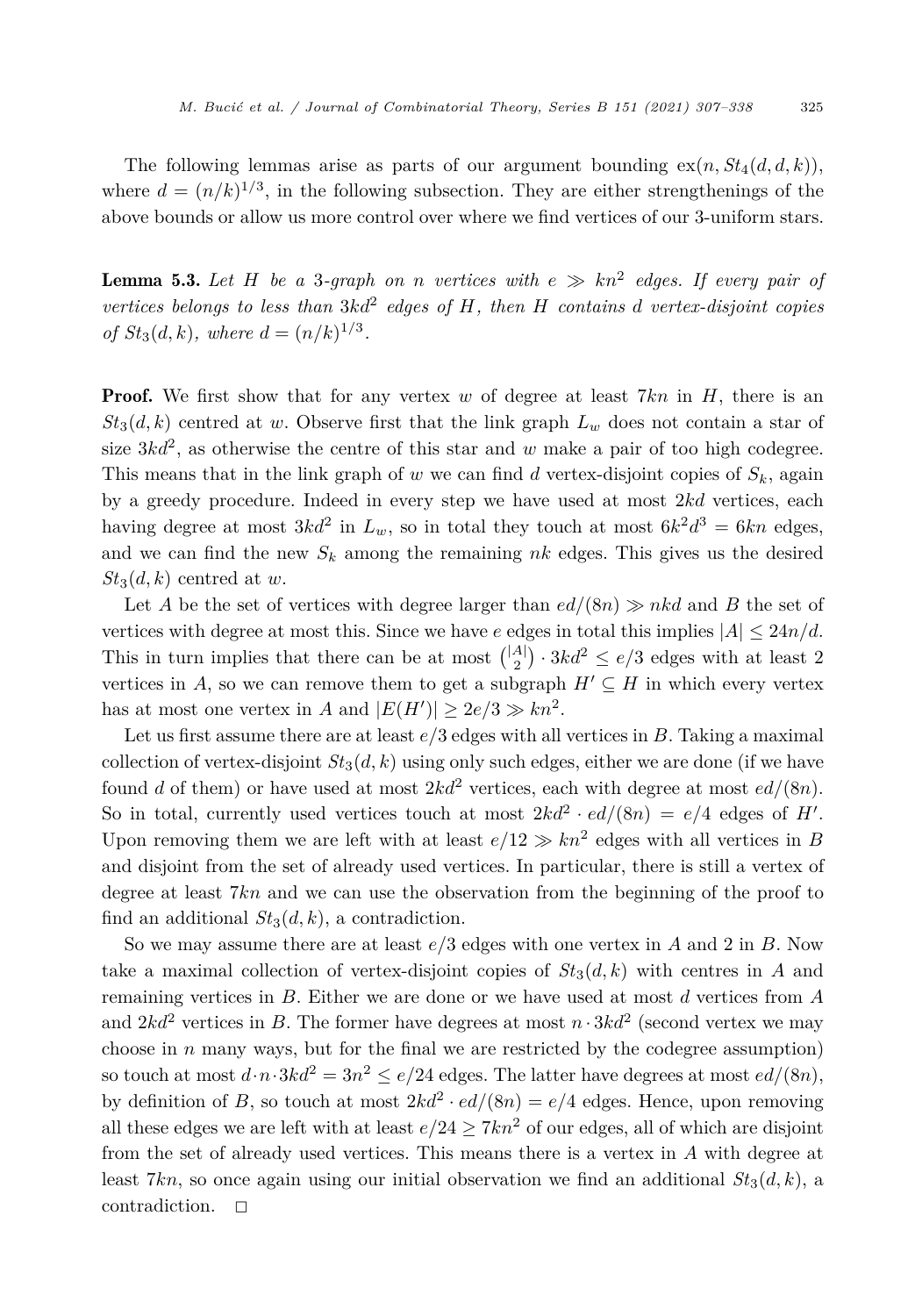<span id="page-19-0"></span>The following lemma allows us to find many copies of 3-uniform stars with an added restriction that its leaves should avoid a relatively small subset of vertices, provided the edges of our graph have at least one vertex in this small subset. The choice of parameters might seem a bit arbitrary, but it arises from our intended application of the lemma in the 4-uniform case.

**Lemma 5.4.** Let *n, k* and *t* be positive integers with  $t \leq \min\{k, \sqrt{d}\}$ , where  $d = (n/k)^{1/3}$ . Let H be an n-vertex 3-graph with  $e \gg \frac{n^3}{td^2}$  edges. Let  $C \subseteq V(H)$  such that  $|C| \leq 16nt/d$ *and assume that every edge of H has precisely one vertex in C. Then H contains d vertex-disjoint copies of*  $St_3(d, k)$  *whose leaves lie outside of*  $C$ *.* 

**Proof.** Let  $D = V(H) \setminus C$ . Suppose there exists a set X of d vertices in D with degree at least

$$
\delta := \frac{ed}{8n} \gg \frac{n^2}{dt} = \frac{nd^2k}{t} \ge \max\{nd^2, ntdk\}
$$
 (2)

where in the last inequality we used the assumption on *t*. We delete from *H* any edge containing two vertices in *X*. We deleted at most

$$
d^2|C|\leq 16ntd\ll \frac{\delta}{k}
$$

such edges, using (2). Hence, vertices in *X* after deletion still have degree at least  $\frac{\delta}{2}$ . We now show how to find *d* vertex-disjoint copies of  $St_3(d, k)$  with centres in X, 2nd layer vertices in *C* and leaves in  $D \setminus X$ . We construct them as follows. We pick a vertex from *X* and look inside its link graph for copies of stars  $S_k$  with centres in  $C$ , leaves in  $D \setminus X$ and not using any already used vertices. If we find *d* of them we proceed to the next vertex of *X*, otherwise we stop. If we did not stop by the time we considered all vertices of *X*, we have found our desired structure. So we may assume that we do stop at some point when considering  $x \in X$ . At this point we have used at most  $d^2$  vertices from *C* and  $kd^2 + d \leq 2kd^2$  vertices from *D* (the first term being the contribution of *D* \ *X* and the second of  $X$ ). In the link graph  $L_x$  (note that this graph consists of edges with one vertex in *C* and one in *D*), already used vertices from *C* touch at most  $d^2 \cdot n \leq \delta/8$  edges in total, using (2). Furthermore, used vertices from *D* touch at most

$$
2kd^2|C| \le 32nt dk \le \frac{\delta}{8}
$$

edges in total, using (2). So removing all edges touching these forbidden, already used, vertices we are left with at least

$$
\frac{\delta}{4} \ge \frac{16ntk}{d} \ge k|C|
$$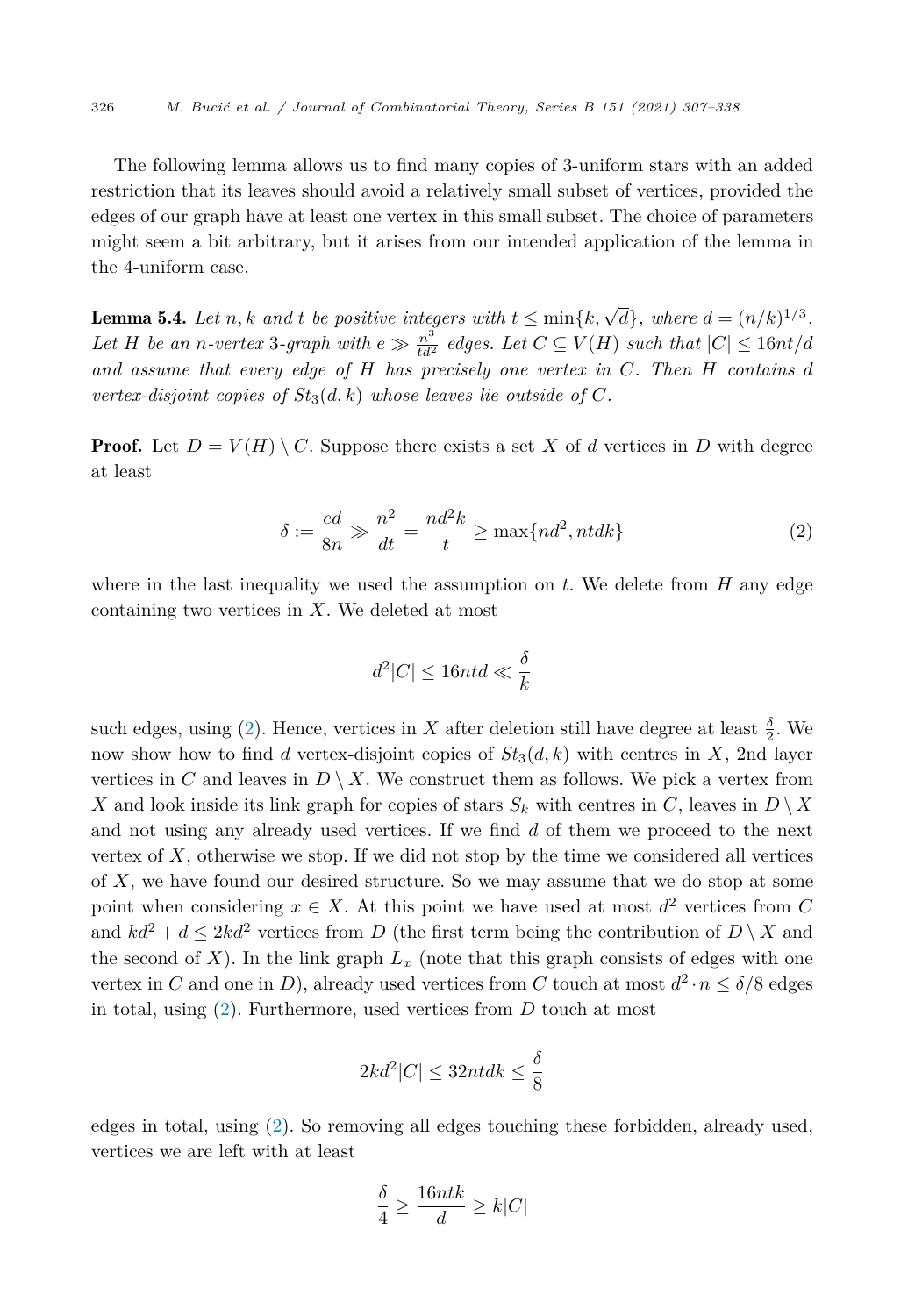<span id="page-20-0"></span>edges in  $L_x$ , avoiding all already used vertices. Hence, we find another appropriate  $S_k$ , a contradiction.

So we may assume that there are at most *d* vertices in *D* with degree at least  $\delta$ . These vertices participate in at most

$$
dn^2 = \frac{n^3}{kd^2} \le \frac{e}{4}
$$

edges (using  $t \leq k$ ); we delete them and are left with a graph  $H'$  with at least  $\frac{3e}{4}$  edges such that all vertices in *D* have degree at most  $\delta$  in  $H'$ . Let us take a maximal collection of vertex-disjoint copies of  $St_3(d, k)$  with centres in *C*. If we are not done, the centres touch at most  $dn^2 \leq \frac{e}{4}$  edges, while the other used vertices touch at most  $2kd^2 \cdot \delta = \frac{e}{4}$ edges (since they all belong to *D* so touch at most  $\delta$  edges). So there are at least  $e/4$ edges which do not touch any of the used vertices. Let  $H''$  be the graph consisting of these edges. Now it is enough to find another  $St_3(d, k)$  in  $H''$ , with its centre in C. Note that there is a vertex in *C* of degree at least

$$
\frac{e}{4|C|} \ge \frac{6n^2}{dt^2} = 6n \cdot \frac{kd^2}{t^2}
$$

in  $H''$ . Applying Lemma [2.4](#page-5-0) with  $s := \frac{kd^2}{t^2}$ , which we can since  $s \geq kd \geq k$  (using  $t \leq \sqrt{d}$ , we find min{*s*,  $\sqrt{sn}/k$ }  $\geq \min\{kd, d^2\} \geq d$  (using  $n = kd^3$  and  $t \leq \sqrt{d}$  in the second term) disjoint stars  $S_k$  in the link graph of this vertex, completing the proof.  $\Box$ 

The final lemma for the 3-uniform case is the following. It is similar in spirit to the above one, except that it works with smaller sets and only finds a single star. While the above lemma will be used to embed a number of stars within the link graph of a fixed vertex, the following one will be used to find the star making the first three layers of the generalized stars that we will consider in the next subsection.

**Lemma 5.5.** Let n, k and t be positive integers with  $t \leq \min\{k, \sqrt{d}\}$ , where  $d = (n/k)^{1/3}$ . *Let H be a* 3*-graph on vertex set*  $B \cup C$  *where B and C are disjoint*,  $|B| \leq 16t d^2$  *and*  $|C| \leq 16t d^2k$ . If H has  $e \gg kn^2$  edges then it contains a copy of  $St_3(d,d)$  whose leaves *all lie in C.*

Proof. There are at most

$$
\binom{|B|}{3} \le 2^{12} t^3 d^6 \le 2^{12} k^3 (n/k)^2 \le \frac{e}{4}
$$

edges within *B*. If we have *e/*4 edges living completely in *C* then by Theorem [5.1,](#page-15-0) since

$$
e/4 \ge 2^8 n^2 \ge \max\{d|C|^2, d^4|C|\},\
$$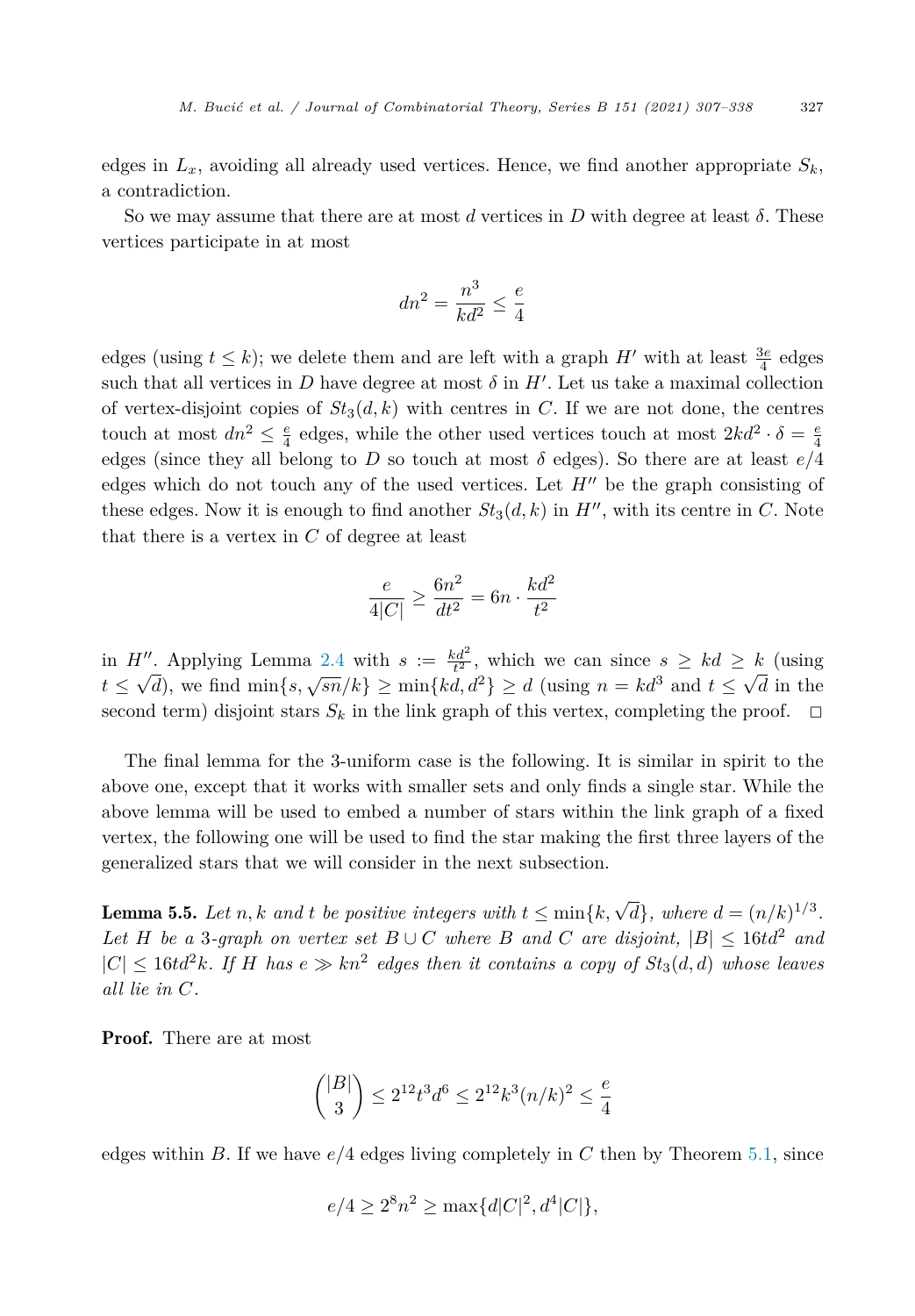<span id="page-21-0"></span>where we used  $t^2 \le d$  for the first term and  $t \le k$  for the second, we can find a copy of  $St_3(d, d)$  consisting of these edges, so in particular having all leaves in  $C$ , as desired. So we may assume there are at least *e/*2 edges containing vertices from both *B* and *C*. Let  $H'$  be the subgraph consisting of such edges.

A pair of vertices in *H* is said to be a *B*-pair if it contains at least one vertex in *B*. There are at most

$$
|B| \cdot (|B| + |C|) \le 2^9 t^2 d^4 k \le 2^9 d^4 k^3 = 2^9 k n^2 / d^2 \le e / (12d^2)
$$

*B*-pairs. We say a *B*-pair is *C-expanding* if it extends into an edge of *H* using a vertex from *C* in at least  $3d^2$  many ways. This means there are at most  $e/4$  edges which contain a non-*C*-expanding *B*-pair. The remaining, at least *e/*4, edges only contain *C*-expanding *B*-pairs. Each of these edges can be split into a *B*-pair, which must be *C*-expanding and a vertex in *C*. Hence, there needs to be at least

$$
\frac{e}{4|C|} \ge \frac{kn^2}{td^2k} = \frac{k}{t} \cdot \frac{n}{d^3k} \cdot dn \ge dn
$$

*C*-expanding *B* pairs. Hence, we can find a star of size *d* made of such pairs and since each of them extends to at least  $3d^2 \geq |St_3(d,d)|$  edges using a vertex in *C*, we find our desired star by a greedy procedure.  $\Box$ 

#### *5.2. Optimal* 4*-uniform unavoidable graphs*

We finally have all the 3-uniform results our hearts might desire, we proceed to the 4-uniform case.

We begin by determining the Turán number of a single copy of our unavoidable generalised 4-uniform star. The proof is relatively simple since we did most of the legwork in the previous section.

**Lemma 5.6.** For  $1 \leq k \leq n$  one has  $ex(n, St_4(d, d, k)) \lesssim kn^3$ , where  $d = (n/k)^{1/3}$ .

**Proof.** For ease of notation, set  $St = St_4(d, d, k)$ . Let G be an *n*-vertex 4-graph with  $e \gg kn^3$  edges. We say a triple of vertices *X* is *expanding* in *G* if it is  $3kd^2$ -expanding.

**Claim.** *If* at least  $e/2 \gg kn^3$  edges contain an expanding triple, then *G* contains *St*.

**Proof.** Let  $D_v := \{ X \subseteq V(G)^3 \mid X \cup v \in E(G), X \text{ is expanding} \}.$  We have  $\sum_{v} |D_v| \ge$  $e/2$ , since every edge containing an expanding triple contributes at least one to the sum on the left. This implies that there exists a vertex *v* with  $|D_v| \ge e/(2n)$ . Now, if there exists a vertex  $w$  with degree at least  $6dn$  in  $D<sub>v</sub>$  then we can find  $d$  vertex-disjoint copies of the star of size  $d$  within the link graph of  $w$  in  $D_v$ , by Lemma [2.4](#page-5-0) and using that  $n = d^3k \geq d^3$ . Adding *w* to these edges gives us an  $St_3(d, d)$  within  $D_v$  (so consisting of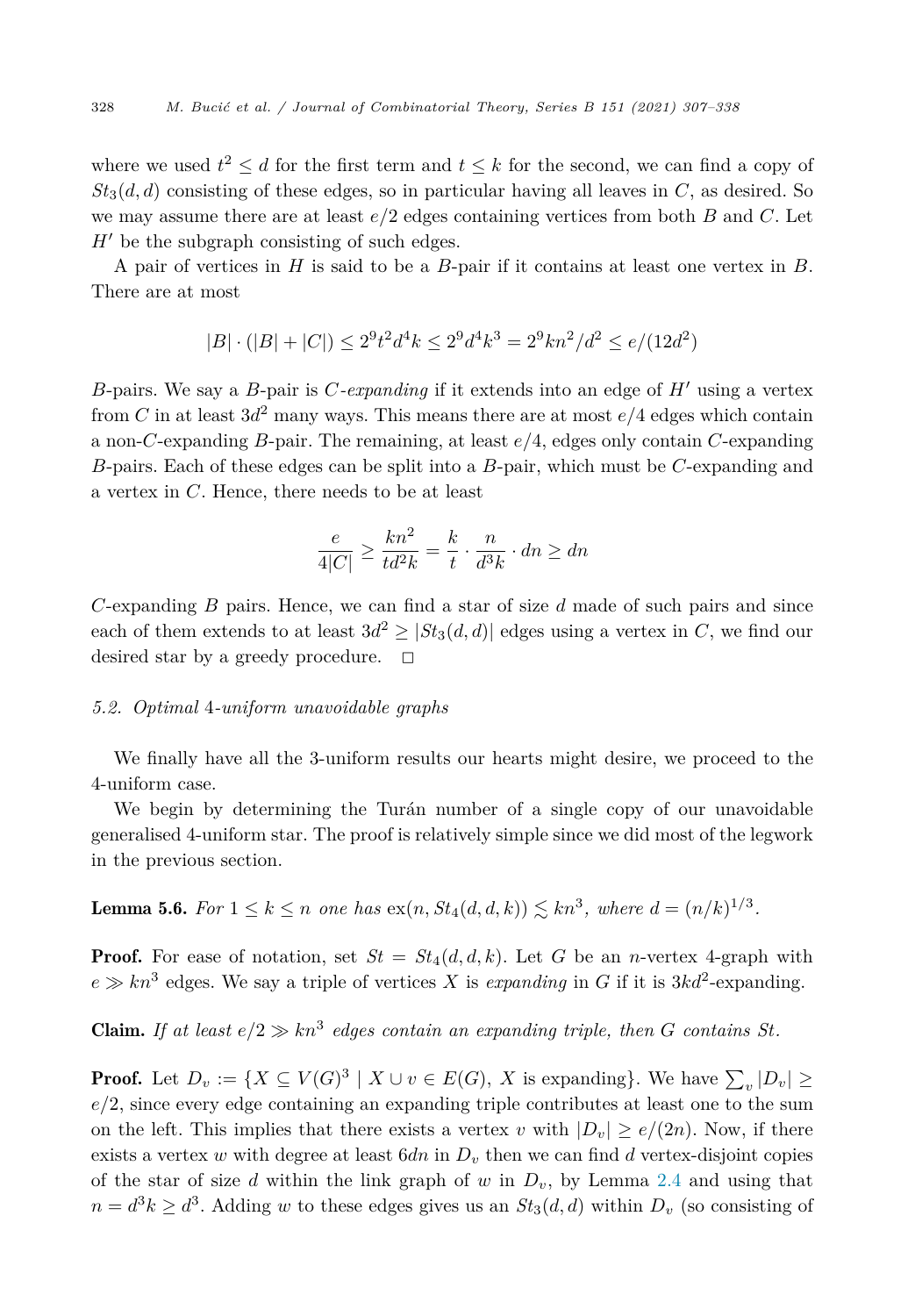<span id="page-22-0"></span>expanding triples). This in turn implies we are done by greedily extending it to a copy of *St*. So we may assume every vertex has degree at most 6*dn* in *Dv*.

Theorem [5.1](#page-15-0) tells us that we can find at least one  $St_3(d, k)$  in any 3-graph with  $e/(4n) \gg kn^2$  edges (using that  $n = d^3k > d^2k$  so that  $d^2k^2n \leq kn^2$ ). Suppose we have found  $t < d$  vertex-disjoint copies of  $St_3(d, k)$  in  $D_v$ ; they span at most  $3kd^2$  vertices, each having degree at most  $6dn$  in  $D_v$ . Hence, these vertices are incident to at most  $18n^2$  edges, so if we remove all of them, we are left with at least  $e/(4n)$  edges. Now, Theorem [5.1](#page-15-0) implies that we can find another disjoint  $St_3(d, k)$ . Therefore, we can find at least *d* vertex-disjoint copies of  $St_3(d, k)$  inside  $D_v$ , which together with *v* give us a copy of  $St$ .  $\Box$ 

By the claim we may assume there are at most *e/*2 edges containing an expanding triple, so after deleting them we are left with a subgraph *G'* with at least  $e/2 \gg kn^3$ edges, with no expanding triples. Take a vertex of maximum degree; it has degree at least  $e/n \gg kn^2$  and in its link graph no pair of vertices belongs to more than  $3kd^2$ edges since there is no expanding triple. So Lemma [5.3](#page-18-0) implies the result.  $\Box$ 

The following result gives us our optimal unavoidable 4-graphs.

**Theorem 5.7.** In any 4-graph G on *n* vertices with  $e \gg kn^3$  edges, one can find  $t =$  $\min\{k, d^{1/4}\}\$  *vertex-disjoint copies of*  $St_4(d, d, k)$ *, where*  $d = (n/k)^{1/3}$ *.* 

**Proof.** Set  $L_2 = \frac{e}{4td}$ ,  $L_3 = \frac{e}{4td^2}$  and  $L_4 = \frac{e}{4td^2k}$ . We partition  $V(G)$  into level sets according to their degrees

$$
A := \{v \mid d(v) > L_2\},\
$$
  
\n
$$
B := \{v \mid L_3 < d(v) \le L_2\},\
$$
  
\n
$$
C := \{v \mid L_4 < d(v) \le L_3\} \text{ and}
$$
  
\n
$$
D := \{v \mid d(v) \le L_4\}.
$$

Let  $St := St_4(d, d, k)$ . A generalised star  $St$  in  $G$  is said to be *well-behaved* if its second layer vertices are embedded among vertices with degree at most *L*<sup>2</sup> (i.e. vertices in  $B \cup C \cup D$ ), the third layer vertices in vertices of degree at most  $L_3$  (i.e. vertices in  $C \cup D$ , and the fourth layer vertices in vertices of degree at most  $L_4$  (i.e. vertices in *D*). Let us consider a maximal collection of vertex-disjoint well-behaved generalised stars *St*. If we found less than *t* stars then already used vertices touch at most  $t \cdot \binom{n}{3} + td \cdot L_2 + td^2$ .  $L_3 + td^2k \cdot L_4 \leq \frac{7}{8}e$  edges. So there are at least  $e/8$  edges disjoint from any previously used edges and our task is to show we can embed an additional well-behaved *St* using these edges.

Handshaking lemma gives us:

$$
|A| \le 4e/L_2 = 16td,
$$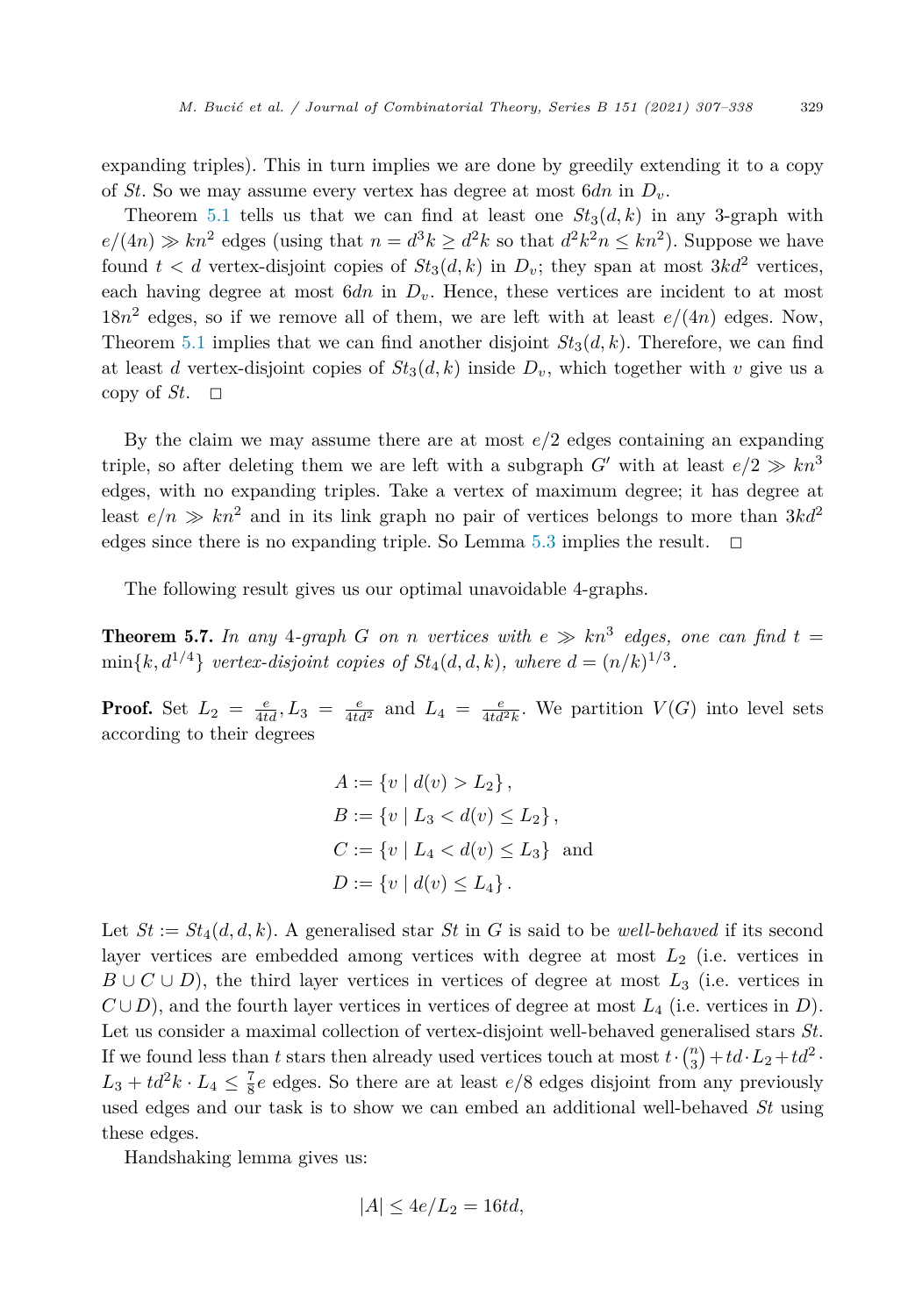$$
|B| \le 4e/L_3 = 16td^2
$$
 and  

$$
|C| \le 4e/L_4 = 16td^2k.
$$

This implies  $|A \cup B|$  < 32*td*<sup>2</sup> and  $|A \cup B \cup C|$  < 48*td*<sup>2</sup>*k*. Hence the total number of edges with at least 2 vertices in *A*, or at least 3 vertices in  $A \cup B$ , or all 4 vertices in  $A \cup B \cup C$ is upper bounded by

$$
\begin{aligned}\n\binom{|A|}{2}\binom{n}{2} + \binom{|A \cup B|}{3}n + \binom{|A \cup B \cup C|}{4} \\
&\le 2^6 t^2 d^2 n^2 + 2^{10} t^3 d^6 n + 2^{19} t^4 d^8 k^4 \\
&\le 2^6 d^{5/2} n^2 + 2^{10} k^3 d^6 n + 2^{19} d^9 k^4 \\
&\le 2^6 n^3 k + 2^{10} n^3 k + 2^{19} n^3 k \le 2^{20} k n^3 \le e/16,\n\end{aligned}
$$

where we used  $t^4 \leq d$  and  $t \leq k$  in the second inequality and  $n = kd^3$  in the third. In particular, there are at least *e/*16 remaining edges (which do not touch used vertices) such that they have at least 1 vertex in *D*, at least 2 vertices in  $C \cup D$  and at least 3 vertices in *B* ∪ *C* ∪ *D*. Furthermore, there exists a subset *F* of these edges of size  $|F| \ge (e/16)/35 \gg kn^3$  which all have the same number of vertices in each of *A, B, C* and *D*, since there are<sup>7</sup>  $\binom{4+3}{3}$  = 35 different types of edges according to how many vertices they have in each of the sets *A, B, C* and *D*. We distinguish several cases depending on how many vertices our edges in *F* have in *D*.

Case *(i)*. All edges in *F* have 4 vertices in *D*.

Any *St* we find in this case is well-behaved so we are done by Lemma [5.6.](#page-21-0)

Case *(ii)*. All edges in *F* have exactly 3 vertices in *D*. There is a vertex *v* in  $A \cup B \cup C$  of degree at least  $\frac{|F|}{|A \cup B \cup C|} \gg \frac{kn^3}{td^2k} = n^2 dk/t$ . Using Theorem [5.2](#page-16-0) (with  $s := dk/t$  and  $h := d$  so that  $s \geq k$  and  $ns =$  $k^2 d^4/t > h^2 k^2$ , we get at least *d* vertex-disjoint copies of  $St_3(d, k)$ , since

$$
s \ge d
$$
,  $\frac{\sqrt{sn}}{h} = \frac{kd}{\sqrt{t}} \ge d$  and  $\frac{s^{1/3}n^{2/3}}{hk} = (d^4/t)^{1/3} \ge d$ .

Together with *v*, this gives a desired well-behaved copy of *St*.

Case *(iii)*. All edges in *F* have exactly 2 vertices in *D*.

There can be at most  $|A||B| \binom{n}{2} \leq 128t^2 n^3/k < |F|$  edges in *F* with 1 vertex in *A* and 1 in *B*. Hence our edges either have exactly 2 vertices in *B* and 2 in *D*, or at least 1 vertex in *C*.

Subcase *(a)*. All edges in *F* have 2 vertices in *B* and 2 in *D*.

Given a vertex set *S*, a pair of vertices in *S* is called an *S*-*S* pair. Denote by  $P$  the set of *B*-*B* pairs with at least  $|F|/|B|^2 \geq 3nkd^2$ 

<sup>&</sup>lt;sup>7</sup> The number of non-negative integer solutions to  $x_1 + x_2 + x_3 + x_4 = 4$ .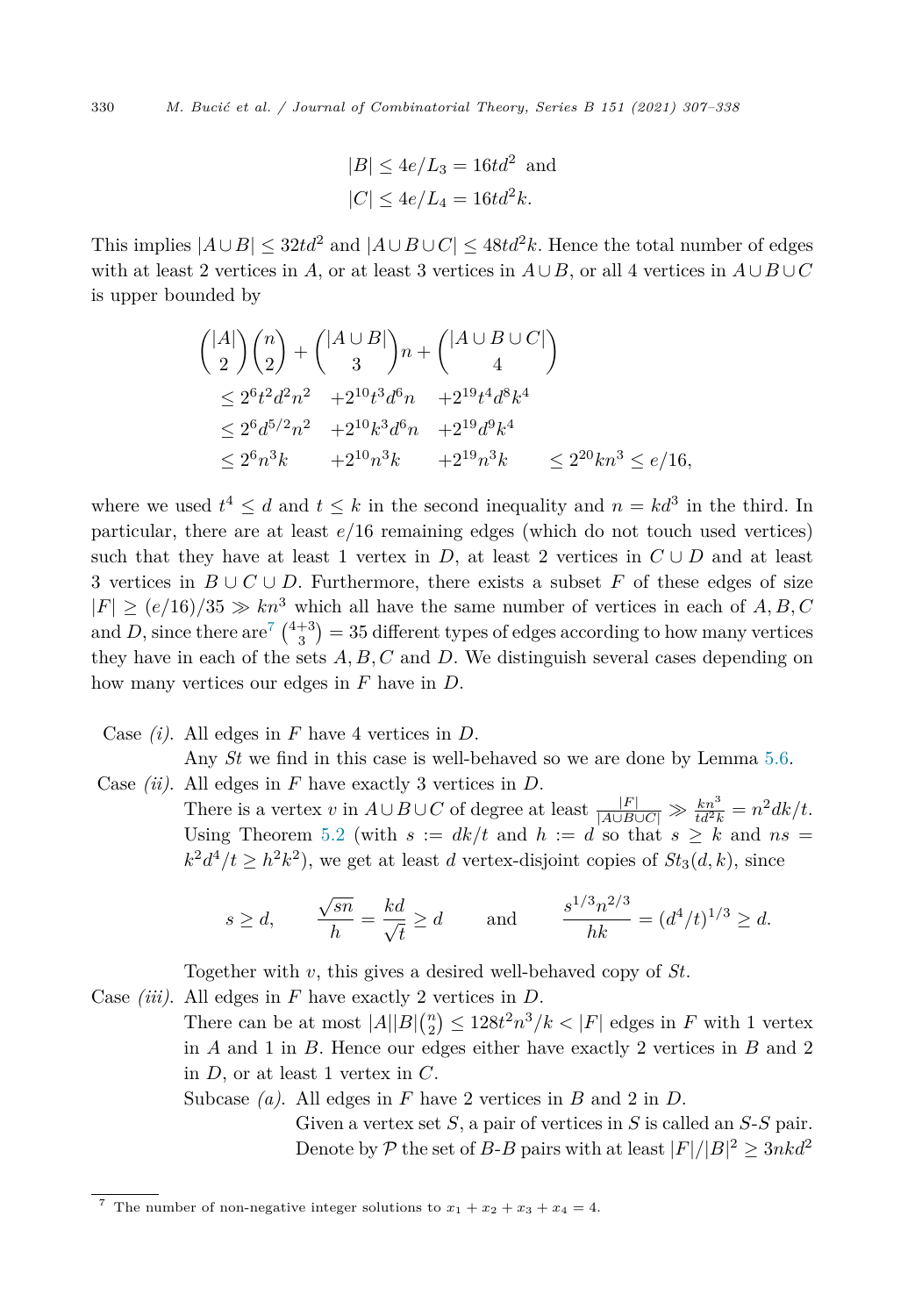pairs in their link graph. Since there are  $\binom{|B|}{2}$  different *B-B* pairs, ones outside of  $P$  belong to at most  $\binom{|B|}{2} \cdot |F|/|B|^2 \leq |F|/2$ edges. Hence, the remaining  $|F|/2$  edges have their *B-B* pair belonging to  $\mathcal{P}$ . Each  $B - B$  pair can extend into an edge in at most  $\binom{|D|}{2}$  many ways. Hence,

$$
|\mathcal{P}| \ge \frac{|F|}{2} / \binom{|D|}{2} \ge 16kn \ge d|B|.
$$

Therefore, P contains a star of size *d*. We embed vertex-disjoint stars  $S_k$  into the link graphs of the leaves of our star in  $P$ , dealing with one leaf at a time and moving to the next one when we found  $d$  stars  $S_k$  inside its link. Unless we are done, we have used at most 2*kd*<sup>2</sup> vertices which can touch at most  $2kd^2 \cdot n$  many *D-D* pairs within the current link graph. Thus we still have at least  $nkd^2 > kn$  many *D-D* pairs in the link graph, disjoint from any already used vertices, which means we can find another  $S_k$ , as desired.

Subcase *(b)*. All edges have at least 1 vertex in *C* and exactly 2 vertices in *D*.

> There is a vertex  $v \in A \cup B \cup C$  which appears in at least  $\frac{|F|}{|A\cup B\cup C|} \gg \frac{kn^3}{td^2k} = n^3/(td^2)$  edges with the remaining vertices being one in  $C$  and two in  $D$ . By Lemma [5.4](#page-19-0) (note that  $|C|$   $\leq$  $16td^2k = 16nt/d$ , the link graph of *v* contains *d* vertex-disjoint copies of  $St_3(d, k)$  whose leaves lie in *D*.

Case *(iv)*. All edges in *F* have exactly 1 vertex in *D*. Let  $\mathcal T$  denote the collection of all triples in  $A \cup B \cup C$  of codegree at least

$$
\frac{|F|}{|A \cup B \cup C|^3} \ge \frac{3kn^3}{(td^2k)^3} = \frac{3kd^3}{t^3} \ge 3kd^2.
$$

Triples from  $A \cup B \cup C$  outside  $\mathcal T$  belong to at most  $\binom{|A \cup B \cup C|}{3} \cdot \frac{|F|}{|A \cup B \cup C|^3}$  ≤  $|F|/2$  edges, so at least half of the edges in *F* contain a triple in  $\mathcal{T}$ , and so  $|\mathcal{T}| \geq |F|/(2n) \gg kn^2$ . As there are at most

$$
|A| \cdot \binom{|A \cup B \cup C|}{2} \le 2^{16} t^3 d^5 k^2 \le 2^{16} d^6 k^2 = 2^{16} n^2 \le |\mathcal{T}|/2
$$

triples with a vertex in  $A$ , we can remove them to obtain a collection  $\mathcal{T}'$  of triples in  $B\cup C$  such that  $|T'| \gg kn^2$ . Now, if we find a well-behaved  $St_3(d, d)$ within  $\mathcal{T}'$  (meaning that the second and third layer of vertices are embedded in  $B \cup C$  and *C* respectively) then we are done by greedily extending it and choosing distinct vertices in *D* for 4-th layer vertices of *St*, which we can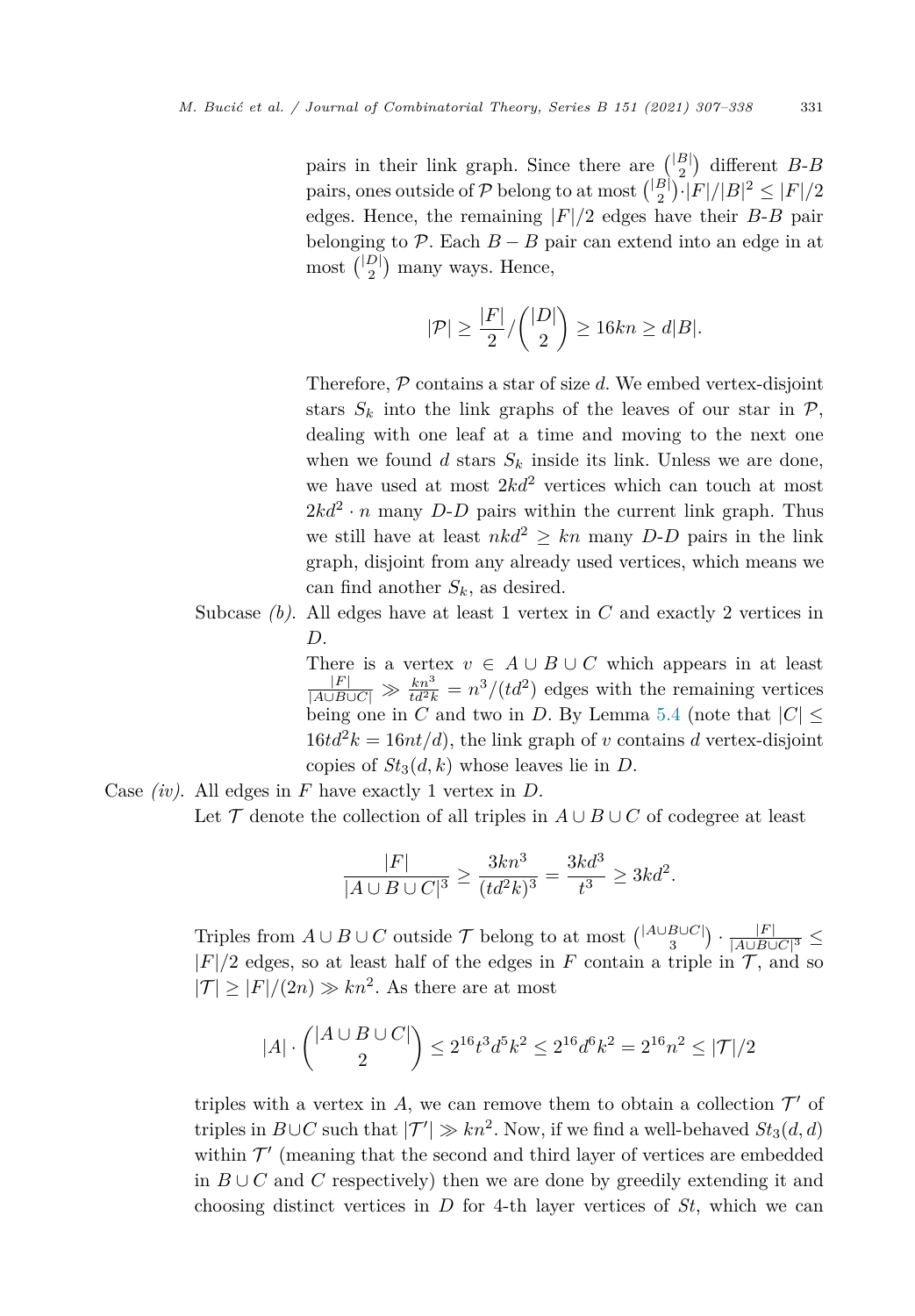<span id="page-25-0"></span>since each triple has codegree at least  $3kd^2$ . The existence of such  $St_3(d, d)$ is guaranteed by Lemma [5.5.](#page-20-0)  $\Box$ 

Finally, the optimal unavoidable 4-graphs at the very end of the range are of a very different flavour.

**Theorem 5.8.** Every *n*-vertex 4-graph with  $e \geq n^{4-1/216}$  edges contains  $\frac{1}{24}(e/n)^{1/4}$  vertexdisjoint copies of the complete 4-partite 4-graph  $K_4(s, s, s, t)$ , where  $s = \frac{1}{12} \left( \frac{\log n}{\log(n^4/\epsilon)} \right)^{1/3}$ *and*  $t = n^{1/4}$ .

As the proof is an easy consequence of the well-known Kövári-Sós-Turán theorem and is very similar to its 3-uniform analogue  $(9,$  Theorem 8]), we defer it to the appendix.

#### *5.3. Lower bounds*

Let us now deduce the lower bound of the last regime of the unavoidability problem, i.e. we show the lower bound in Theorem [1.1](#page-1-0) (iii). Note first that if  $e \leq n^{4-\epsilon}$  for any  $\epsilon > 0$ we know  $\frac{e^{1/4} \log n}{\log(\binom{n}{4}/e)} \approx e^{1/4}$ . In particular, for  $n^3 \ll e \leq n^{4-1/216}$ , we can use Theorem [5.7](#page-22-0) with  $k \ge e/n^3$ , to conclude there is an  $(n, e)$ -unavoidable 4-graph with

$$
\min\{k, (n/k)^{1/12}\} \cdot (n/k)^{2/3} k = \min\{n^{2/3} k^{4/3}, n^{3/4} k^{1/4}\} \gtrsim \min\{e^{4/3}/n^{10/3}, e^{1/4}\}
$$

edges, showing the desired bound.

Similarly for  $n^{4-1/216} \le e \ll n^4$ , Theorem 5.8 provides us with an  $(n, e)$ -unavoidable graph with

$$
\gtrsim (e/n)^{1/4} \frac{\log n}{\log(n^4/e)} n^{1/4} \gtrsim \frac{e^{1/4} \log n}{\log(\binom{n}{4}/e)}
$$

edges, as desired.

#### *5.4. Upper bounds*

The results of the previous sections complete the picture in terms of lower bounds on  $un_4(n, e)$ . Let us now turn to the upper bounds. They turn out to be much simpler than in the previous case, largely thanks to the following easy counting lemma from [[9\]](#page-30-0).

Lemma 5.9. *If an r-graph H on p vertices with q edges is* (*n, e*)*-unavoidable then*

$$
q < \frac{p \log n}{\log\left(\binom{n}{r}/e\right)}.
$$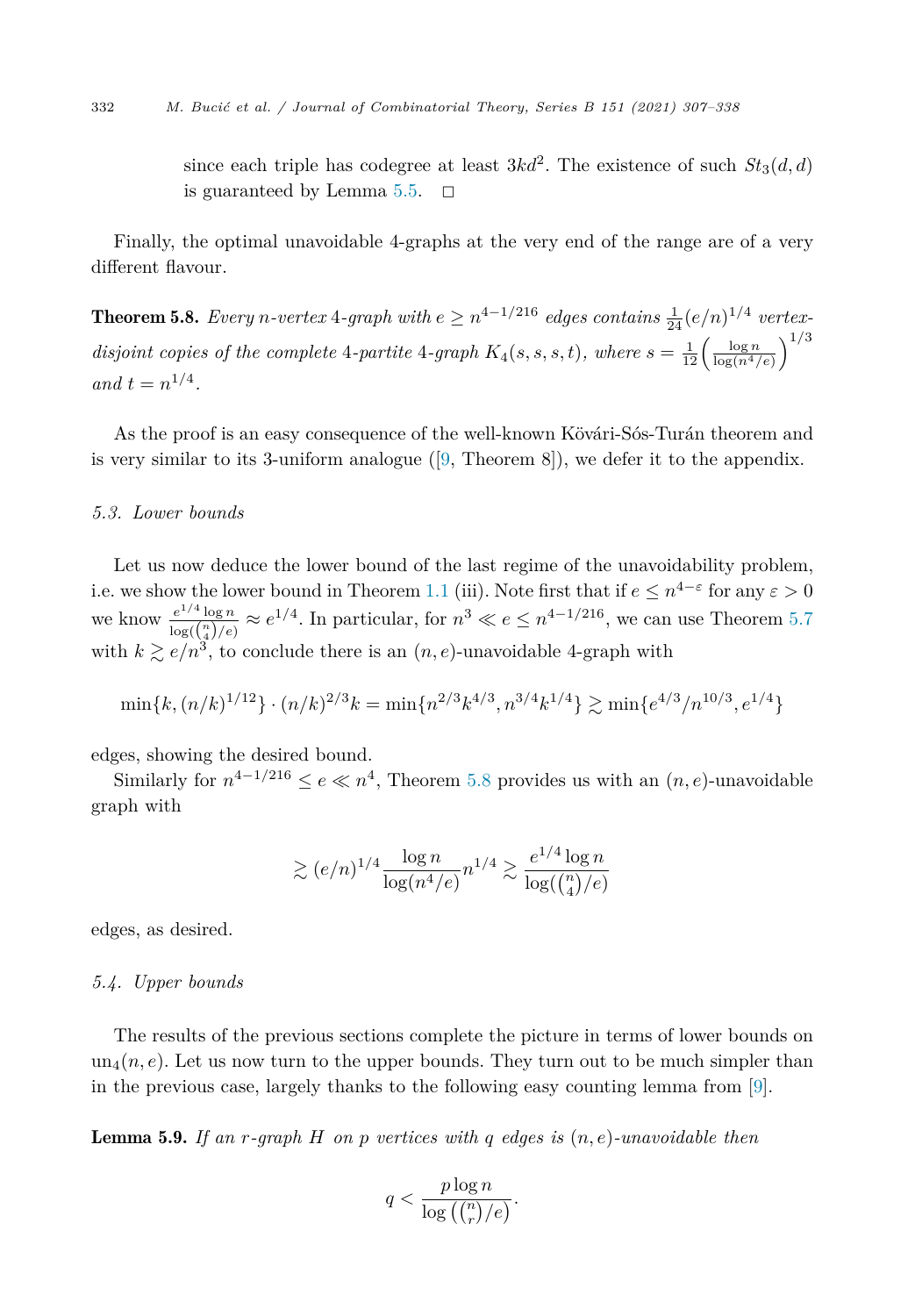<span id="page-26-0"></span>The following result, together with monotonicity of  $un_4(n, e)$  establishes the upper bounds for Theorem [1.1](#page-1-0) (iii) and completes its proof.

#### Theorem 5.10.

- (i) For  $n^3 \ll e \ll n^{40/13}$  we have  $\text{un}_4(n, e) \lesssim e^{4/3}/n^{10/3}$ .
- (ii) *For*  $n^{40/13} \ll e \leq {n \choose 4}$  *we have*  $\text{un}_4(n, e) \lesssim \frac{e^{1/4} \log n}{\log({n \choose 4}/e)}$ .

**Proof of Theorem 5.10.** (i) Let *H* be an  $(n, e)$ -unavoidable graph. Let  $t = 3(e/n)^{1/3}$ . Take  $n/t$  disjoint copies of a 4-uniform clique on *t* vertices. In total this gives us  $\frac{n}{t} {t \choose 4}$ *e* edges so this graph must contain *H* as a subgraph. In particular, every connected component of *H* has size at most *t*. Now take another graph with a set  $V_1$  of  $50e/n^3 \leq n/2$ vertices and a set  $V_2$  of  $n/2$  vertices and we pick all edges having one vertex in  $V_1$  and three in  $V_2$ ; this graph has more than  $e$  edges, so it must contain  $H$  as a subgraph. This implies *H* can have at most  $50e/n^3$  connected components. In turn this implies *H* has at  $\text{most } 50te/n^3 = 150e^{4/3}/n^{10/3} \text{ vertices.}$  Now Lemma [5.9](#page-25-0) implies *H* has at most  $\frac{13}{12}|V(H)|$ edges, which completes the proof.

(ii) Let *H* be an  $(n, e)$ -unavoidable graph. Take a 4-uniform clique on  $m = 3e^{1/4}$ vertices; it has  $\binom{m}{4}$  > e edges so must contain *H*, hence *H* has at most *m* vertices. The claimed upper bound again follows from Lemma  $5.9$ .  $\Box$ 

#### 6. Concluding remarks and open problems

In this paper we resolve a question of Chung and Erdős which asks to determine the order of magnitude of  $un_4(n, e)$  defined as the maximum number of edges in a 4-graph *G* which is contained in every 4-graph on *n* vertices and  $e \ll {n \choose 4}$  edges. The most immediate open question is to answer their question for any uniformity.

Question 6.1 *(Chung and Erdős, 1983)*. What is the order of magnitude of  $un_r(n, e)$  for any *r*?

From our result the answer is now known for  $r \leq 4$  and  $e \ll {n \choose 4}$ . In addition, our methods and certain further partial results give some indication about how the answer should behave for larger uniformities as well. For example, it seems likely that in general there are  $\lceil \frac{r}{2} \rceil + 1$  different regimes. The first one, when  $e \ll n^{\lfloor \frac{r}{2} \rfloor}$  always has an easy answer of  $un_r(n, e) = 1$  and the following regimes are  $n^i \ll e \ll n^{i+1}$  where  $\lfloor \frac{r}{2} \rfloor$  ≤ *i* ≤ *r* − 1. In each regime (with the exception of *i* =  $(r-1)/2$  and *i* = *r* − 1) there are two competing bounds, which arise from the fact there are two sunflowers  $Sf_r(t, 2)$ with  $\operatorname{ex}(n, Sf_r(t, 2)) \approx n^i$ . Our answer in the second regime for the 4-uniform case turned out to be a bit surprising and is in fact in-between the two natural guesses, so we are not willing to conjecture the correct value of the turning point for general uniformity.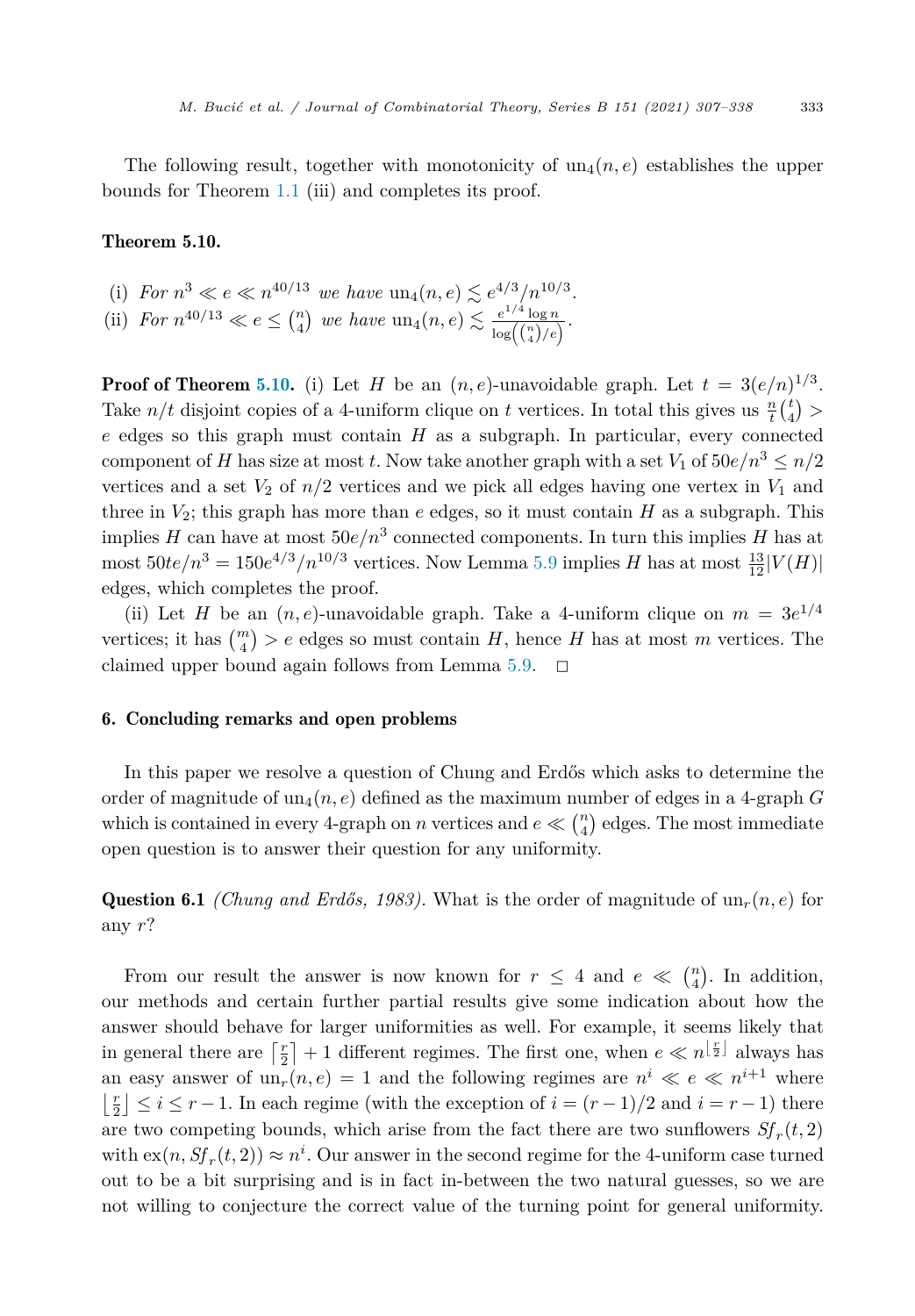In the last regime,  $i = r - 1$ , the upper bound given by Theorem [5.10](#page-26-0) generalises easily and seems to give the correct answer for all uniformities (as long as  $e \ll n^r$ ).

**Conjecture 6.2.** For any  $r \geq 2$  and  $\varepsilon > 0$ , provided  $n^{r-1} \ll e \ll n^{r-\varepsilon}$  we have

$$
\mathrm{un}_r(n,e) \approx \min\{e^{\frac{r}{r-1}}/n^{r-1+\frac{1}{r-1}}, e^{\frac{1}{r}}\}.
$$

Here, even the optimal unavoidable *r*-graphs seem to be clear, namely they should consist of an appropriate number of copies of  $St_r((n/k)^{1/(r-1)}, \ldots, (n/k)^{1/(r-1)}, k)$ , however bounding their Turán numbers seems to be highly non-trivial. The assumption  $e \ll n^{r-\varepsilon}$ was made since it is not hard to generalise Theorem [5.8](#page-25-0) (we do so in the Appendix) and hence determine  $un_r(n, e)$  for all  $n^{r-\epsilon} \ll e \ll n^r$  for some  $\varepsilon > 0$ .

The main stumbling block for extending our methods to higher uniformities is the fact that Turán numbers of sunflowers  $ex(n, Sf_r(t, k))$  are not very well understood when  $r > 5$  and *k* is allowed to depend on *n*, as pointed out by Chung and Erdős in [[9\]](#page-30-0). The main reason being that these sunflowers represent main building blocks for all our examples, across most of the range. On this front, the appropriate generalisation of Theorem [1.2](#page-3-0) seems to be as follows.

**Conjecture 6.3.** For every fixed  $r \geq 5$  and  $t < r$  one has  $\exp(n, Sf_r(t, k)) \approx$ *k*min{*t*+1*,r*−*t*}*n*max{*r*−*t*−1*,t*}*.*

This would generalise a result of Frankl and Füredi [\[22](#page-30-0)] and Füredi [\[29](#page-31-0)] (who solve it when *k* is a constant) and the question may be attributed to Chung and Erdős. One can generalise our constructions from Section [3](#page-6-0) to show the lower bound part, and some methods for upper bounds also generalise. We can prove this conjecture for several more uniformities, although even in the case  $r = 5$  we needed additional ideas.

Since generalised stars seem to be optimal unavoidable graphs, as long as  $e \ll n^{r-1}$ , (at which point their unions take over) the following seems to be the key problem one needs to resolve in order to answer Question [6.1](#page-26-0).

Question 6.4. Let r be fixed. Determine the order of magnitude of  $ex(n, St_r(d_1, \ldots,$  $d_{r-1}$ )), where  $d_i$ 's are allowed to depend on *n*.

One can read out the answer for  $r = 3$  from Theorem [5.1](#page-15-0) and we believe our methods suffice to also solve it for  $r = 4$ . Yet for higher uniformities even the case in which we keep the  $d_i$ 's fixed, which is yet another generalisation of the result of Frankl and Füredi [\[22\]](#page-30-0) and Füredi [\[29](#page-31-0)] on Turán numbers of sunflowers with fixed uniformity and number of petals, seems potentially interesting.

Both Conjecture 6.2 and Question 6.4 are examples of an interesting general question. Turán numbers of both graphs and hypergraphs are well-studied, but in most cases one is only interested in Turán numbers of a graph of fixed size. For many classical examples one can ask what happens if the fixed size restriction is removed. This can be very useful in a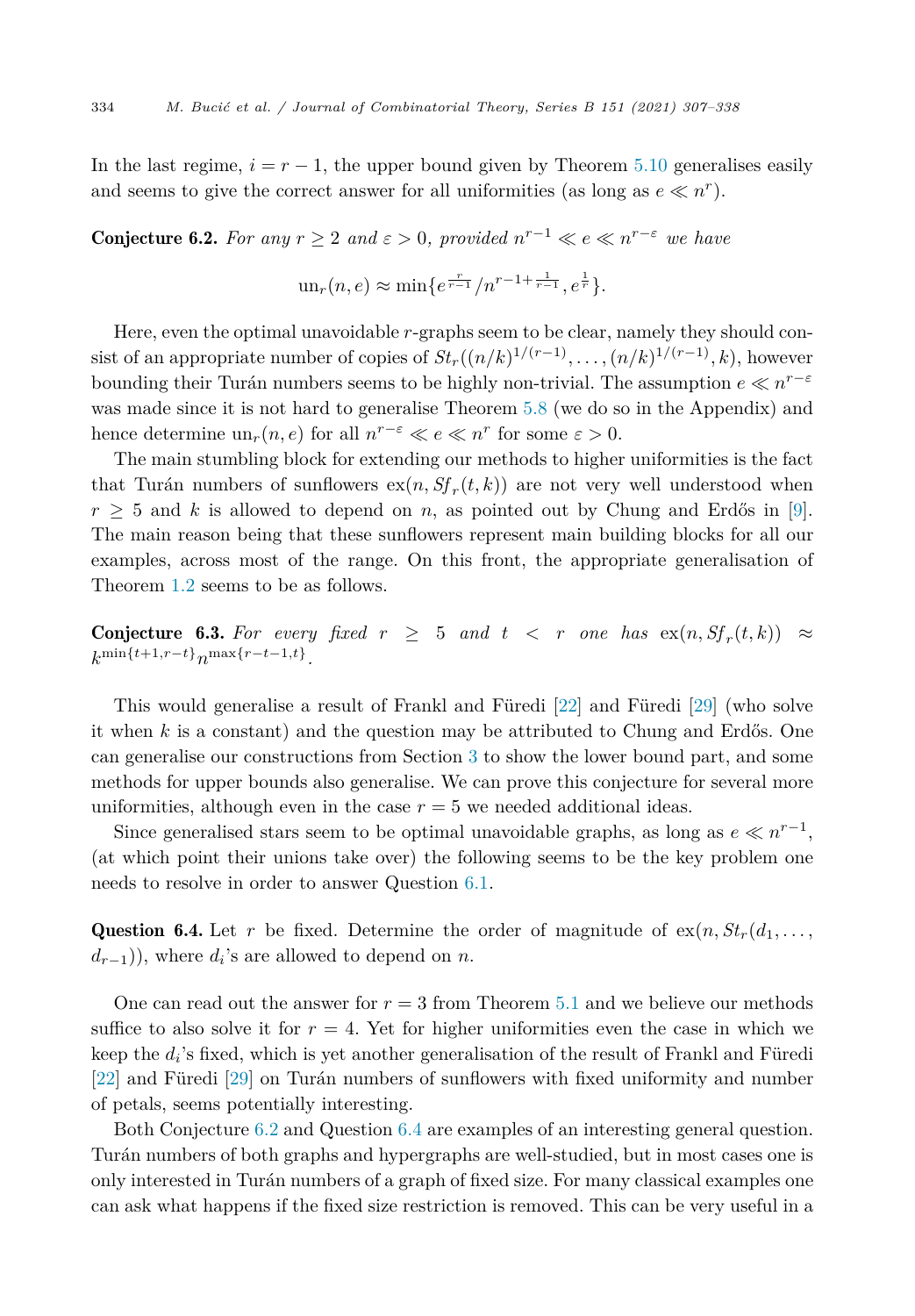<span id="page-28-0"></span>number of situations, perhaps the most ubiquitous being the Kövári-Sós-Turán theorem [\[35](#page-31-0)] which is often used to find complete bipartite graphs of order even comparable to that of the underlying graph. For some additional examples see  $[1,14,28]$  $[1,14,28]$ . It definitely seems there is plenty of potential for interesting future work in this direction.

So far we have avoided discussing the assumption  $e \ll n^4$  in Theorem [1.1,](#page-1-0) mostly following in line of Chung and Erdős. In fact we can replace this condition in Theorem [1.1](#page-1-0) with  $e \leq {n \choose 4} - n^{1+c}$  for any  $c > 0$  (it requires choosing *s* and *t* slightly differently in Theorem [5.8\)](#page-25-0). The problem seems to change significantly at this point and attains a very different flavour. Even the graph case, which was raised by Chung and Erdős in 1983 has only recently been resolved in [\[4](#page-30-0)] and it suggests that around this point the optimal extremal examples seem to become (pseudo)random graphs in place of the complete *r*partite graphs and the answer changes. Given that even the graph case turned out to be somewhat involved and relies on completely different ideas, we leave this open for future research.

Question 6.5. For  $r \geq 3$  determine the order of magnitude of  $un_r(n, e)$  when  $e = (1$  $o(1))\binom{n}{r}.$ 

Another natural follow-up question is to determine how optimal (up to a constant factor)  $(n, e)$ -unavoidable *r*-graphs look like. It is entirely possible to answer this question without answering Question [6.1](#page-26-0), since one can potentially force the structure of an optimal unavoidable graph similarly as in Theorem [4.2](#page-9-0) (as was demonstrated by Chung and Erdős in the 3-uniform case). At the very least we believe that optimal unavoidable graphs should be (close to) generalised stars as long as  $e$  is not too close to  $\binom{n}{4}$ . Towards the end of the range the situation becomes blurry, as at least for part of the range, both copies of complete *r*-partite graphs and generalised stars are simultaneously optimal.

#### Acknowledgments

We are grateful to the anonymous referees for their careful reading of the paper and a number of useful suggestions.

#### Appendix A. Large complete *r*-partite subgraphs of dense *r*-graphs

In this section we provide a proof of (a generalisation of) Theorem [5.8](#page-25-0).

The proof is based on Kövári-Sós-Turán theorem [[35\]](#page-31-0), for hypergraphs. Since the sizes of the *r*-partite graphs we want to find grow with the number of vertices we need to go through the standard proof with care. The starting point is the graph case.

**Theorem A.1** *(Kövári, Sós and Turán*  $[35]$ *).* If  $G = (A \cup B, E)$  *is a bipartite graph and for some integers s and t we have*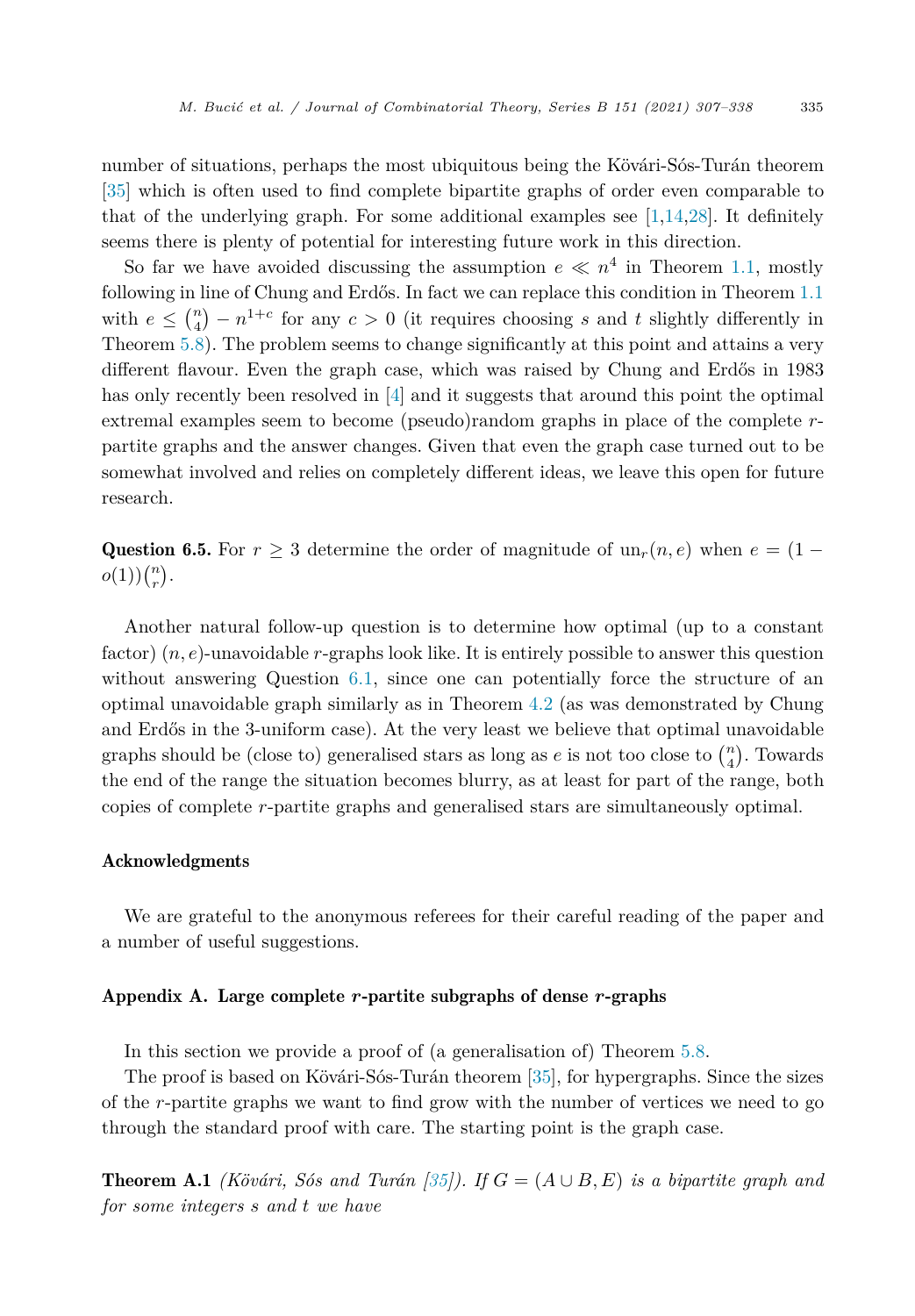<span id="page-29-0"></span>336 *M. Bucić et al. / Journal of Combinatorial Theory, Series B 151 (2021) 307–338*

$$
t\binom{|A|}{s} < |B|\binom{|E|/|B|}{s}
$$

*then G contains a complete bipartite graph Ks,t with the vertex class of size s embedded in A.*

We will apply the following in the not so dense case.

**Lemma A.2.** Let n, r and s be positive integers with  $r \geq 2$  and  $n \geq 2^{(4s)^{r-1}}$ . Let  $V_1, \ldots, V_r$ be sets of size n and M be a subset of  $V_1 \times \cdots \times V_r$  with  $|M| \geq n^{r-1/(4s)^{r-1}}$ . Then there *exists*  $A_1 \times \cdots \times A_r \subset M$  *such that*  $|A_i| = s$  *for every*  $1 \leq i \leq r$  *and*  $|A_r| = \sqrt{n}$ *.* 

**Proof.** We prove Lemma A.2 by induction on r. The base case  $r = 2$  follows from Theorem [A.1](#page-28-0) since

$$
\sqrt{n}\binom{n}{s} < n\binom{n^{1-1/(4s)}}{s}.
$$

Here we used the fact that  $\binom{n}{s} / \binom{m}{s} \leq \left(\frac{n}{m-s}\right)^s \leq \left(\frac{2n}{m}\right)^s$  provided  $m \geq 2s$ .

Assume that the statement holds for *r*−1. Consider the bipartite graph  $G = (A \cup B, M)$ in which  $A = V_1$  and  $B = V_2 \times \cdots \times V_r$ . Since

$$
n^{r-1-1/(4s)^{r-2}} \binom{n}{s} < n^{r-1} \binom{n^{1-1/(4s)^{r-1}}{s}}{s}
$$

for  $n \geq 2^{(4s)^{r-1}}$ , there exists  $A_1 \times M' \subset M$  with  $|A_1| = s$  and  $|M'| = n^{r-1-1/(4s)^{r-2}}$ . By appealing to the induction hypothesis, we conclude M' contains  $A_2 \times \ldots \times A_r$  such that  $|A_i| = s$  for every  $2 \le i \le r-1$  and  $|A_r| = \sqrt{n}$ . This completes the proof of Lemma A.2.  $\Box$ 

We now show a similar bound for a number of copies of *r*-partite graphs.

**Theorem A.3.** Every *n*-vertex *r*-graph *G* with  $e \ge n^{r-1/6^{r-1}}$  edges contains  $\frac{1}{6r}(e/n)^{1/r}$ *vertex-disjoint copies of the complete r-partite r-graph*  $K_r(s, \ldots, s, t)$ *, where s* =  $\frac{1}{12} \left( \frac{\log n}{\log(n^r/e)} \right)^{1/(r-1)}$  and  $t = n^{1/r}$ .

**Proof.** A vertex of *G* is called *expanding* if its degree is at least  $re^{1-1/r}$ . By the handshaking lemma, there are at most  $e^{1/r}$  expanding vertices. Let *k* denote the maximum number of vertex-disjoint copies of  $K_r(s, \ldots, s, t)$  that can be embedded in *G*, whereas in each copy the *r*-th vertex class consists of *t* non-expanding vertices. Suppose to the contrary that  $k < \frac{1}{6r} (e/n)^{1/r}$ .

The number of edges containing some used vertices is at most  $k(r-1)s \cdot {n \choose r-1}$ *r*<sup>1</sup> *r*<sup>−1</sup>/*r* ≤ *e/*3 assuming *e* ≥ *n*<sup>*r*−1/*r*</sup>. Moreover, the number of edges within the set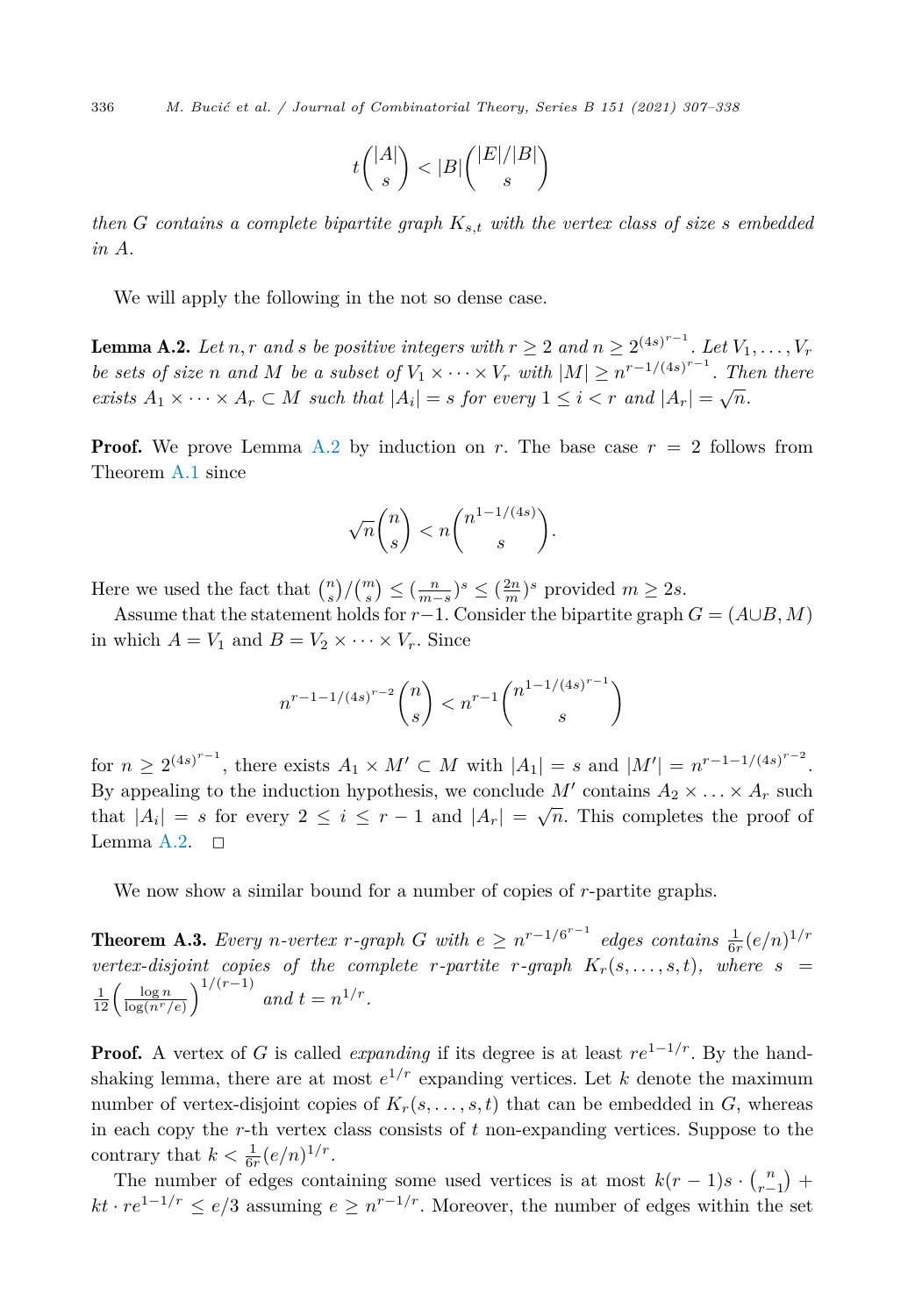<span id="page-30-0"></span>of expanding vertices is at most  $\binom{e^{1/r}}{r} \leq e/6$ . Therefore, by removing those edges we obtain a subhypergraph *H* with *e/*2 edges such that any edge of *H* contains at least one non-expanding vertex, and the edges of *H* don't touch used vertices. Let  $V_1, \ldots, V_{r-1}$ be  $r-1$  copies of  $V(G)$ , and  $V_r$  be a copy of the set of non-expanding vertices. Denote by *M* the set of *r*-tuples  $(v_1, \ldots, v_r)$  in  $V_1 \times \cdots \times V_r$  such that  $\{v_1, \ldots, v_r\}$  is an edge of *H*. Clearly,  $|M| \ge |E(H)| \ge e/2 \ge n^{r-1/(4s)^{r-1}}$ .<sup>8</sup> Lemma [A.2](#page-29-0) implies that there exists a set  $A_1 \times \cdots \times A_r \subset M$  satisfying  $|A_1| = \ldots = |A_{r-1}| = s$  and  $|A_r| = \sqrt{n} \ge t$ . The sets  $A_1, \ldots, A_r$  are disjoint, for the edges of *H* consist of distinct vertices. Hence *H* contains a copy of  $K_r(s, \ldots, s, t)$  in which the *r*-th vertex class is embedded in the set of non-expanding vertices, a contradiction to the maximality of  $k$ .  $\Box$ 

#### References

- [1] N. Alon, R. Yuster, The Turán number of sparse [spanning](http://refhub.elsevier.com/S0095-8956(21)00054-X/bibD84A24C2DE5633876CFF603AA999B50Bs1) graphs, J. Comb. Theory, Ser. B 103 (3) (2013) [337–343.](http://refhub.elsevier.com/S0095-8956(21)00054-X/bibD84A24C2DE5633876CFF603AA999B50Bs1)
- [2] R. Alweiss, S. Lovett, K. Wu, J. Zhang, [Improved](http://refhub.elsevier.com/S0095-8956(21)00054-X/bibBCE3EDE1F7397B2265EBD22AA6EE8610s1) bounds for the sunflower lemma, arXiv preprint [arXiv:1908.08483.](http://refhub.elsevier.com/S0095-8956(21)00054-X/bibBCE3EDE1F7397B2265EBD22AA6EE8610s1)
- [3] T. Bell, S. [Chueluecha,](http://refhub.elsevier.com/S0095-8956(21)00054-X/bibBD15EB932411B64844A409C7EFF5DACFs1) L. Warnke, Note on sunflowers, Discrete Math. 344 (2021).
- [4] M. Bucić, N. Draganić, B. Sudakov, Universal and unavoidable graphs, Comb. Probab. Comput. (2021), <https://doi.org/10.1017/S0963548321000110>, in press.
- [5] H. Buhrman, R. Cleve, A. Wigderson, Quantum vs. classical [communication](http://refhub.elsevier.com/S0095-8956(21)00054-X/bib3643A1C3227C928411AA7FEFBE3C0743s1) and computation, in: [Proceedings](http://refhub.elsevier.com/S0095-8956(21)00054-X/bib3643A1C3227C928411AA7FEFBE3C0743s1) of 30th STOC, 1998, pp. 63–68.
- [6] F.R.K. Chung, [Unavoidable](http://refhub.elsevier.com/S0095-8956(21)00054-X/bibE5684F034C7C4C4051CCB931CD2BBC62s1) stars in 3-graphs, J. Comb. Theory, Ser. A 35 (3) (1983) 252–262.
- [7] F.R.K. Chung, Open [problems](http://refhub.elsevier.com/S0095-8956(21)00054-X/bibEF1041C5E08E8367E6382CB8817B70D7s1) of Paul Erdős in graph theory, J. Graph Theory 25 (1) (1997) 3–36.
- [8] F.R.K. Chung, P. Erdős, On unavoidable graphs, [Combinatorica](http://refhub.elsevier.com/S0095-8956(21)00054-X/bibECEE919A28CBA6FF9B8EAB3C83C0F2E3s1) 3 (2) (1983) 167–176.
- [9] F.R.K. Chung, P. Erdős, On unavoidable [hypergraphs,](http://refhub.elsevier.com/S0095-8956(21)00054-X/bib6B781A2235B421427145FB70DD0820EBs1) J. Graph Theory 11 (2) (1987) 251–263.
- [10] F.R.K. Chung, P. Frankl, The maximum number of edges in a 3-graph not [containing](http://refhub.elsevier.com/S0095-8956(21)00054-X/bib04266233708BD470F50B17F106A1E2E0s1) a given star, Graphs Comb. 3 (1987) [111–126.](http://refhub.elsevier.com/S0095-8956(21)00054-X/bib04266233708BD470F50B17F106A1E2E0s1)
- [11] M. Deza, P. Frankl, Every large set of [equidistant](http://refhub.elsevier.com/S0095-8956(21)00054-X/bib7D20E00B0C0EC55BD434EA8C3E418761s1) (0*,* +1*,* −1)-vectors forms a sunflower, Combinatorica 1 (3) (1981) [225–231.](http://refhub.elsevier.com/S0095-8956(21)00054-X/bib7D20E00B0C0EC55BD434EA8C3E418761s1)
- [12] R.A. Duke, P. Erdős, Systems of finite sets having a common intersection, in: [Proceedings,](http://refhub.elsevier.com/S0095-8956(21)00054-X/bib5F8B65B3FF96B80CCEB2C6CABF949EE9s1) 8th SE Conf. [Combinatorics,](http://refhub.elsevier.com/S0095-8956(21)00054-X/bib5F8B65B3FF96B80CCEB2C6CABF949EE9s1) Graph Theory and Computing, 1977, pp. 247–252.
- [13] P. Erdős, A problem on [independent](http://refhub.elsevier.com/S0095-8956(21)00054-X/bib3ABC5FAABF3C5D87CA23D3A3C436FB0As1) *r*-tuples, Ann. Univ. Sci. Budapest. 8 (1965) 93–95.
- [14] P. Erdős, On a theorem of [Rademacher–Turán,](http://refhub.elsevier.com/S0095-8956(21)00054-X/bibC669CA27C4DE5806CEFF0D04AD7B48EDs1) Ill. J. Math. 6 (1962) 122–127.
- [15] P. Erdős, T. Gallai, On the minimal number of vertices [representing](http://refhub.elsevier.com/S0095-8956(21)00054-X/bibFE8AF2FC191A8E2A43E1F4B6E5C14745s1) the edges of a graph, Publ. Math. Inst. Hungar. Acnd. Sci. 6 (1961) [181–203.](http://refhub.elsevier.com/S0095-8956(21)00054-X/bibFE8AF2FC191A8E2A43E1F4B6E5C14745s1)
- [16] P. Erdős, C. Ko, R. Rado, [Intersection](http://refhub.elsevier.com/S0095-8956(21)00054-X/bibD3DA88E8C43EE7825B6BD8ADBF0C25CDs1) theorems for systems of finite sets, Q. J. Math. 12 (1961) [313–320.](http://refhub.elsevier.com/S0095-8956(21)00054-X/bibD3DA88E8C43EE7825B6BD8ADBF0C25CDs1)
- [17] P. Erdős, R. Rado, [Intersection](http://refhub.elsevier.com/S0095-8956(21)00054-X/bibAB96EDD9046B1E2EE4C38AAE831F180As1) theorems for systems of sets, J. Lond. Math. Soc. 35 (1960) 85–90.
- [18] P. Frankl, An extremal problem for [3-graphs,](http://refhub.elsevier.com/S0095-8956(21)00054-X/bib386AF7B08B6A95B1491543127C573ECDs1) Acta Math. Acad. Sci. Hung. 32 (1978) 157–160.
- [19] P. Frankl, Improved bounds for Erdős' matching [conjecture,](http://refhub.elsevier.com/S0095-8956(21)00054-X/bib6924A737A7ED469EC92286558A9A75C4s1) J. Comb. Theory, Ser. A 120 (2013) [1068–1072.](http://refhub.elsevier.com/S0095-8956(21)00054-X/bib6924A737A7ED469EC92286558A9A75C4s1)
- [20] P. Frankl, On the maximum number of edges in a [hypergraph](http://refhub.elsevier.com/S0095-8956(21)00054-X/bib54512738CD5408C625DB355AD2D0DF71s1) with given matching number, Discrete Appl. Math. 216 (2017) [562–581.](http://refhub.elsevier.com/S0095-8956(21)00054-X/bib54512738CD5408C625DB355AD2D0DF71s1)
- [21] P. Frankl, Proof of the Erdős matching [conjecture](http://refhub.elsevier.com/S0095-8956(21)00054-X/bib0DEEF79EA5049BE09EA95381504BA08Es1) in a new range, Isr. J. Math. 222 (2017) 421–430.
- [22] P. Frankl, Z. Füredi, Forbidding just one [intersection,](http://refhub.elsevier.com/S0095-8956(21)00054-X/bibB5F64C25A9BF6C5E71FE5158D8E0D20Fs1) J. Comb. Theory, Ser. A 39 (1985) 160–176.
- [23] P. Frankl, Exact solution of some [Turán-type](http://refhub.elsevier.com/S0095-8956(21)00054-X/bibB363B1CAE6792894D58EDD3D7B80CC1Fs1) problems, J. Comb. Theory, Ser. A 45 (1987) 226–262.
- [24] P. Frankl, A. Kupavskii, The Erdős Matching Conjecture and [concentration](http://refhub.elsevier.com/S0095-8956(21)00054-X/bib5B0C16A0EEA83FD74FAB2CEEF24664E0s1) inequalities, arXiv preprint [arXiv:1806.08855.](http://refhub.elsevier.com/S0095-8956(21)00054-X/bib5B0C16A0EEA83FD74FAB2CEEF24664E0s1)

8 Notice that  $e/2 \geq n^{r-1/(4s)^{r-1}}$  provided  $s \leq \frac{1}{6} \left( \frac{\log n}{\log(n^r/e)} \right)^{1/(r-1)}$ , while  $n \geq 2^{(4s)^{r-1}}$  for  $s \leq$  $\frac{1}{4}(\log n)^{1/(r-1)}$ . Furthermore, for  $e \geq n^{1-1/6^{r-1}}$  we have  $\frac{1}{6} \left( \frac{\log n}{\log(n^r/e)} \right)^{1/(r-1)} \geq 1$ .